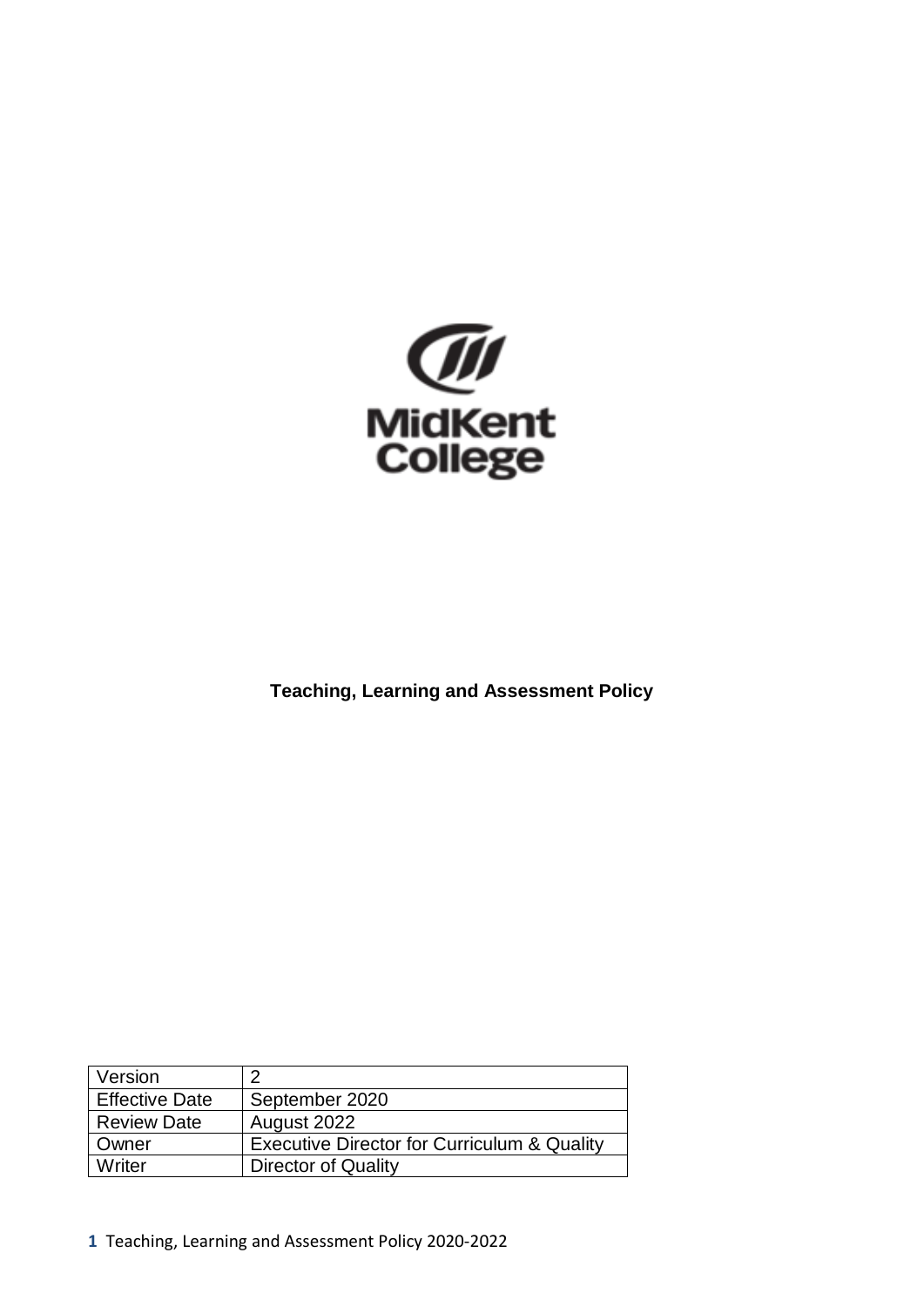# **Teaching, Learning & Assessment Policy**

## **Scope of the Teaching, Learning & Assessment Policy**

This policy sets out MidKent College's policy on Teaching, Learning and Assessment and covers all teaching and related activities carried out by staff at the MidKent College including HE provision, Apprenticeships and Partnerships.

The policy is written to recognise, and where appropriate comply, with the Education Inspection Framework and requirements of awarding organisations and our University partners.

The Teaching Learning and Assessment policy includes:

| Page 2  |
|---------|
| Page 7  |
| Page 15 |
| Page 18 |
| Page 20 |
| Page 31 |
| Page 38 |
| Page 41 |
|         |

## **1. Teaching Learning and Assessment**

Assessment applies to assessment against individual or course objectives set as part of any further education learning programme provided by the College and to all forms of assessment, both formal and informal, including:

- Diagnostic assessment, which establishes baseline performance to enable learning and any necessary support to be planned.
- Formative assessment, which is part of the learning process and supports development.
- Summative assessment, which takes place after learning has occurred and measures the final outputs from the learning process.

The purpose of this element of the policy is:

- To support and promote excellent teaching, learning and assessment practice for all those who choose to learn at or through the College
- To underpin and promote excellent, confident and student-focused teaching for all MidKent College students
- To promote critical, reflective and confident learning in order to develop autonomous students who respect each other.
- To support the vision and values enshrined in the College's Strategic Priorities.
- To ensure that assessment methodology is valid, reliable and does not disadvantage any group of students or individuals.
- To ensure that the assessment procedure is open fair and free from bias and to the national standards.
- To ensure that there is accurate and detailed recording of assessment decisions.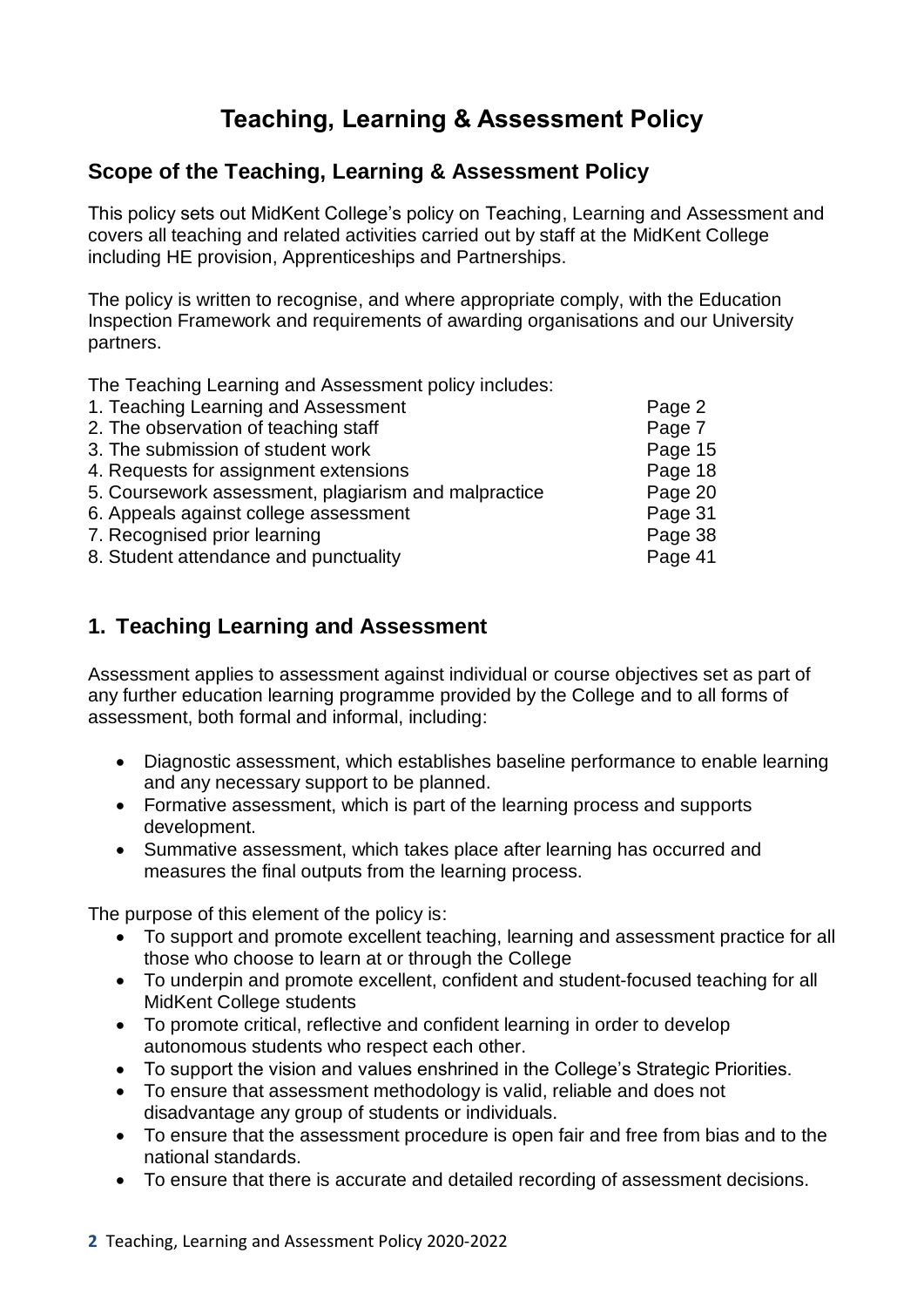## **Teaching Learning and Assessment Statement**

MidKent College is committed to providing teaching, learning and assessment practice that:

- Is in line with the professional standards laid down for the sector for teaching, learning and assessment
- Strives to match the immediate and long-term interests, needs, examination and accreditation requirements of the students
- Combines the best of classroom practice with the best of new electronic learning and assessment practices
- Strives to accommodate individuals by being inclusive and individualised
- Is subject to evaluation and continuous improvement.

## **Responsibilities under this policy are as follows:**

**Teaching staff** – it is the responsibility of teaching staff to implement the policy objectives set out above and those which are explicit in:

- The College Learning Walk Policy
- The current inspection regime
- Awarding Organisation regulations.

*The Formal Learning Walk Team* **–** comprising of Executive Director, Vice Principal, Assistant Principals, Heads of Departments and Advanced Practitioners are responsible, in co-operation with the College's Quality Department, for ensuring that a regular and comprehensive programme of Learning Walks are carried out to maintain the main features of the teaching, learning and assessment policy.

*Heads of Departments* - supported by the Advanced Practitioners, are responsible for providing a range of opportunities for teachers to improve, expand and update their professional teaching skills and encourage experimentation and creativity.

## **Teaching Learning and Assessment Procedures**

The College recognises that teaching, learning and assessment are complex and dynamic processes which are impossible to encapsulate in a set of procedures. For this reason, teaching staff receive extensive training and Continual Professional Development to ensure that best practice is adhered to. The following bullet points provide a summary of good practice in teaching, learning and assessment:

*Planning for learning and meeting Students' needs* – Learning should be clearly planned and prepared at session and scheme level, with:

- Clear and realistic learning outcomes.
- Reference to initial assessments and starting points
- Learning schemes, plans and outcomes should be explicitly shared with students, via course handbooks and other explicit documents and the College's Virtual Learning Environment.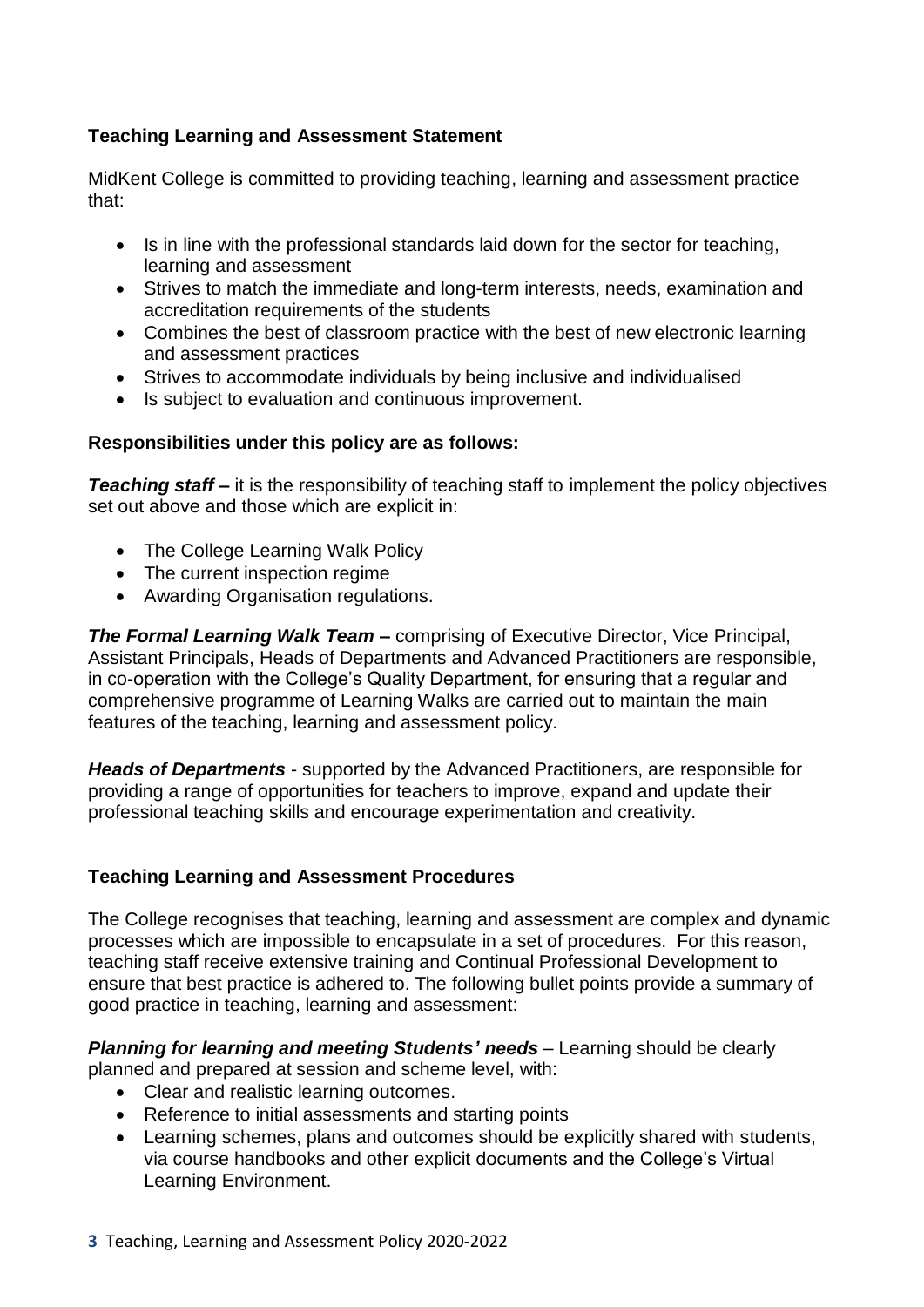- Learning outcomes should be differentiated when and where this is appropriate and feasible.
- Teaching staff should be well prepared, and should undertake appropriate staff development to ensure that their teaching is up-to-date and relevant.

**The management of learning** – Sessions should start and end promptly. Teaching should be energising, motivational and varied and appropriate for the intended outcomes. Sessions should be well paced and well sequenced. Sessions should include methods of checking on the learning taking place and have reinforcement built in. Learning opportunities should be provided which challenge and develop students to help them achieve their goals and enable progression to higher levels of study or employment. The management of sessions should ensure that all students are included. An atmosphere of mutual respect should be created, without discrimination and where there is discrimination of any sort it should be actively discouraged

Teachers should make every effort to ensure their materials and resources are not discriminatory or stereotypical and are in line with the College's Equality and Diversity guidelines

**The quality of learning** – All students should be expected to attend all sessions on time and be prepared for learning. Students should be expected to be attentive, engaged and participate in sessions as directed by the teacher. New learning should build on previous learning and relate to medium-term and long term goals. Opportunities for peer learning should be provided where possible. Students should be supported in developing their abilities to work independently and in understanding their own learning processes and styles. Learning tasks should be differentiated according to the abilities of the student. Students should be encouraged to make maximum use of both resources and time. Teachers should strive to 'add value' to their students' careers in a variety of ways.

*The resourcing of learning* – Learning content should be presented with clarity and effectiveness. A range of accessible resources should be used, through a variety of media where appropriate. ICT should be incorporated into teaching and learning programmes where appropriate. Maximum use should be made of the College learning environments. Health and Safety regulations must be observed at all times.

*The monitoring and assessment of learning* – Students will be informed of the assessment strategies to be used in assessing their learning and will be given an accurate and comprehensive assessment plan. Assessment planning will be implemented in a manner that ensures student assessment loads are manageable.

Formative Assessment involves both the Assessor and the student in a conversation about their progress and takes place **prior** to summative assessment. The main function of formative assessment is to provide feedback to enable the student to make improvements or attain a higher grade.

All students are entitled to receive feedback on their progress. Summative assessment is a final assessment decision on an assignment task in relation to the assessment criteria of each unit. It is the **definitive assessment** and recording of the student's achievement.

All feedback, whether written or oral, should be constructive and inform them of what criteria has been achieved and what has not. Feedback should encourage students to read assessment criteria and encourage them to identify what criteria they have not met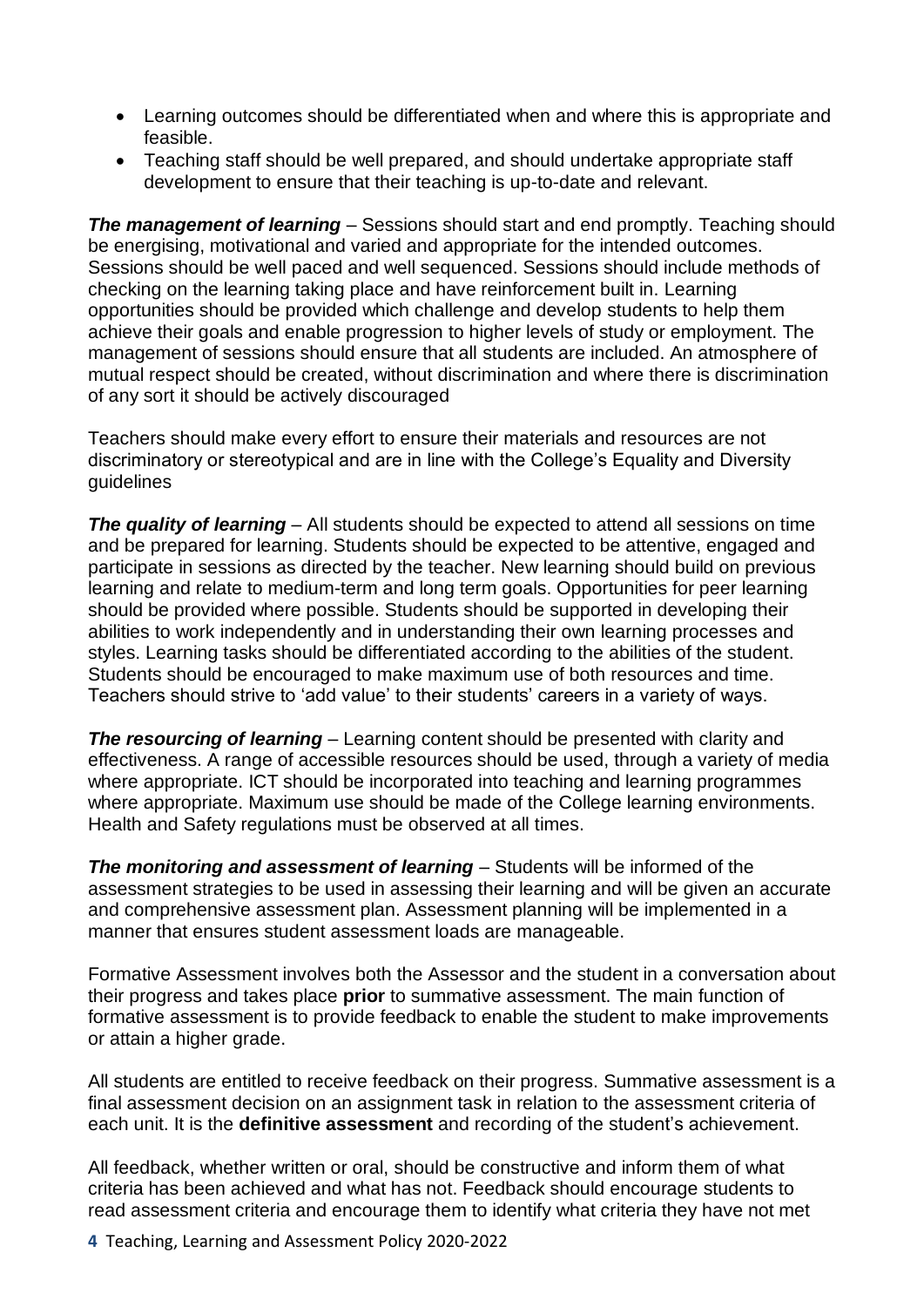and how this is to be rectified. Students can expect that where individual verbal feedback is given in the presence of other students, it will be done as discreetly as the learning situation allows. Students should be encouraged to participate in the assessment process and should be given the opportunity not only to comment on their progress but also to summarise their learning in relation to the set learning objectives.

All assessment will be fair and applied equally to all students. All assessment materials will be free from any overt or covert discrimination, either in wording or in content. Assessment criteria will be presented in clear, unambiguous language and will differentiate only on the basis of a student's knowledge, skills and understanding.

The procedures used to assess, and the systems used to record progress and achievement will be designed to meet the needs of the students, the learning being assessed and the criteria laid-down by the Awarding Organisation.

Assessment recording systems will be fit-for-purpose, non-bureaucratic and appropriate to the content and delivery style of the course. They may include the use of electronic media, practical performances, competitions, photographic evidence, student testimony and other forms of evidence, including written work. All written records of student progress must be stored securely. When requested, assessment information must be communicated to Awarding Organisation in a timely and accurate manner.

Assessment information will be used by the College for Quality Assurance purposes. It is the responsibility of all staff to ensure that the data captured and recorded on the College's electronic management systems is accurate.

Arrangements should be made for retaking the assessment in such a way that does not adversely affect other assessments and does not give an unfair advantage over other students. Any further assessment opportunity must ensure that the assessment remains fit for purpose and in line with the original requirements.

Tasks should be challenging rather than easily achievable, differentiated by outcome so that they stretch the most able but are open to lower achieving students. This would prevent the poor assessment practice of students not being encouraged to aim for the higher grading criteria and settling for minimum pass criteria.

**The support and guidance for learning** – Students should be provided with individual support, through individual learning plans, reviews and tutorials. Support should be readily accessible, regular, and sensitive to individual needs. Students who require support other than that from their immediate teacher or personal tutor should be provided with access to College support services. Teachers should ensure that they are aware of core support services provided by the College.

*Equality, Diversity and Safeguarding –* All students should be treated as equal with respect to gender, ethnicity, religion, age, language and sexual orientation. Each student should be treated as an individual in their own right, with their own unique profile of learning needs which may require extended time for achievement. All episodes of discrimination within the learning environment should be suitably challenged and, where necessary, reported to the appropriate line-manager.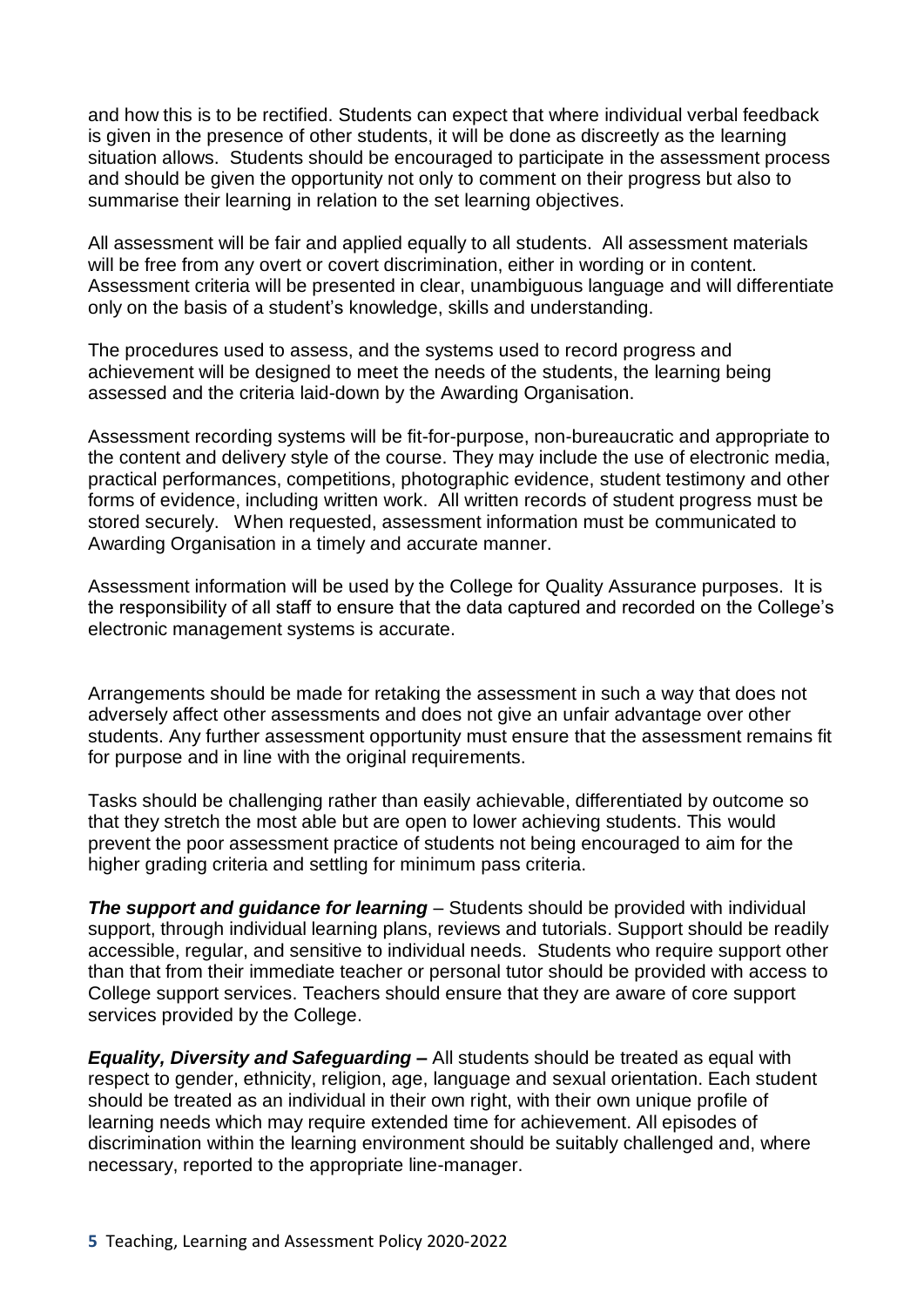All staff have a responsibility for the safeguarding of students and should be aware of college procedures particularly with regard to the reporting of concerns to named managers.

*The evaluation of teaching/learning and curriculum evaluation* – Teaching will be subject to one formal Learning Walk per year to ensure that the quality of learning, teaching and achievement is good or outstanding. Each course should be evaluated regularly by students and by teaching staff. The evaluation of teaching and learning will inform the continuous curriculum review process in the College.

*A qualified teaching workforce –* All teaching staff should be qualified to QTLS or QTFE, or be working towards this within an agreed timeframe. All teaching staff and managers with curriculum responsibility should complete a minimum of 36 hours of continuing professional development (CPD).

Please refer to appendix A for a summary of the 6 key areas that MidKent College consider essential to ensuring that a professional, student cantered learning environment is created and maintain to enable all student to reach their full potential.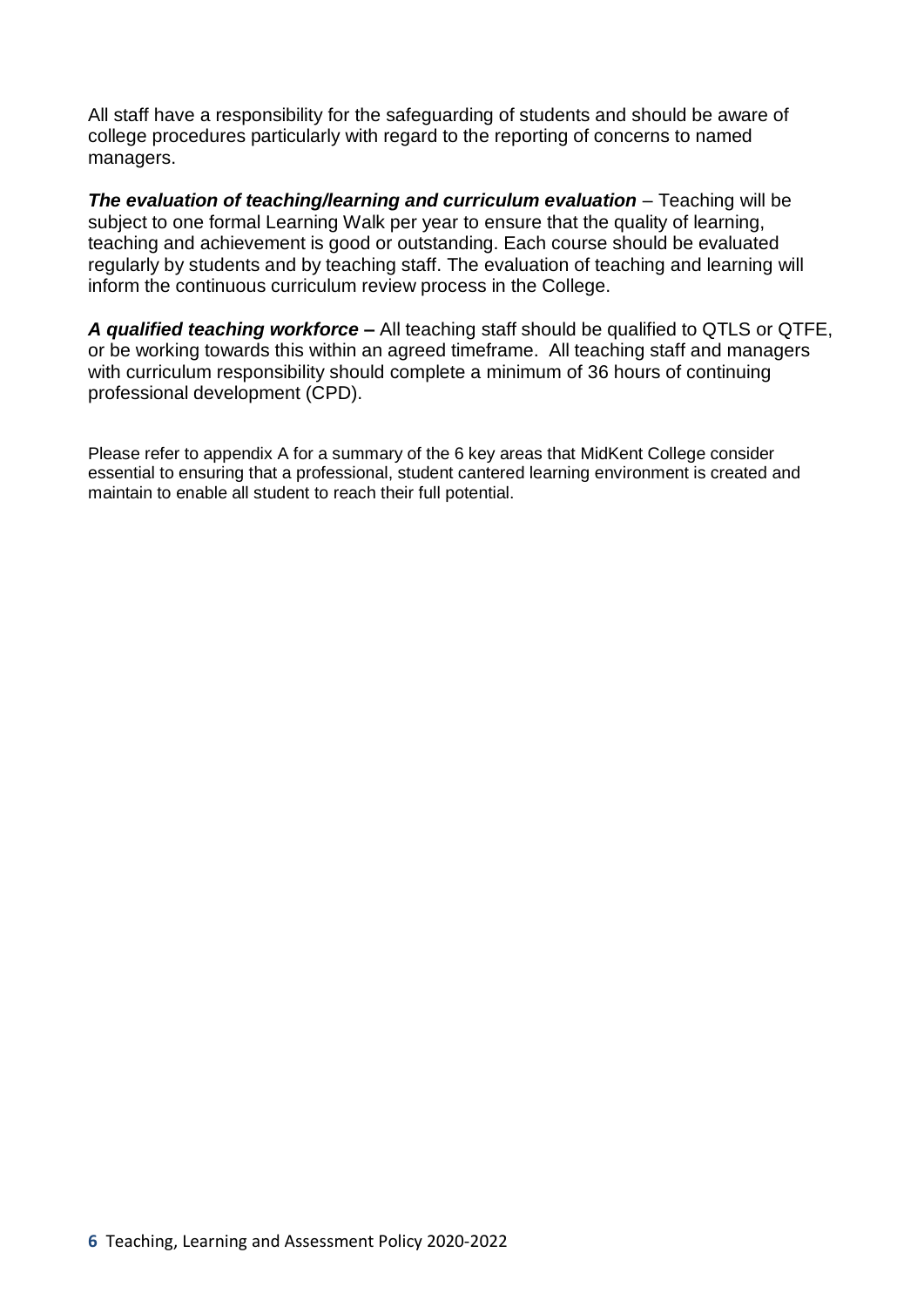# **2. The Observation of Teaching Staff**

## **1. Introduction**

1.1 The observation of lessons is an essential element of the MidKent College Quality Improvement Strategy. This observation policy contains the strategic approach used to conduct lesson observations, an integral part of an effective quality assurance and quality improvement process.

## **2. Scope and Aim of Policy**

- 2.1 This policy introduces Formal Ungraded Observations and Teaching, Learning and Assessment (TLA) walks at MidKent College.
- 2.2 The policy includes procedures on the delivery of observations and will detail the stages of the teacher development process.
- 2.3 The aim of the observation process is to accurately review and improve the quality of TLA at MidKent College by:
	- Enhancing the impact of TLA throughout the College.
	- Supporting staff to improve the quality of TLA.
	- Providing opportunities for staff to consider and address issues of pedagogy following learning delivery.
	- Supporting staff by assisting in the identification and achievement of staff development needs.
	- Identifying an action plan for professional development opportunities.
	- Identifying good practice in TLA which can be shared across the wider college community.
	- Increasing staff's ownership of professional development

## **3. Overview**

- 3.1 This policy applies to full-time, part-time, sessional lecturers, technical instructors who deliver teaching sessions, personal development tutors (PDTs), work based assessors, agency staff and additional teaching staff who are involved in any learning related inputs. The observation process consists of:
	- Formal Ungraded Observations.
	- **TI A walks**
- 3.2 Within this policy all of these learning facilitators will be referred to as staff.

## **4. The Observation Process**

- 4.1 There are three categories of Observation:
	- Formal Ungraded Observations
	- TLA Walks
	- Developmental Observations
- **7** Teaching, Learning and Assessment Policy 2020-2022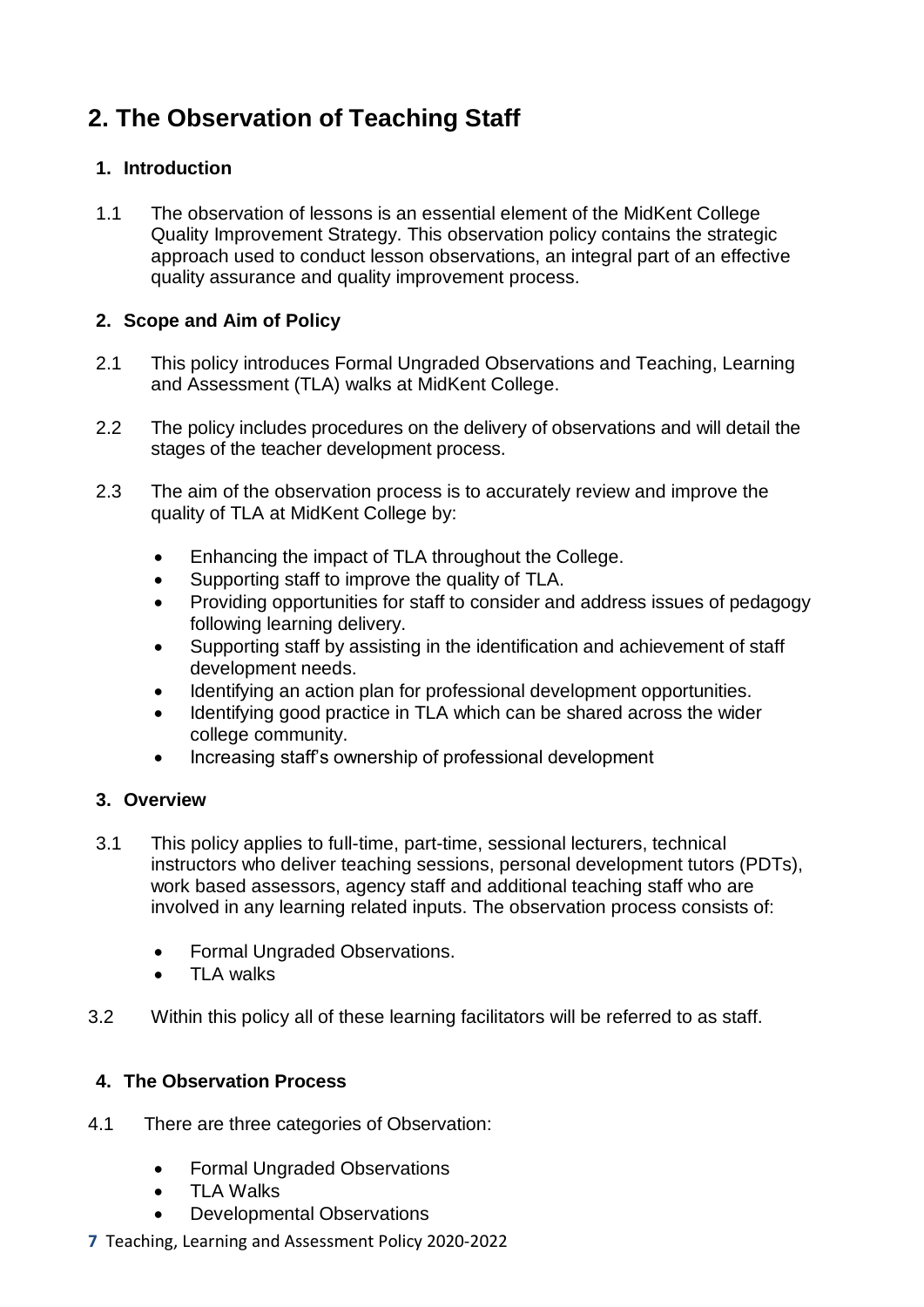### 4.2 Formal Ungraded Observations

- Formal Ungraded Observations will be undertaken by the Quality Team. For moderation purposes, joint Formal Ungraded Observations may take place. This opportunity will be extended to Heads of Department (HODs), Directors and Executive Directors.
- The duration of these observations will be around 45-60 minutes and could involve more than one visit to a learning session, or to a number of learning sessions to ensure a full review is completed.
- The content of these observations will include but not be limited to: Observation of teaching and learning, student work scrutiny, student starting points and target setting evidence, Scheme of Work and/or lesson plan evidence and Student discussions with Observer (without the Teacher present). Teachers should expect to be asked to produce evidence of the above during an Observation and should expect to be asked to leave the room for a short period of time. This is to bring the Observation experience in line with the new Ofsted Inspection Framework.
- All Formal Ungraded Observations will be reported on ProObserve.
- All staff will undergo at least two formal Formal Ungraded Observations in each academic year. (See flow chart 1)
- Following the 'Formal Ungraded Observation 1' a TLA discussion will take place between the observer and observee.
- During these meetings, an Individual Action Plan will be developed collaboratively between the observer and observee.
- Following this, the observee will have a period of four weeks to engage with the action plans. Development activity may include, but is not limited to:
	- o Iris Reflection
	- o Developmental observation (See para 4.4)
	- o 121 with an Advanced Practitioner
	- o Directed to specific CPD
	- o Directed to extended research and reading
	- o Peer to peer observation
	- o E-learning modules
- Following 'Formal Ungraded Observation 2' an action plan review will be conducted. At this stage, if all actions are complete this signifies the end of the process. If the action plan is incomplete, then a further four week support and development process will take place.
- Following the four week support and development process 'Formal Ungraded Observation 3' will take place. At this stage if actions are complete this signifies the end of the process. If actions are incomplete this starts the capability process (please refer to the capability policy).
- Formal Ungraded Observation 1 will be an unannounced visit. Formal Ungraded Observation 2 will be an announced visit with a schedule agreed with the obersever and observee. In the event of Formal Ungraded Observation 3 this visit will also be announced with a schedule agreed between the observer and observee.
- In line with the MKC health and safety policy and government guidance due to COVID-19 Formal Ungraded Observations will not take place in a physical classroom setting until safe and reasonable to do so. Formal Ungraded Observations in the current climate may be completed by electronic means. These Observations would be pre-arranged with the Observee.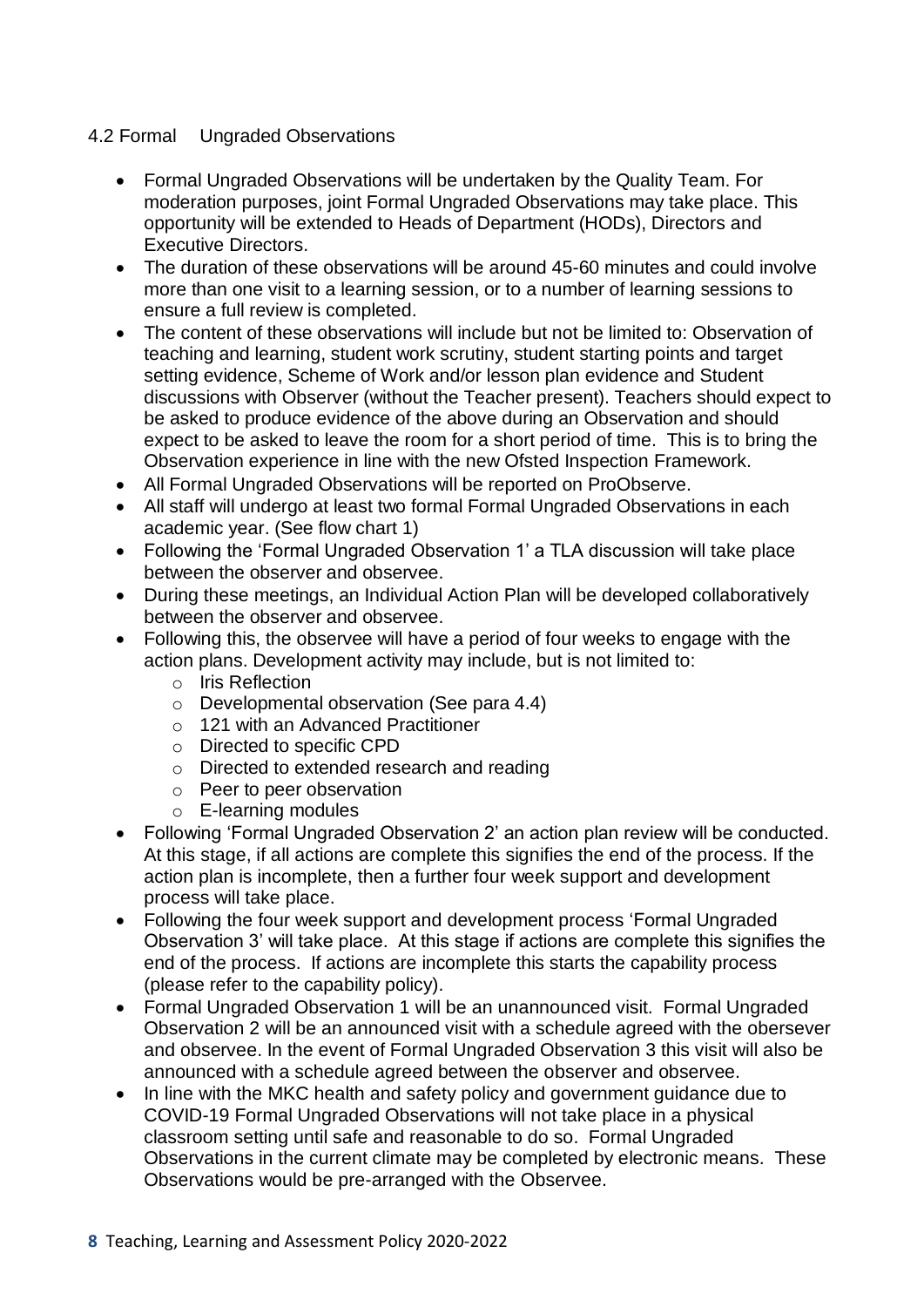- 4.3 Teaching, Learning and Assessment Walks
	- TLA Walks may be conducted by HODs, Curriculum Managers, Directors, Executive Directors and Quality Team members.
	- TLA walks are unannounced, each TLA walk will take between 5 and 15 minutes.
	- Teachers may be subject to any number of TLA walks throughout the academic year, these may be diagnostic or developmental. TLA walks will not be graded but may as a result of any significant issue be extended to a Formal Ungraded Observation and individual action plan.
	- In the event of a significant issue, the observee will follow the Formal Ungraded Observation process.
	- TLA walks will be used to observe the quality of TLA, monitor progress from previous TLA walks and to give a holistic overview of the quality of TLA at MidKent College.
	- TLA walks are intended to be used to develop departmental action plans.
	- In line with MKC health and safety policy and government guidance due to COVID-19 TLA Walks will only take place in a physical classroom setting until safe and reasonable to do so. They may be pre-arranged and completed remotely.4

## 4.4 Developmental Observations

- Developmental observations can be carried out by any individuals supporting teaching staff. This includes Advanced Practitioners, quality assurance staff, observation team members, HoDs, Curriculum Managers and any other supportive staff allocated.
- Developmental observations can be of any duration and will be reported on a hard copy form. (Appendix 1)
- Developmental observations are conducted to support the development of the individual.
- It is the responsibility of the observee to undertake any developmental observation actions.
- Developmental observations are confidential with the exception that they will be a part of the individual's development process, so will be recorded as a part of the individual's development record. They will be available to Advanced Practitioners, HODs, Curriculum Managers, Directors and Executive Directors.
- In light of COVID-19 all staff will receive a Developmental Observation remotely if moving to a blended model. These will be pre-arranged. When referencing Flow Chart 1 this Developmental Observation takes place prior to the start of the process.
- 4.5 Additional Observations
	- Staff may also be the subject of an additional observation during an Ofsted visit or during an assessment and verification review.
	- In the event of a significant issue, TLA walks can lead to a Formal Ungraded Observation and individual action plan. When this occurs the observee will follow the Formal Ungraded Observation process.
	- New staff will not be subject to a Formal Ungraded Observation for the first 6 working weeks, however, they may be subject to a developmental observation or TLA walk.
- **9** Teaching, Learning and Assessment Policy 2020-2022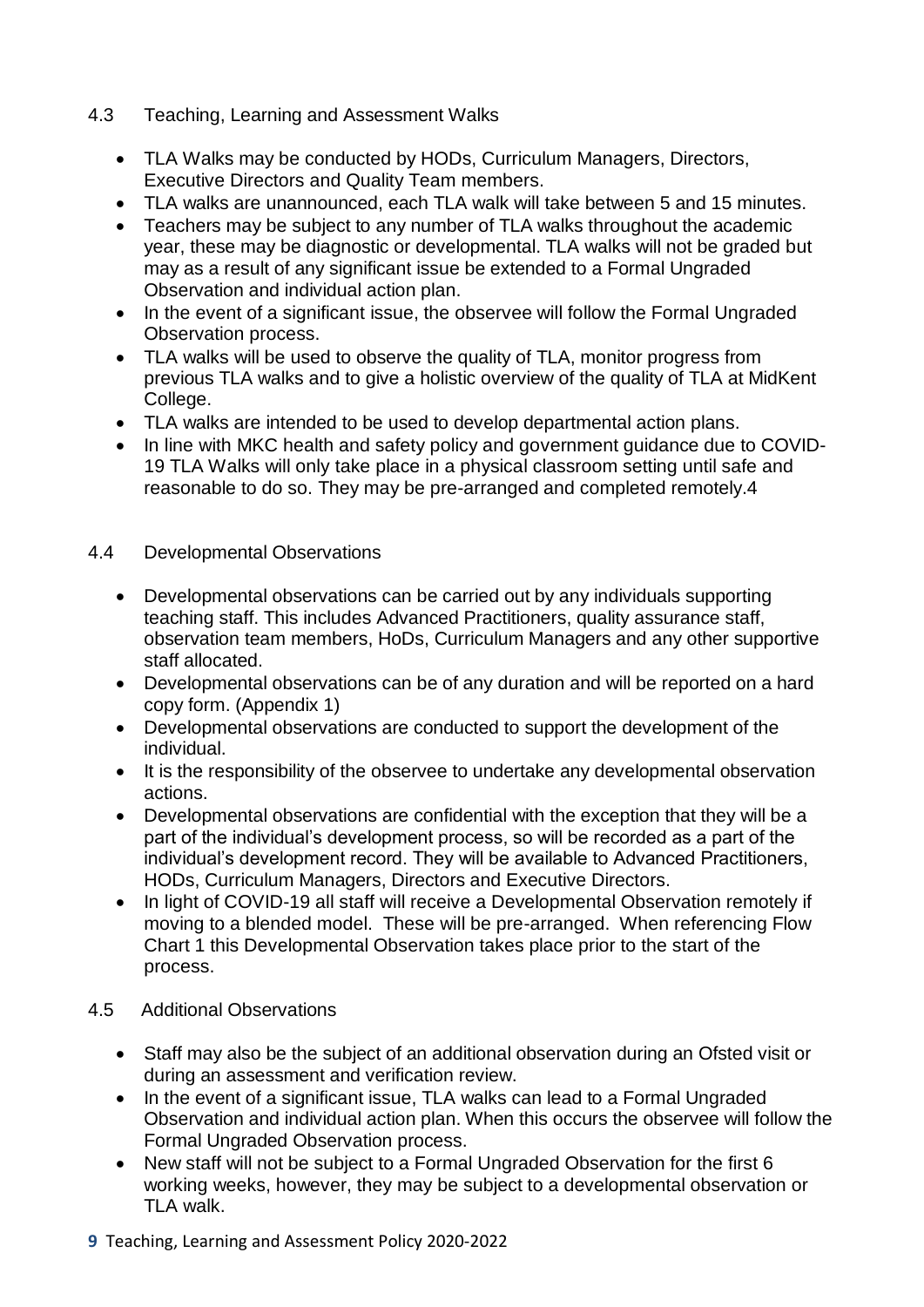- Agency Staff will be subject to TLA walks, developmental and Formal Ungraded Observations. Developmental progress may be the subject of contact with the staff agency.
- Staff are also encouraged to complete peer to peer observations throughout the year as part of their development.

4.5B New Staff

- New staff will follow a 6 week support process following their start date.
- Within the first 6 weeks new staff will receive support from the HODs, Curriculum Managers and the Quality Team. This will include a Developmental Observation with TLA discussion and feed forward meeting.
- After the 6 week support process the member of staff joins the start of the Formal Ungraded Observation process.
- Dependent on the start date of a new member of staff the Formal Ungraded Observation process may need to be carried over into the next academic year.
- In light of COVID-19 the first Developmental Observation within the New Staff process will be completed remotely with feedback provided via video conferencing. This Developmental Observation will be pre-arranged.

## 4.6 Flow Chart 1

- Flow chart 1 contains details of the MidKent College observation processes.
- This includes the Formal Ungraded Observation teacher development process, TLA walks, and development observations.

## 4.7 Flow Chart 2

- Flow chart 2 contains details of the expected delivery of TLA walks.
- This includes the link between TLA walks and departmental feedback.

#### 4.8 Flow Chart 3

• New Staff Flow chart



## Flow Chart 1

**10** Teaching, Learning and Assessment Policy 2020-2022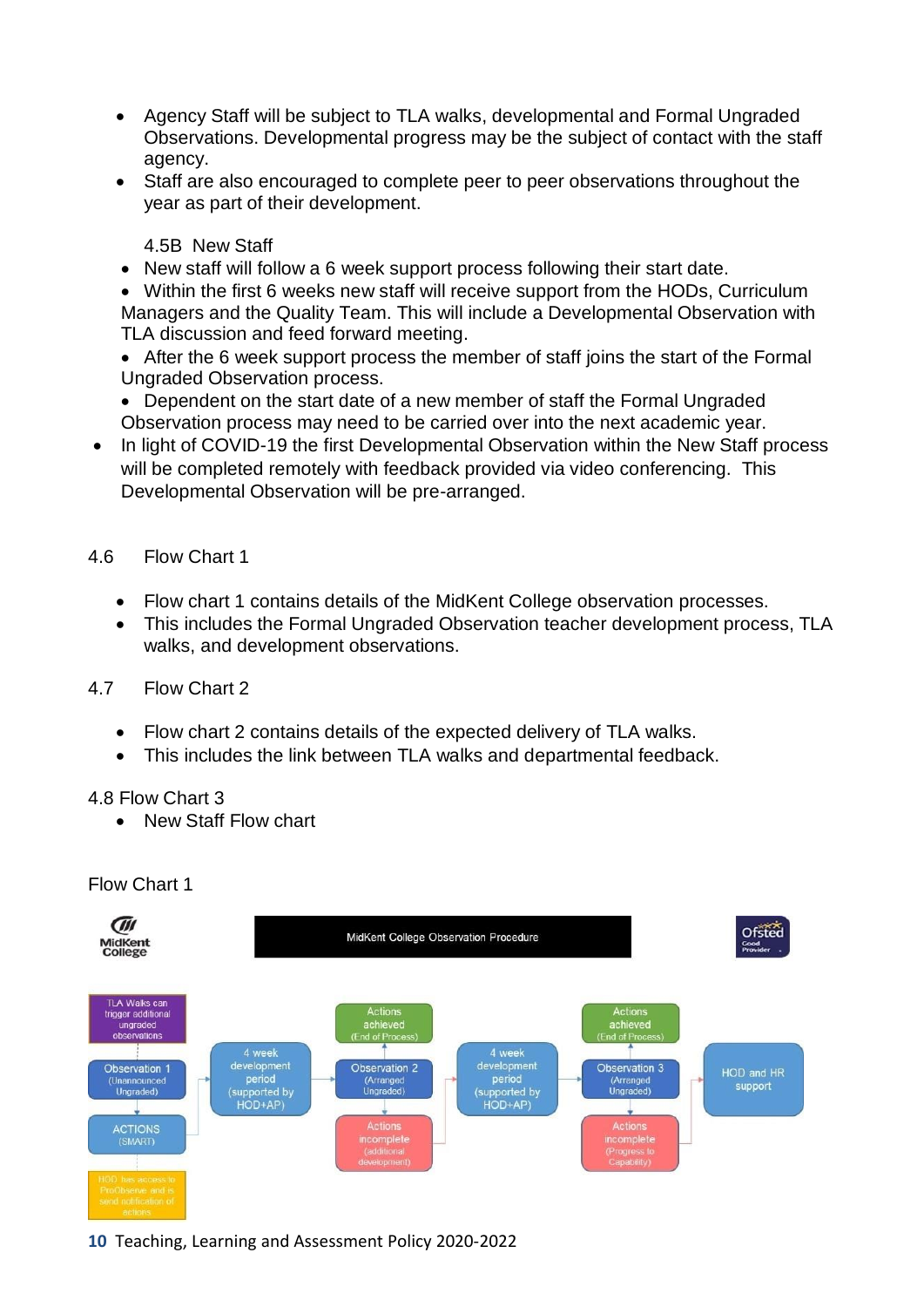## Flow Chart 2



## Flow Chart 3



- In light of COVID-19 it is important that the quality of TLA across the College is monitored; especially as we move towards a blended model of delivery. Staff in the first instance will be requested to complete a Developmental Observation and/or multiple TLA Walks with a member of the Observation Team to help support them on their journey to remote delivery of effective lessons.
- During the COVID-19 period, Formal Ungraded Observations may be prearranged with the Observee and may use digital media and virtual lessons rather than a physical classroom setting. This applies to the Observees first, second and third observations as required.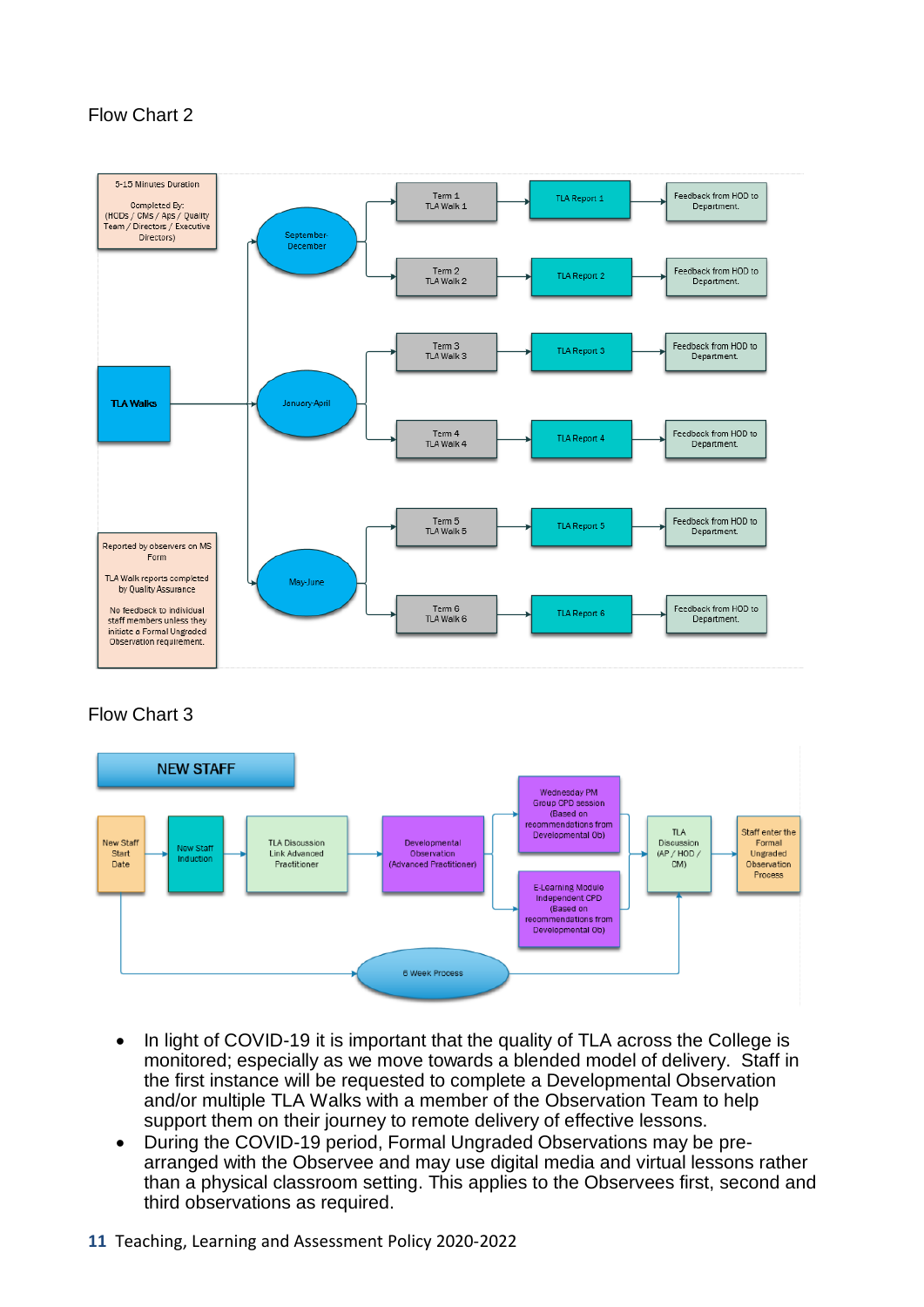## **5. Moderation**

- 5.1 As part of the quality assurance process and to ensure there is a consistent approach taken to observations and TLA walks, moderation activities will be undertaken to assure that:
	- Recorded evidence on the relevant observation form supports the action plan.
	- Evaluation and observation by individual observers is consistent across the college.
- 5.2 The Quality Team will be responsible for ensuring that a minimum of one standardisation event per term (3 terms) is held to review completed observations. All members of the observation team will attend standardisation meetings. HODs, Directors and Executive Directors will be extended the opportunity to attend these events.

#### **6. Feedback**

- 6.1 Staff will receive verbal feedback, normally within 48 hours of being subject of an Formal Ungraded Observation giving them the opportunity to ask questions and discuss the feedback. This will be followed up by ProObserve electronic feedback within 72 hours. All Formal Ungraded Observations should reach the Quality Department no later than 72 hours after the observation.
- 6.2 Staff will not receive formal feedback from TLA walks, unless the TLA walk initiates a requirement for a Formal Ungraded Observation. Departmental feedback will be given to staff by their HOD following each TLA walk process.
	- In light of COVID-19 feedback on all Developmental Observations may be completed via video conferencing until it a reasonable and safe to return to normal working practice.

#### **7. The end of the academic year**

- 7.1 Should a teacher be in the eight week supported development period following an Formal Ungraded Observation at the end of the academic year, their development will continue into the next academic year.
- 7.2 For non-standard programmes that do not follow the academic year or for roll on, roll-off programmes, where teachers have breaks in their teaching schedule, their development period will continue until teaching recommences.

#### 7.3 New Staff

Should a new staff member be in their six week support process at the end of the academic year, their development will continue into the next academic year.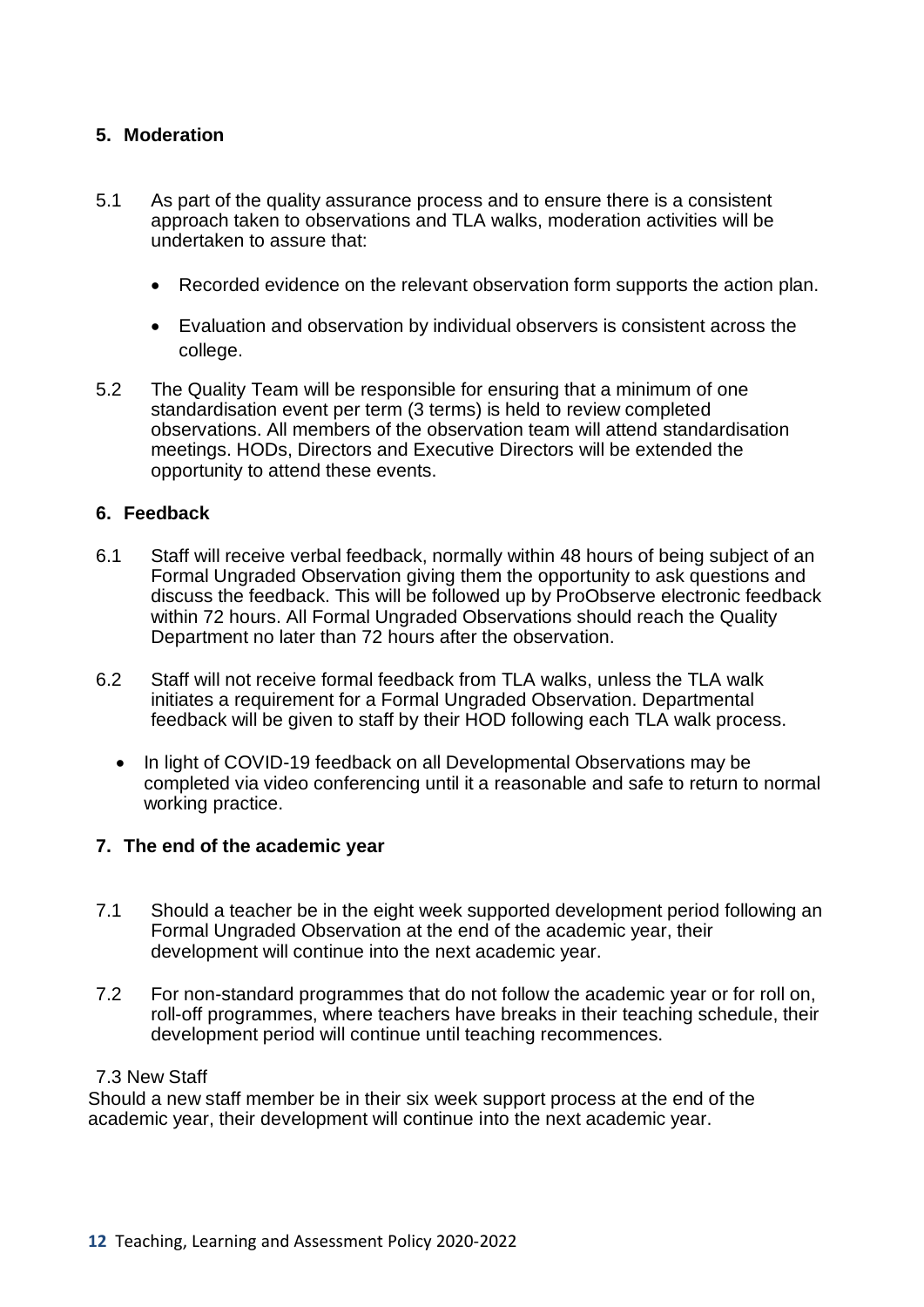## **8. Appeals**

- 8.1 Appeals against any judgement made during an Formal Ungraded Observation, or developmental observation, should be made by email within 14 days of reception of the ProObserve or hard copy report. Appeals should be sent to the Director of Quality.
- 8.2 Appeals will be considered by the Director of Quality. Any development period will be suspended until the appeal has been heard.
- 8.3 A further final appeal may be made to the Executive Director of Curriculum and Quality within 14 days of the outcome of the original appeal.

#### **9. Capability Policy and Procedure**

9.1 Managers conducting informal meetings must refer to the College Capability Policy and Procedure. <https://sp.midkent.ac.uk/sites/hr/employment-policies>

#### **10.Duties and Responsibilities**

- 10.1 Responsibilities of Staff To read and understand the MidKent Observation Policy To discuss lesson observation with their line manager considering the requirements, mission, vision and values of the College
- 10.2 The QA Team are responsible for scheduling Formal Ungraded Observations. Each member of the observations team will be responsible for carrying out the scheduled Formal Ungraded Observations allocated to them by the QA team. Each Observer will be responsible for meeting the reporting deadlines.
- 10.3 Heads of Department are responsible for overseeing any teacher development periods and ensuring that any required support is given. Heads of Department are responsible for ensuring that the review and capability processes are followed.

#### **11.Associated Policies and Procedures**

11.1 Capability Policy and Procedure

#### **12 Policy Validity**

12.1 This policy is valid for the academic years 2020-2022 and is due for review in August 2022.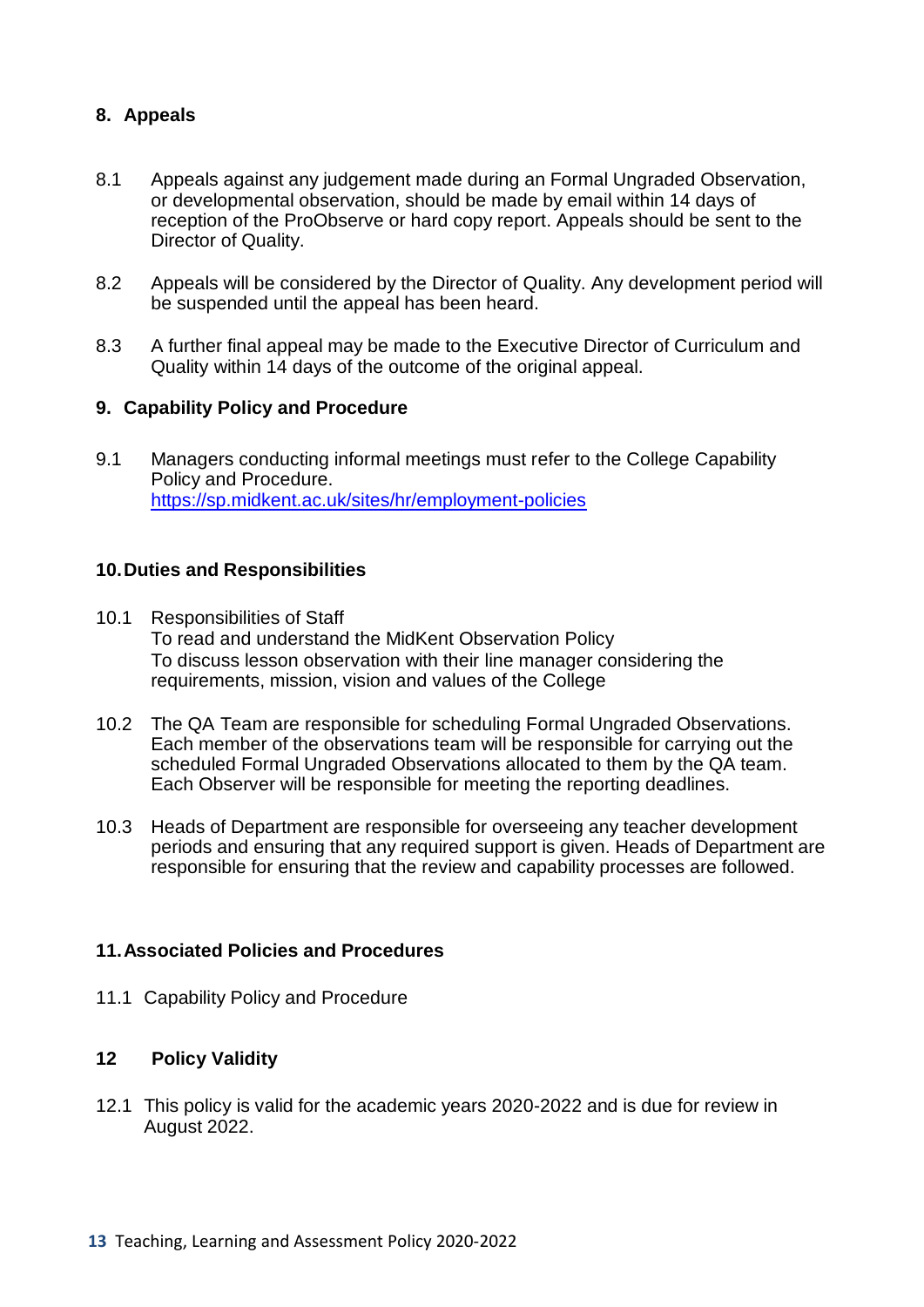### **13. Policy Owner**

13.1 The Senior Manager responsible for this policy is: The Executive Director Quality and Curriculum.

## **14. Policy Monitoring, Review and Evaluation**

14.1 A review of this policy will be undertaken by the review date by the policy writer and will be approved by the person responsible.

## **15. Equality Impact Assessment**

15.1 This policy has been Equality Impact Assessed and generates no concerns about differential impact. The Equality Impact Assessment is filed on the Quality SharePoint site.

## **16. Appendices**

Appendix B Support/Meeting/Developmental Observation Record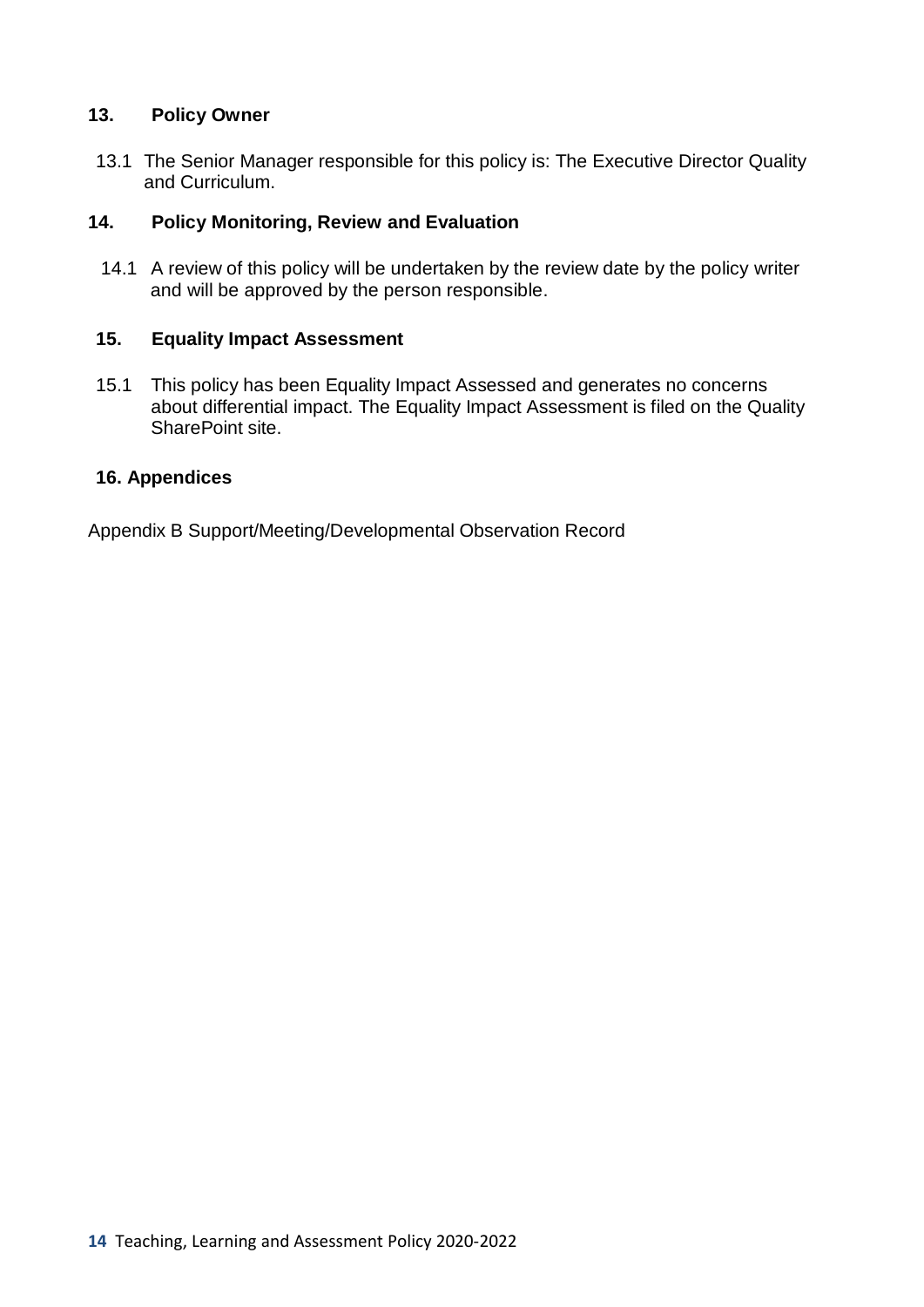## **3. The Submission of Student Work**

The purpose of this policy is to define the College's policy and procedure concerning the timely submission of work and the opportunities for students to resubmit or retake assessments. This policy is to help students remain on schedule during their course and to support the tutor/lecturer in adhering to the scheme of work as outlined at the beginning of the course. This policy applies to all college programmes, including HE, unless the awarding organisation have alternative polices that are given in writing to the student.

Students are encouraged to submit all assignment work on or before the date specified by the tutor/lecturer when the assignment is set.

This date will be clearly shown on the front sheet of any assignment brief or task set and be clearly communicated to students.

Students will not be penalised for late submissions in the marking of their work. If a tutor/lecturer agrees to accept work after the deadline the grade awarded will not be affected by the late submission unless the grading criteria required evidence of:

- Meeting agreed timelines.
- The ability to plan/organise time effectively.
- The ability to work to industrial/commercial practices that include implicit timelines

If initial deadlines have not been met the opportunity for re-submission by the learner will be lost. Therefore it is imperative that the tutor ensures the minimum expectation of pass criteria is met to avoid the learner not achieving the unit.

## **Procedures**

All assignments must be handed in by on the stated due date and by the time as set by the tutor/lecturer. Assignments received after this time will be considered late. Assignments not received by the identified submission date will be marked on the identified extended date for submission but they will not have an opportunity to improve on the grade where applicable.

In the event of exceptional circumstances the student is given the opportunity to request an assignment extension. However acceptable reasons where this may be considered must be outlined at the induction stage of the programme and made clear to all students.

Staff are to refer to the relevant Awarding Organisation guidelines for the qualifications being delivered to ensure that rules regarding submission of evidence are adhered to.

#### Procedure for BTEC only

Assignments not received by the identified submission date will be marked on the identified extended date for submission but they will not have an opportunity to improve on the grade where applicable.

In the event of exceptional circumstances the student is given the opportunity to request an assignment extension. However acceptable reasons where this may be considered must be outlined at the induction stage of the programme and made clear to all students.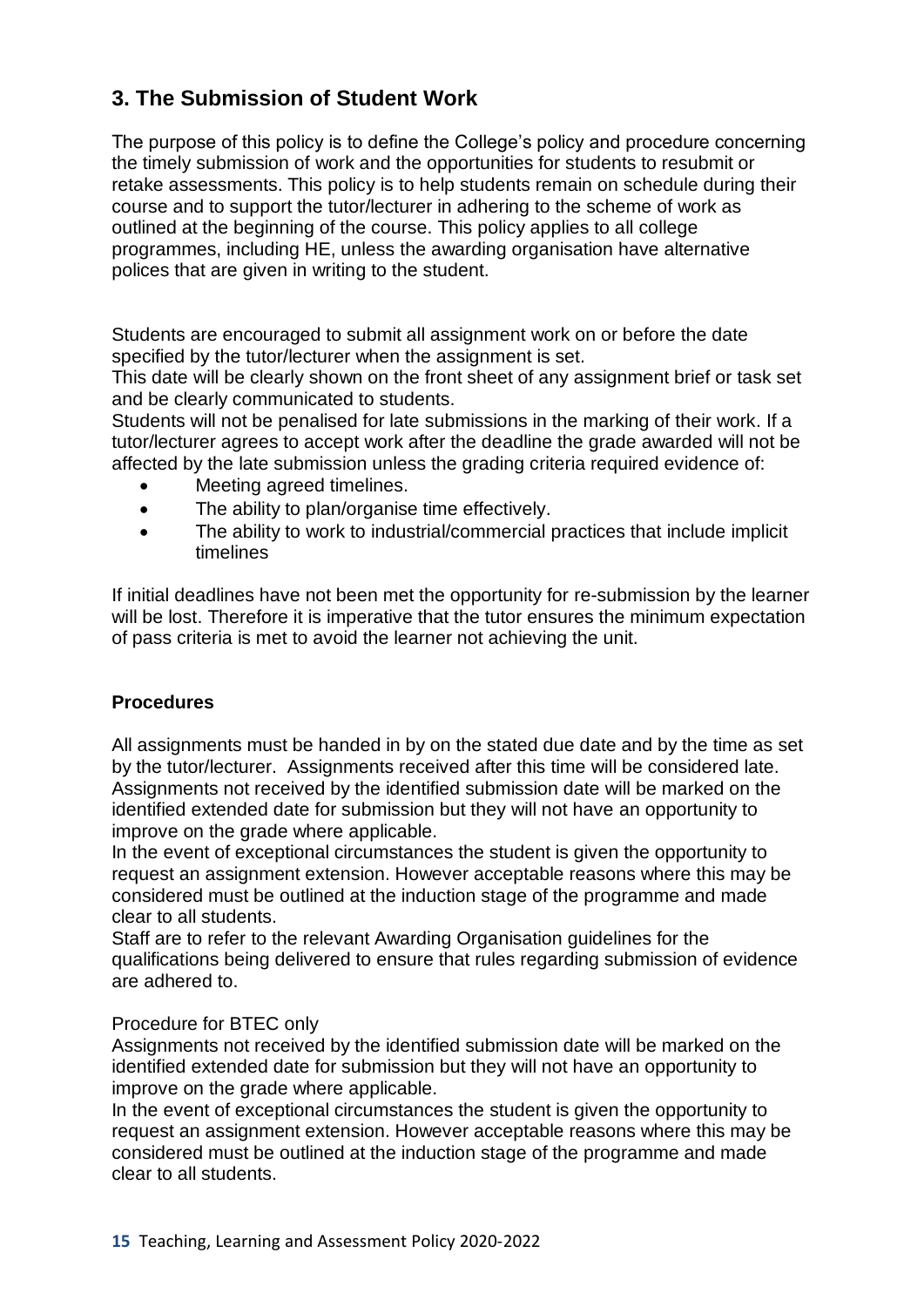Such requests must be made in writing to the course tutor prior to the submission date and evidence must be produced by the student of the work completed so far.

Such requests will be reviewed by the Course Tutor for consideration and where applicable referred to TLM/Lead IV. If granted a new submission date will be given to the student. The maximum extension period that will be granted is five working days.

The penalties that will be enforced for late submission should be outlined in the programme course student handbook and these penalties will be set at the discretion of individual departments. They must not however contradict Awarding Organisation regulations. Students have a maximum of five days after the original submission date to submit their late work.

Resubmission – A resubmission is an opportunity to try again to achieve the criteria not achieved at the first submission that was submitted on-time. The resubmission opportunity should be approved by the Lead IV. From the date of when the student is informed their resubmission request has been approved, the student will have 15 working days to resubmit the assignment. If learners are studying part-time, this is the equivalent of "study time" to ensure we are being fair to all learners.

Late Submission – Late submission is when a student has failed to submit an assignment on time. Work submitted late will be marked against the assessment criteria as normal and cannot be capped. However, if work that is submitted does not meet the pass criteria the student is not entitled to either a resubmission or retake opportunity and will not achieve the unit.

Retake – A retake opportunity may be granted by the Lead IV if a student has submitted work on time meeting the agreed deadline but it did not meet the minimum pass criteria at either the first submission or resubmission stages. A retake is a new assignment written to the pass criteria of the original assignment. Retakes are only available for the following qualifications:

BTEC QCF Levels 2 and 3 BTEC NQF Level 3 Graded Level 1 BTEC L3 Nationals 2016 BTEC Technicals 2017

#### **Procedure for Higher Education programmes**

The timeliness of submission: The College's expectation is that all students on BTEC Higher National programmes will submit all work on or in advance of the date specified on the assignment brief. To this end the College expects that all the Merit and Distinction grade descriptors for all assignment briefs will require evidence of:

#### **Meeting agreed timelines**

The ability to plan/organise time effectively The ability to work to industrial/commercial practices that include implicit timelines

Resubmission: Students will be allowed one resubmission per unit if the assessment in question has been submitted on time.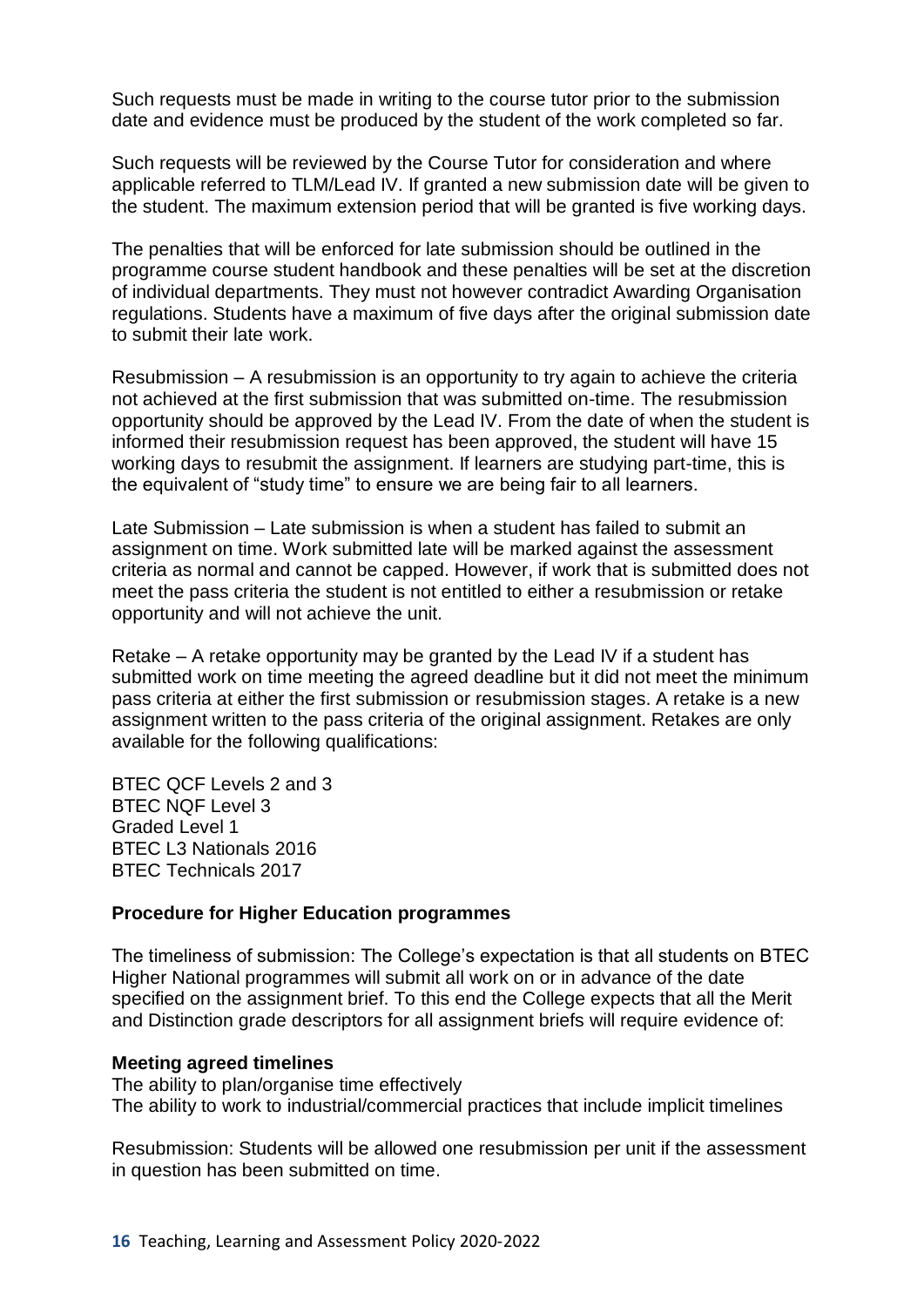Students studying on other higher education programmes validated by the University of Kent, Canterbury Christchurch University and Greenwich University will adhere to the regulations specified by the relevant University as detailed in their programme handbook.

## **Duties and Responsibilities**

Tutors to provide students with handbook identifying assessment processes Tutors to provide submission dates for all assignments on assignment brief Tutors to provide (where relevant) the Awarding organisations submission of work policy

Students to ensure to meet agreed deadlines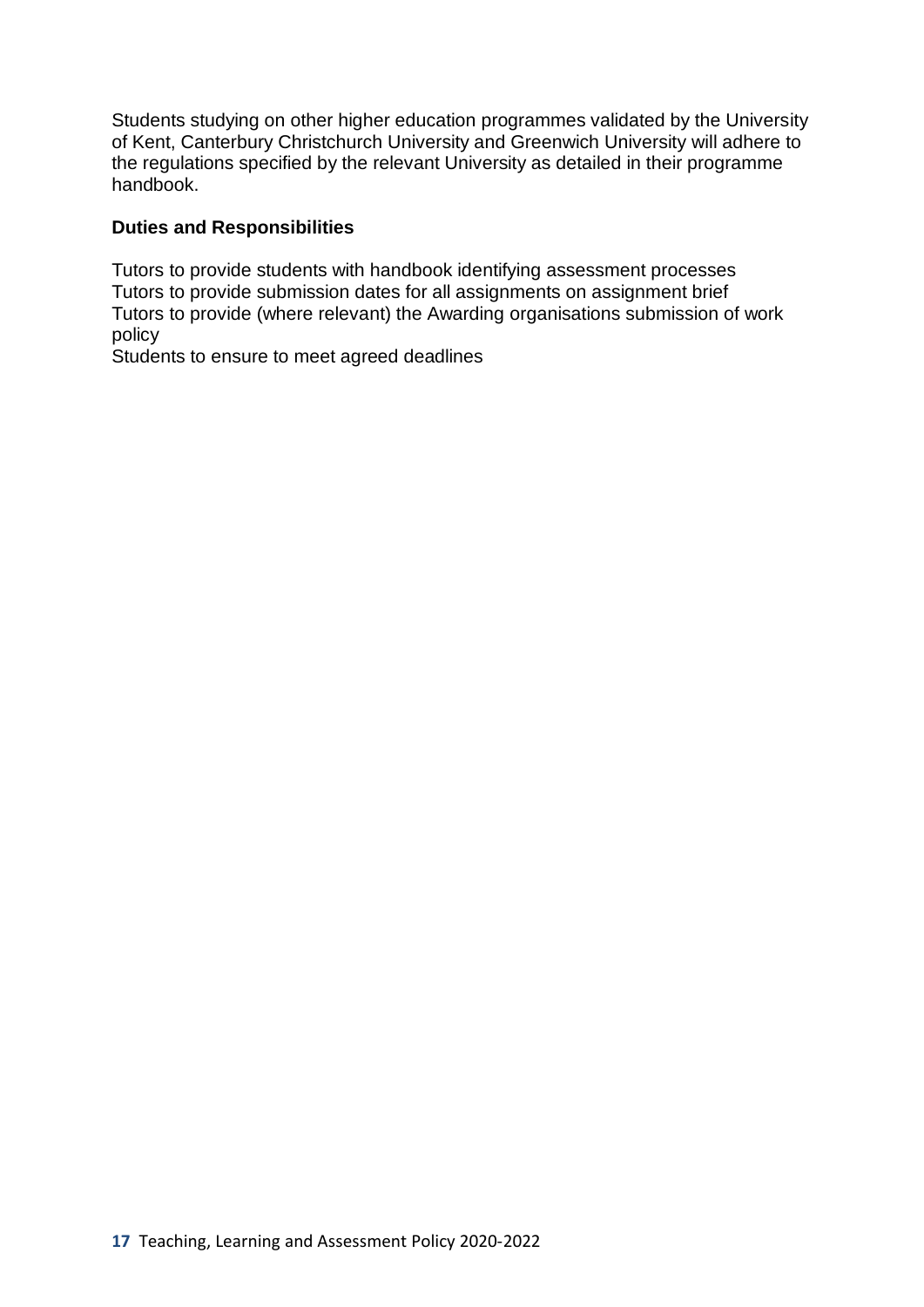## **4. Requests for Assignment Extensions**

## **Introduction**

This section outlines the appropriate procedure for how and when a student may apply for an extension for submission of an assignment/coursework following or prior to a set/agreed date of submission by the tutor. It sets out the process that must be followed by both the student and tutor (assessor of the assignment) when any request for an extension is made.

## **Procedures**

These details should be made available and discussed with students at the start of the academic year or beginning of any qualification, whichever comes first. Students should be made aware of upcoming deadlines and the importance of meeting these in terms of timely assignment submission in line with the timely completion of any qualification. Discussion around the circumstances in which an extension for assignment submission must be clear and this policy should always be referred to.

At the earliest opportunity students should inform their tutor that they are unlikely to meet an agreed deadline for submission of a set assignment. They must give the reason as to why this is and discuss any additional support they might need with their studies so that they do not fall too far behind.

The student must then fully complete and submit an extension request form (see appendix 1) to their tutor no later than 24 hours before the hand in date of the assignment.

The IQA or Exam Board for HE qualifications will assess the request and based on the information provided make a decision on whether an extension should be granted. If the request is successful a maximum of 5 days (inclusive of weekends) will be granted.

Where a longer extension period is required and/or necessary the student should clearly state this on the extension request form along with the extenuating circumstances, rendering 5 days to be an insufficient length of time to submit their assignment in.

The IQA or Exam Board will make a decision on the information provided within 24 hours and respond to the student. Where the student has been granted an extension the new deadline must be adhered to.

If the IQA or Exam Board decides to deny a request for an extension the tutor must give full and clear explanation as to why this is. In this instance the expectation will be that the assignment should then be handed in immediately.

A student can appeal the decision made by the IQA or Exam Board in writing to the relevant Head of Department within 24 hours. The Head of Department will then have 48 hours to review the request, speak to the relevant parties and decide on a final outcome.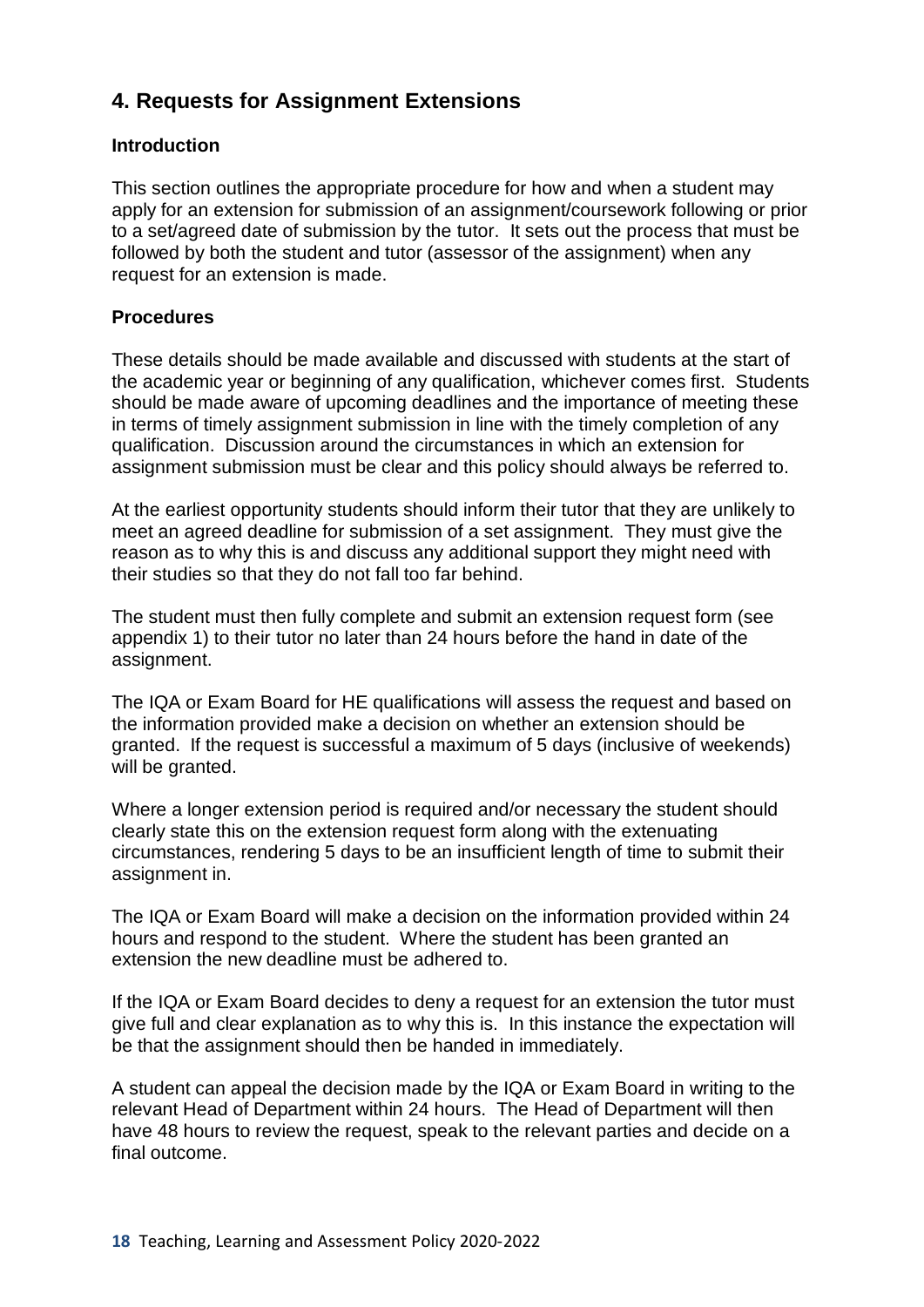Where an appeal is unsuccessful the student will be expected to hand in the assignment immediately, where an extension is granted on appeal the student must adhere to the new deadline.

A maximum of 3 extension requests will be granted to a student within any academic year. Requests above this will only be heard and subsequently granted at the discretion of the Head of Department in exceptional circumstances.

#### **Duties and Responsibilities**

The tutor will be responsible for making the student(s) aware of how to apply for an extension. The tutor is also responsible for ensuring the process for requesting an extension is followed correctly and any request is handled with sensitivity and in a professional manner. All requests should be taken seriously and afforded the same consideration.

The student is responsible for reading this policy thoroughly and seeking additional information from their tutor where required. They will be expected to the follow the policy and accept the outcome of any decision made in response to their request and/or where applicable any appeal decision.

In the instance of an appeal against the decision made by the tutor the appropriate Head of Department will be responsible for dealing with the appeal, following this policy's procedure and making a decision based on the information and evidence provided. All appeals should be taken seriously and afforded the same consideration.

Appendix C Assignment Extension Request form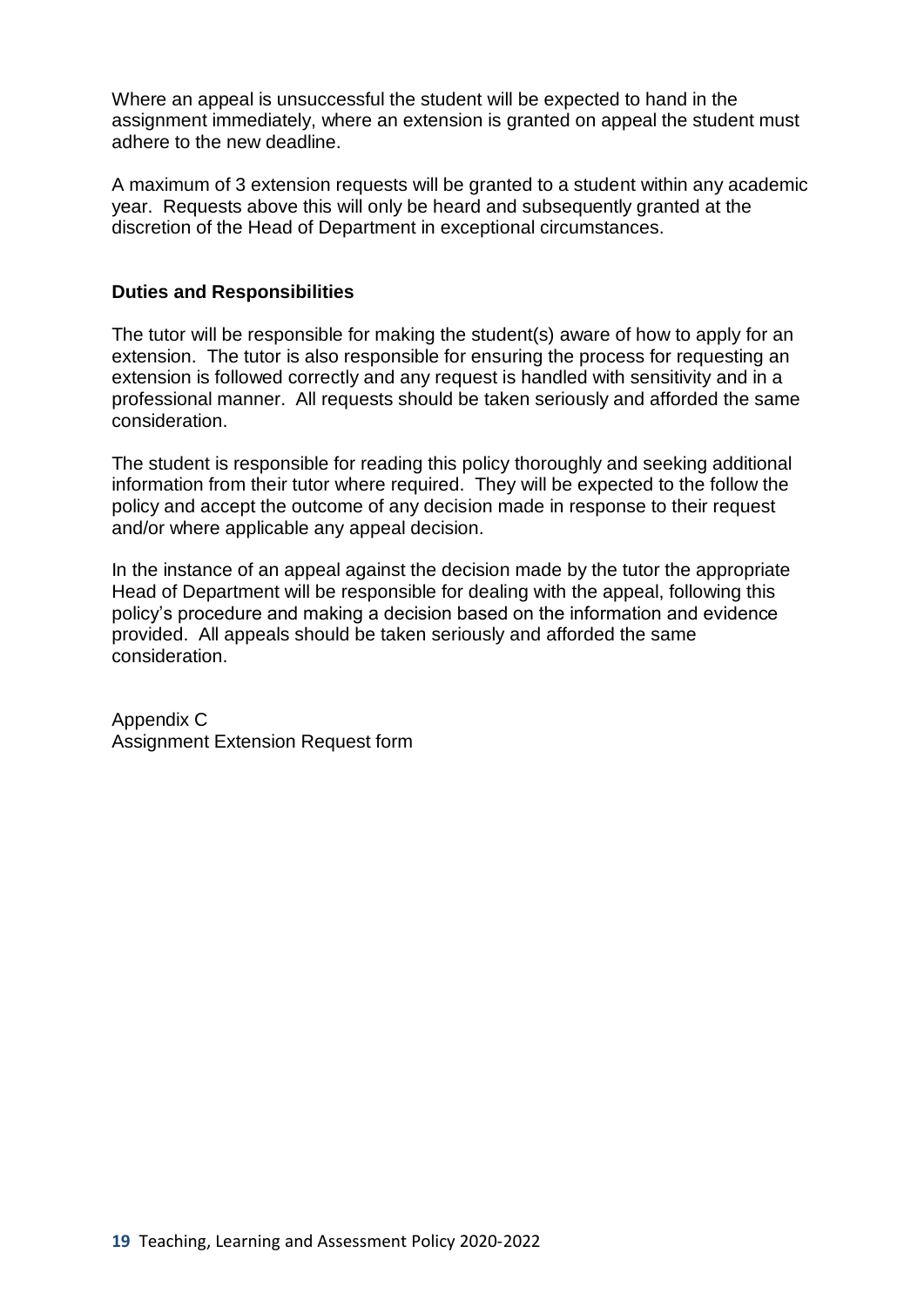## **5. Coursework Assessment, Plagiarism and Malpractice**

Cheating, plagiarism and malpractice is any act by a student or a member of staff which undermines the integrity and validity of assessment, the certification of qualifications and/or damages the authority of those responsible for conducting the assessment and certification. It specifically prohibits cheating, which is an attempt deliberately to deceive assessors or examiners and plagiarism, which is the presentation of the work of another as if it was one's own. This applies to all work completed by students for the purposes of assessment, both formative and summative

The College and Awarding Organisation do not tolerate actions (or attempted actions) of malpractice by students or staff in connection with qualifications where coursework forms a part of the overall assessment. Penalties or sanctions may be imposed on students or centres where incidents (or attempted incidents) of malpractice have been proven.

Awarding Organisations may withhold results or certificates where there are suspicions of malpractice. Therefore it is in the interests of all students and centre staff to be vigilant regarding assessment malpractice. Where malpractice occurs, or is suspected, it should be dealt with in an open and fair manner.

#### **Procedures**

It is the duty of all staff to ensure they uphold this policy as part of their professional conduct. This policy sets out the general principles surrounding malpractice, plagiarism, cheating and maladministration. In addition to this, staff must take note and duly adhere to the specific assessment requirements which are set by the individual awarding organization for the courses they teach. These are found in subject specifications and the relevant awarding organisation website.

#### **Reporting Suspected Malpractice**

#### Within College

All College staff have a responsibility for reporting any suspected incidences of staff or learner malpractice through the appropriate channels. Learners are to be made aware of the procedure for reporting any allegations of suspected malpractice via the Learner Handbook and is a focus point for the Induction Process.

In addition, allegations of suspected malpractice can also be made by internal / external verifiers, external moderators and examiners which can be reported to the College via the awarding organisation.

#### Allegations made by college staff:

Allegations of suspected staff / learner malpractice to be made to the Head of Department. The Head of Department will then report it to Director Quality.

#### Allegations made by learners:

Allegations made by learners must be taken seriously by staff. These allegations must be reported to the Assistant Principal for Quality.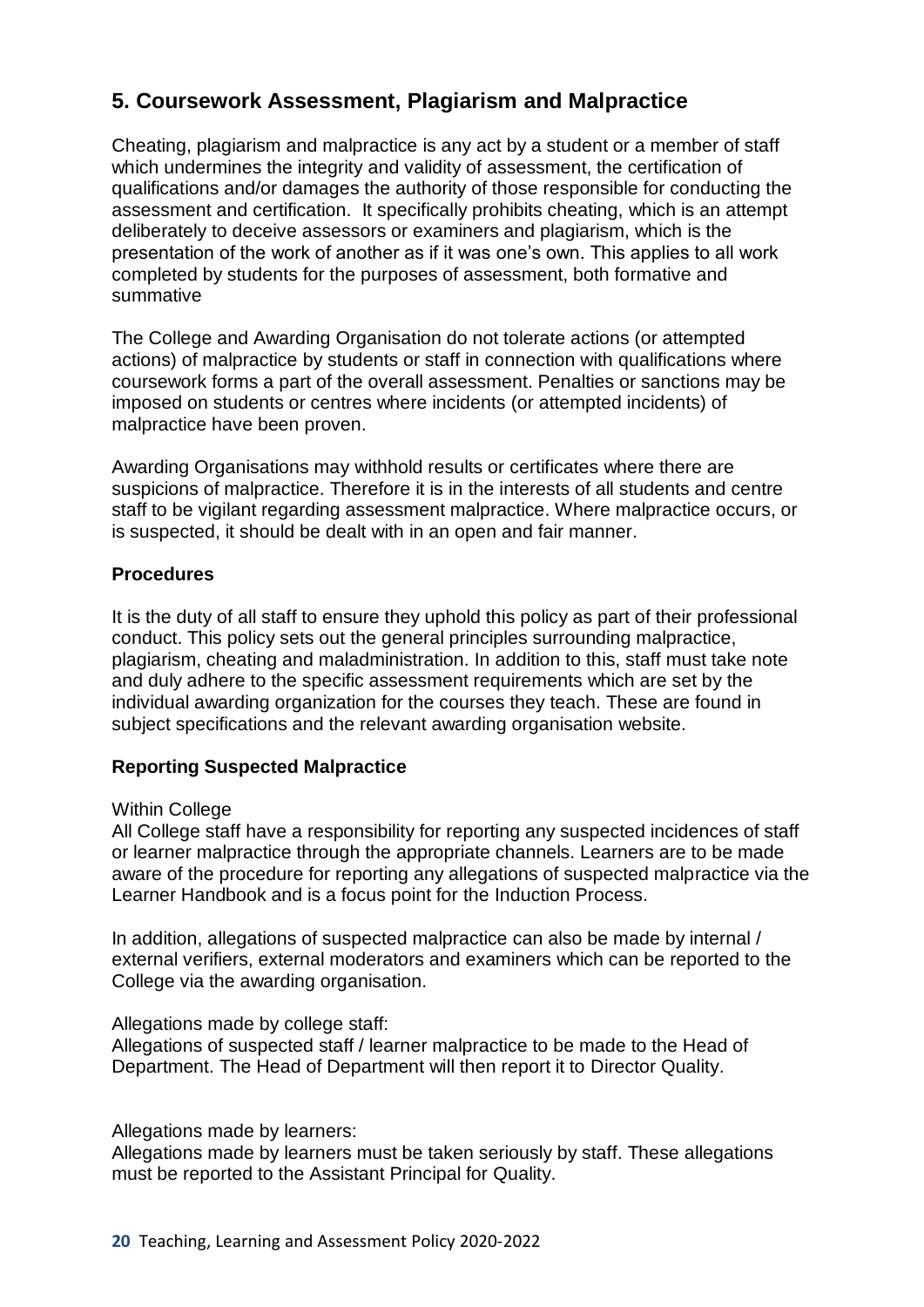Allegations of suspected staff malpractice and/or learner malpractice to be reported to the Head of Department. The Head of Department will then report it to Assistant Principal for Quality.

Verbal allegations are to be considered by the College. These will need to be put in writing along with any supporting evidence. Head of Department will then inform Assistant Principal for Quality of the allegation.

#### **Awarding Organisations**

It is the responsibility of MidKent College to report any suspected learner or staff assessment malpractice, cheating and maladministration to the appropriate awarding organisation. The exception to this rule is assessment malpractice in coursework or controlled assessment which is discovered prior to the learner signing the declaration of authentication. When this is the case, the incident need not be reported to awarding organisation. It will be dealt with in accordance with the College's disciplinary / student management procedures. No credit will be given to student work which is not their own; in addition a note will be added to any submitted work, including detail of assistance that has been given.

It is the responsibility of the Assistant Principal of Quality to submit the fullest details in all other instances of suspected malpractice of the case at their earliest opportunity to the relevant awarding organisation as per Joint Council of Qualification regulations.

#### **Investigation of suspected malpractice – staff**

Where assessment malpractice is suspected by college staff, there will be a process of investigation, commissioned by the Executive Director to establish the full details of any allegations or evidence. All suspected malpractice investigations must be reported by the Head of Department to the Executive Director. This will need to include the basic facts so that the Executive Director can make an informed decision as to who will carry out the investigation. This is to be carried out under the terms of the College's Staff Disciplinary Policy and Procedure given the potential seriousness of the matter.

#### Examples of staff malpractice

The following are examples of malpractice. This is not an exhaustive list and as such does not limit the scope of the definitions set out earlier in this document. The College expects all staff to behave in a professional manner in relation to assessment of students' work. The following are examples of malpractice by staff. The list are not exhaustive but reports of these, or any other instances of malpractice by staff, will be investigated by the Quality Department in the first instance and dealt with under the appropriate College policy e.g. the Staff Disciplinary Policy:

Other instances of malpractice may be identified and considered by the awarding organisations at their discretion.

#### **Malpractice**

- Failing to keep mark schemes secure
- Alteration of mark schemes
- Alteration of assessment grading and criteria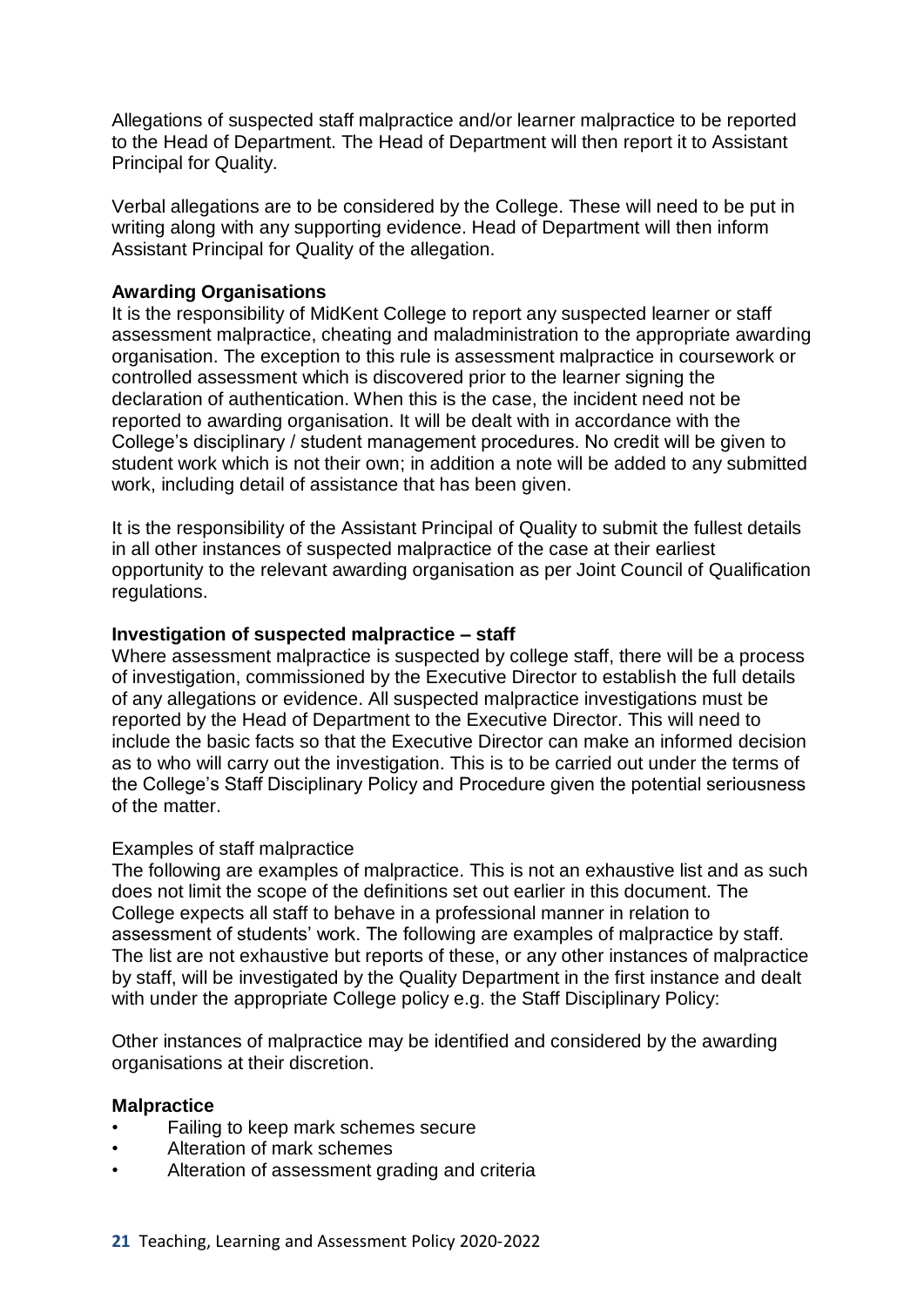- Assisting the student in the production of work for assessment, where the support has the potential to influence the outcomes of assessment, for example where the assistance involves centre staff producing work for the student
- Producing falsified witness statements; for example, for evidence the student has not generated
- Allowing evidence, which is known by the staff member not to be the student's own, to be included in a student's assignment/task/portfolio/coursework
- Misusing the conditions for special student requirements, for example where students are permitted support, such as an amanuensis, this is permissible up to the point where the support has the potential to influence the outcome of the assessment
- Failing to keep student computer files secure
- Falsifying records/certificates, for example by alteration, substitution, or by fraud
- Fraudulent certificate claims, that is claiming for a certificate prior to the student completing all the requirements of assessment
- Failing to keep assessment/examination/test papers secure prior to the assessment/examination/test
- Obtaining unauthorised access to assessment/examination/test material prior to an assessment/examination/test.

## **Deception**

Any act of dishonesty in relation to an assessment including, but not limited to: inventing or changing marks for internally assessed components (e.g. coursework) where there is no actual evidence of the candidates' achievement to justify the marks awarded;

manufacturing evidence of competence against national standards; fabricating assessment and/or internal verification records or authentication statements;

entering fictitious candidates for assessments, or otherwise subverting the assessment or certification process with the intention of financial gain (fraud); substituting one candidate's coursework for another.

#### **Improper assistance to candidates**

Any act where assistance is given beyond that permitted by the specification or regulations to a candidate or group of candidates, which results in a potential or actual advantage in an examination or assessment.

For example:

assisting candidates in the production of coursework or portfolios, beyond that permitted by the regulations;

sharing or lending candidates' coursework or assessment with other candidates in a way which allows malpractice to take place;

assisting or prompting candidates with the production of answers;

Failure to co-operate with an investigation

failure to make available information reasonably requested by an awarding organisation in the course of an investigation, or in the course of deciding whether an investigation is necessary;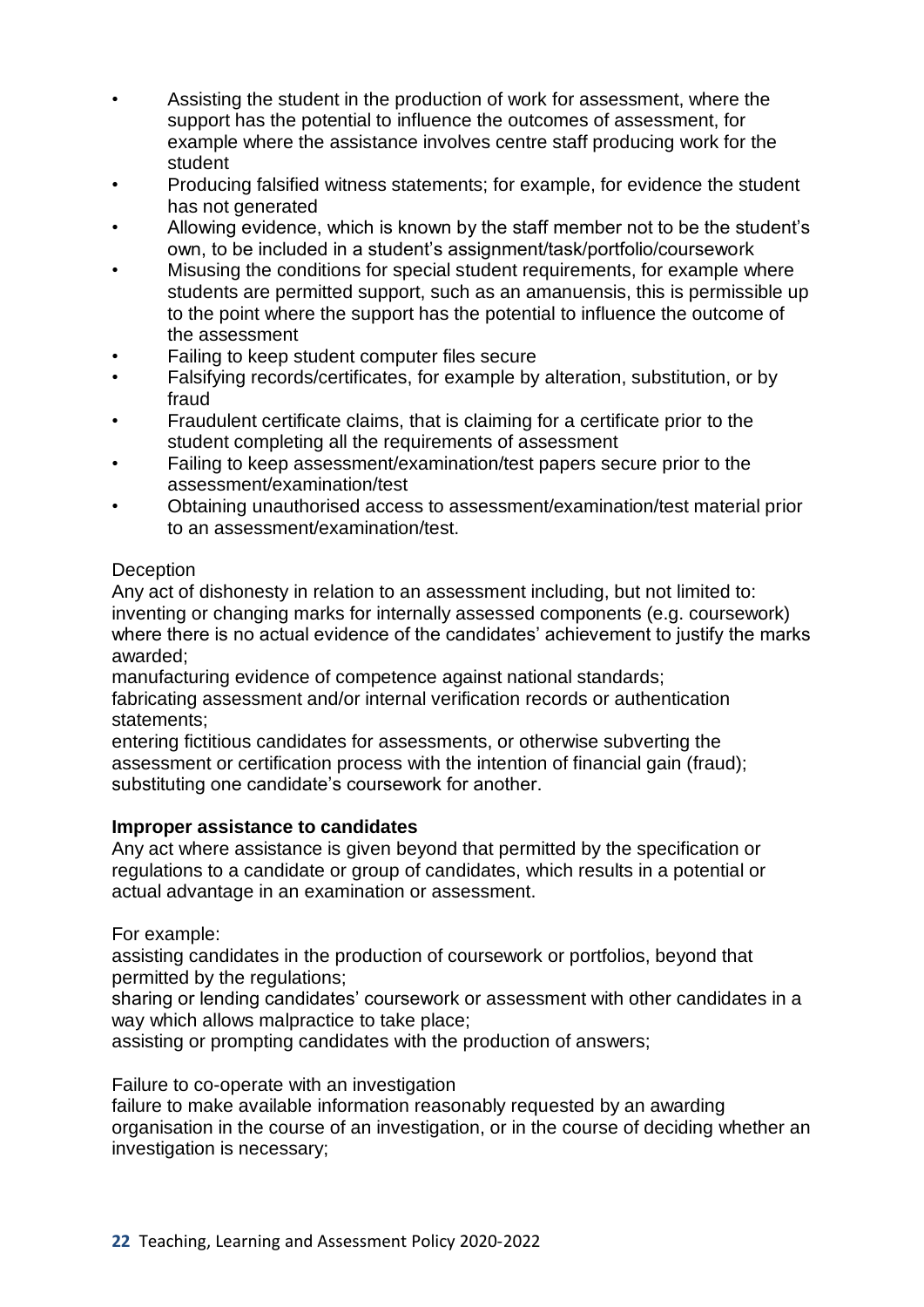failure to investigate on request in accordance with the awarding organisation's instructions or advice;

failure to investigate or provide information according to agreed deadlines; failure to report all allegations of malpractice.

### **Investigation of suspected malpractice – student**

Where assessment malpractice is suspected by a student, there will be a process of investigation, commissioned by the Executive Director to establish the full details of any allegations or evidence. All suspected malpractice investigations must be reported by the Head of Department to the Executive Director. This will need to include the basic facts so that the Executive Director can make an informed decision as to who will carry out the investigation. This is to be carried out under the terms of the College's Student Disciplinary Policy and Procedure given the potential seriousness of the matter.

## **Stages of Investigation:**

The relating issues, possible consequences will be communicated to the learner in writing.

Investigating officer to collect evidence relating to the alleged malpractice; Evidence to be reviewed and report generated.

A formal meeting between the Head of Department and the learner against whom an allegation has been made.

## **Examples of student malpractice**

The following are examples of malpractice. This is not an exhaustive list and as such does not limit the scope of the definitions set out earlier in this document.

Other instances of malpractice may be identified and considered by the awarding bodies at their discretion.

## **Student malpractice**

For example:

the alteration or falsification of any results document, including certificates; collusion: working collaboratively with other candidates, beyond what is permitted; copying from another candidate (including the use of technology to aid the copying); allowing work to be copied e.g. posting work on social networking sites prior to an examination/assessment;

the deliberate destruction of another candidate's work;

disruptive behaviour during an assessment session (including the use of offensive language);

making a false declaration of authenticity in relation to the authorship of coursework or the contents of a portfolio;

allowing others to assist in the production of coursework, or assisting others in the production of coursework;

impersonation: pretending to be someone else;

plagiarism: unacknowledged copying from or reproduction of published sources or incomplete referencing;

theft of another candidate's work.

## **Possible Actions Taken by the College**

Where clear evidence of malpractice is evident: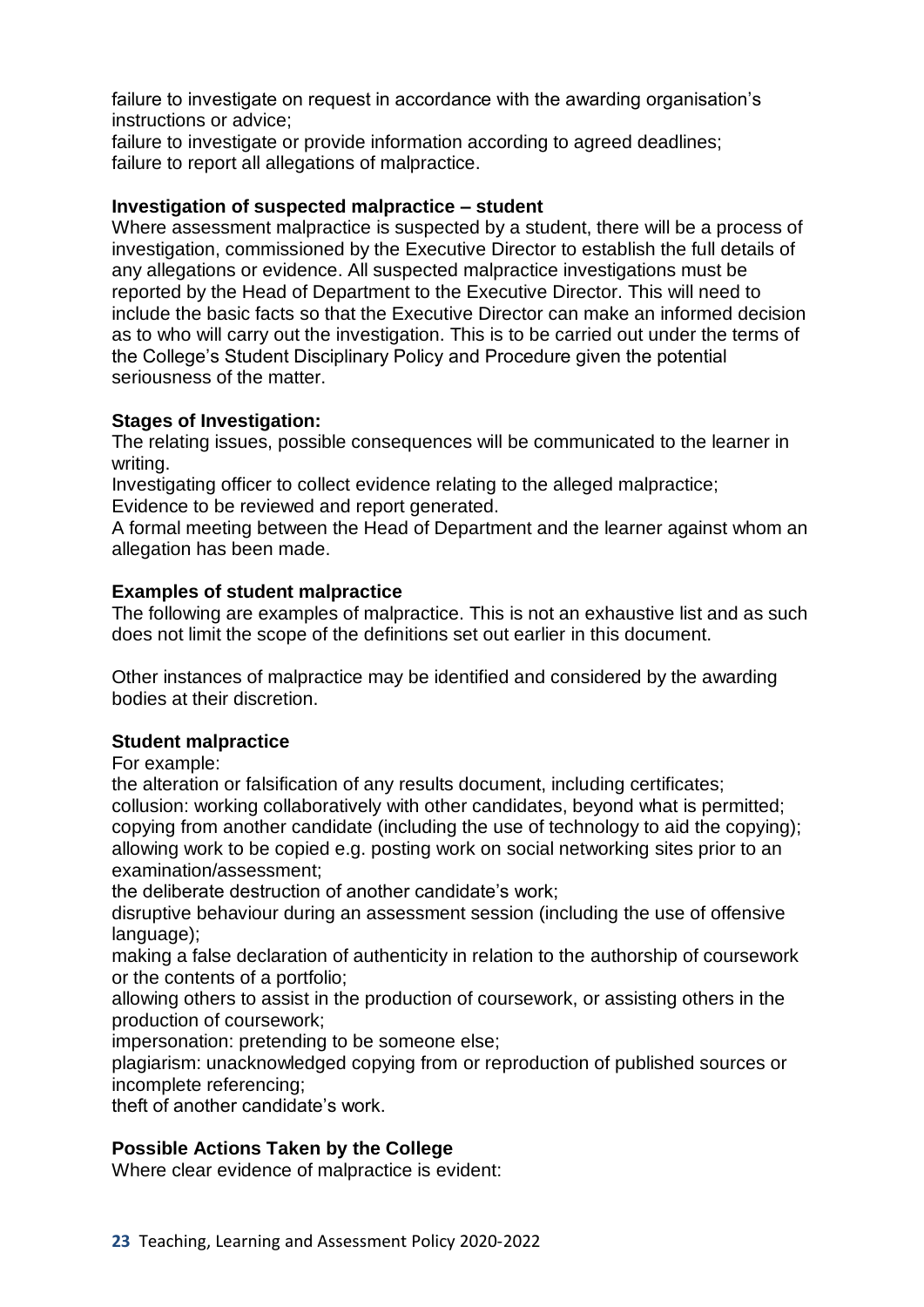Where learners have signed to declare the work is their own, the associated awarding organisation will be informed by the college of the allegation of malpractice and they will be given the supporting evidence;

Where learners have not signed to declare the work is their own, the College will carry out internal disciplinary action in line with college student Disciplinary Policy & Procedure and procedures. This action will be commensurate with the seriousness of the malpractice.

## **Cheating and Plagiarism**

MidKent College will ensure that all assessment of students' work is fair and provides an accurate measure of students' progress in their learning. In order to do this it is our policy that:

- An examination candidate must not communicate with anyone other than an invigilator or other appropriate member of staff during an examination
- An examination candidate must not copy work from another candidate
- An examination candidate must not introduce to the examination any unauthorised material, written, printed or electronically stored or communicated; or any communications equipment
- No candidate will impersonate another, or allow him or herself to be impersonated, and identity badges will be checked to ensure this
- No candidate will behave in such a way as to undermine the integrity of the assessment process
- Clear information and instructions must be given in the expectation that they will be followed by candidates
- No candidate will alter any certificate or results document.
- Any work presented for assessment is the properly produced, original work of the assessment candidate. The incorporation of work originating with others is entirely acceptable provided it is properly acknowledged and referenced according to the instructions of the student's teachers.
- Assessors will be responsible for checking the validity of all work submitted for assessment. Checking might include the use of the Turnitin software or other electronic means such as Google searches. Further information and guidance for assessors and verifiers can be found in the Coursework Assessment Malpractice Policy 2018-2019.
- The Turnitin software compares students work with published sources. Also student work checked via Turnitin will be stored in a central repository so that it is available for checking against work that may be submitted for checking via our own College or other educational establishments. Turnitin UK does however have a 'no repository' option where a student's work will be checked against other material but will not itself be kept and made available for future matching. This no repository option can be implemented on an individual basis and students will be required to opt out via the option available in the Student Agreement.

Any student breach, or attempt to breach, these expectations and prohibitions will be considered to be gross misconduct by the College, and will be dealt with under the Student Disciplinary Policy & Procedures.

Any penalty will be assessed in proportion to the gravity of the breach and could range from downgrading the result to exclusion from the College. In some cases it will be necessary for the College Quality Nominee to notify the relevant awarding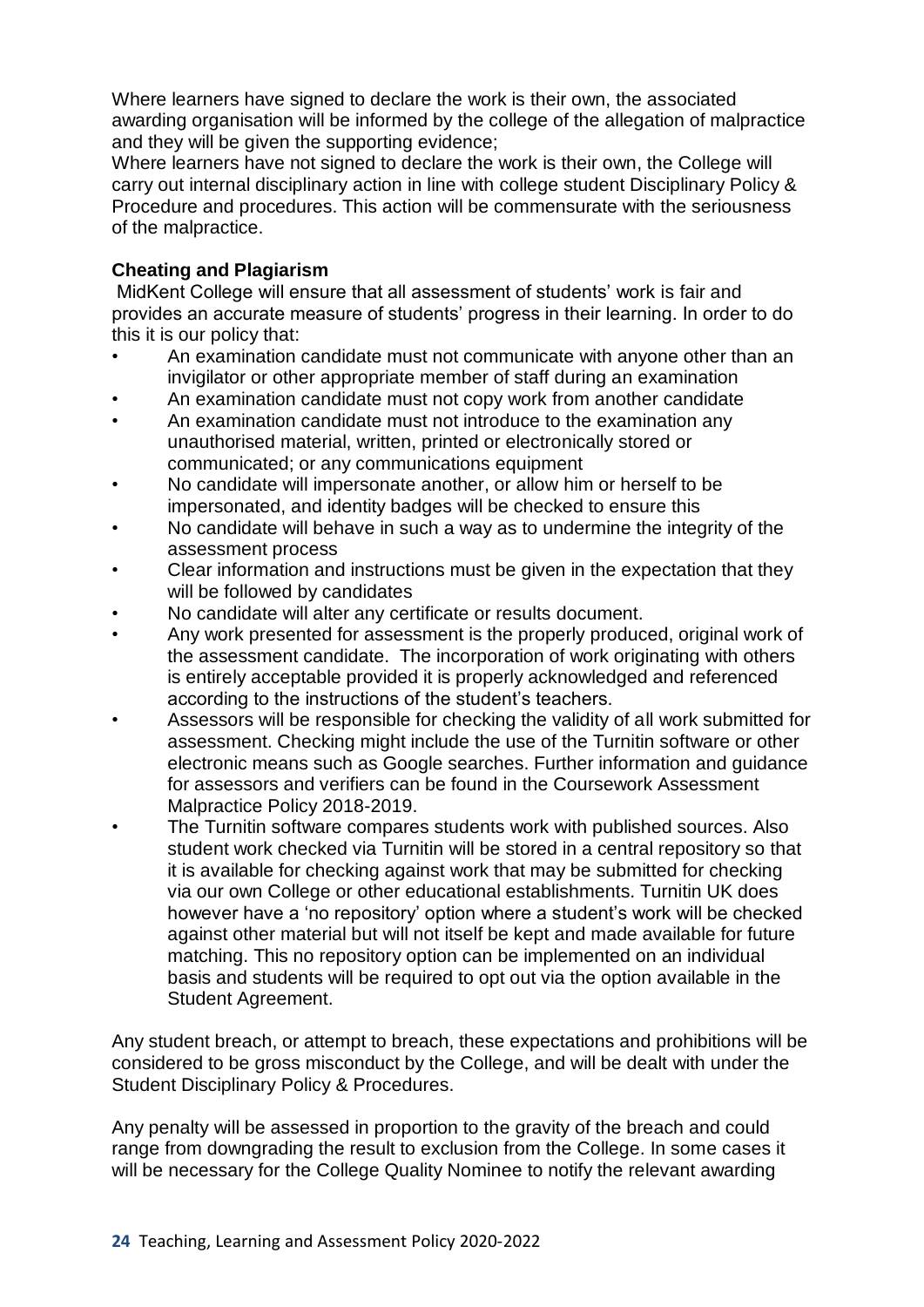organisation. The College will follow the awarding organisation guidelines and procedures in the event of having to notify them.

### **Procedures**

This procedure has been written with reference to JCQ (Joint Council for Qualifications) guidance 'Plagiarism in Examinations: guidance for teachers and assessors'.

Defining Plagiarism

The JCQ guidelines for dealing with instances of suspected malpractice defines plagiarism as:

"The failure to acknowledge sources properly and/or the submission of another person's work as if it were the candidate's own".

## **Examples of Plagiarism**

- Copying from published texts
- Copying from internet sources
- Copying or submitting essays or pieces of work previously submitted for examination
- Copying or submitting manufactured artefacts
- Direct and unacknowledged translation of foreign language texts into English
- Copying from work packs produced by the College.

## **Preventing Plagiarism**

- Raise awareness of plagiarism during induction or before beginning coursework
- Ensure that all students are aware of the Notice to Candidates: Coursework and Portfolio
- Ensure that all students understand which penalties may be applied
- Ensure that all students have signed the college declaration stating that they understand what plagiarism is
- Ensure that students are aware of what is and what is not acceptable in respect of plagiarism
- Ensure that students are introduced to the conventions of using footnotes and bibliographies to acknowledge sources, as appropriate
- Ensure that all deadlines are reasonable and where deadlines are set to assess progress.

## **Identifying Plagiarism**

- The following points may help in the identification of plagiarism.
- Check whether the student has submitted draft work throughout the coursework process
- Changes in the quality of content, spelling, punctuation style, writing style and presentation throughout the work
- Outdated references used throughout the work
- The use of specialised terminology and jargon which would not ordinarily be expected from a student at that level.

## **Confirmation of Plagiarism**

Several methods can be used to confirm a case of plagiarism: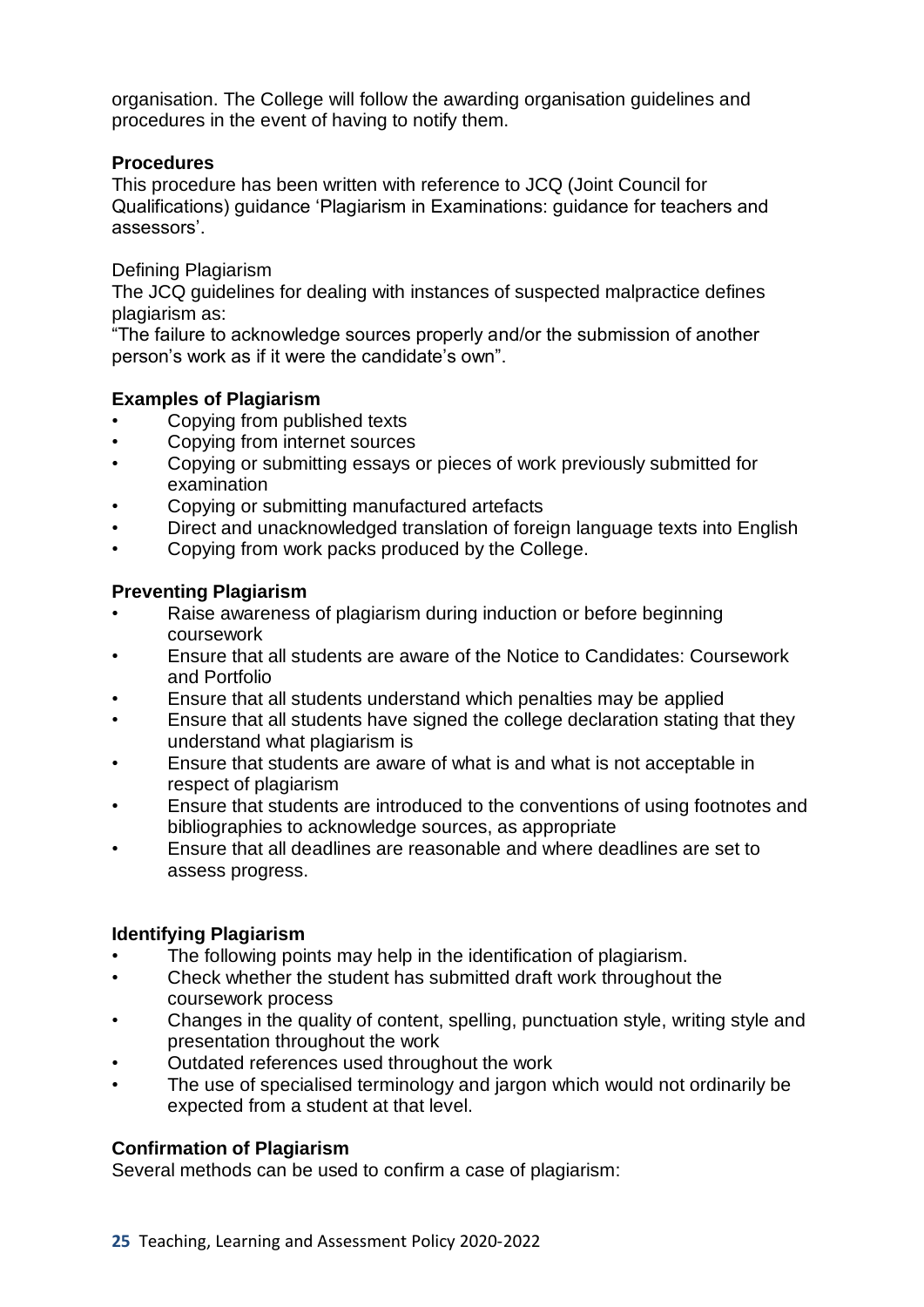- Type a 4-6 word phrase from the text in a search engine such as 'Google'. It may be useful to try a few search engines
- Conduct a viva voce with the students. This may help to assess whether the work is that of the student
- Ask the student whether they have used unacknowledged sources or another student's work.

### What is cheating?

There is more than one kind of cheating, and a student may find themselves cheating accidentally. Make sure you know what cheating is, how to recognise it, and what the penalties might be if a student cheats.

It is classed as cheating if a student lends work to someone else so that they can copy from it. If they then copy particular phrases (even if they are short) and don't acknowledge them, then this is cheating.

Does this mean that students can't use study guides, books or websites to help with your ideas?

No. If a student uses an extract from the writings of someone else, they must:

- Make sure they know the author and title of any book, or the exact web address used. Students must record these and tell the examiner. It is perfectly OK to acknowledge the source as 'Greenhead College Study Guide' if the precise author is not named in the guide
- Put in quotation marks any extract used, even if it is only a short phrase of a few words; if this is not followed, it will be classed as cheating
- If a student is summarising the argument of a critic then acknowledge the authorship of the argument they are paraphrasing
- Use the 'References and Citations: Creating a Bibliography' guide available in the library.

## **Definition of Maladministration**

Maladministration is essentially any activity or practice, which results in noncompliance with administrative regulations and requirements and includes the application of persistent mistakes or poor administration within a centre (e.g. inappropriate candidate records).

Examples of maladministration are (this list is not exhaustive):

- Late candidate registrations (both infrequent and persistent)
- Inaccurate claims for certificates (including certificates claimed 'in error')
- Failure to adhere to qualification approval requirements
- Failure to maintain appropriate auditable records (e.g. certification claims)
- Misuse of logos and trademarks or misrepresentation of a centre's relationship with the Awarding organisation and/or its recognition and approval status with the Awarding organisation
- Withholding of information from the Awarding organisation which is required to assure the Awarding organisation of the centre's ability to deliver qualifications appropriately

Reporting Plagiarism and Cheating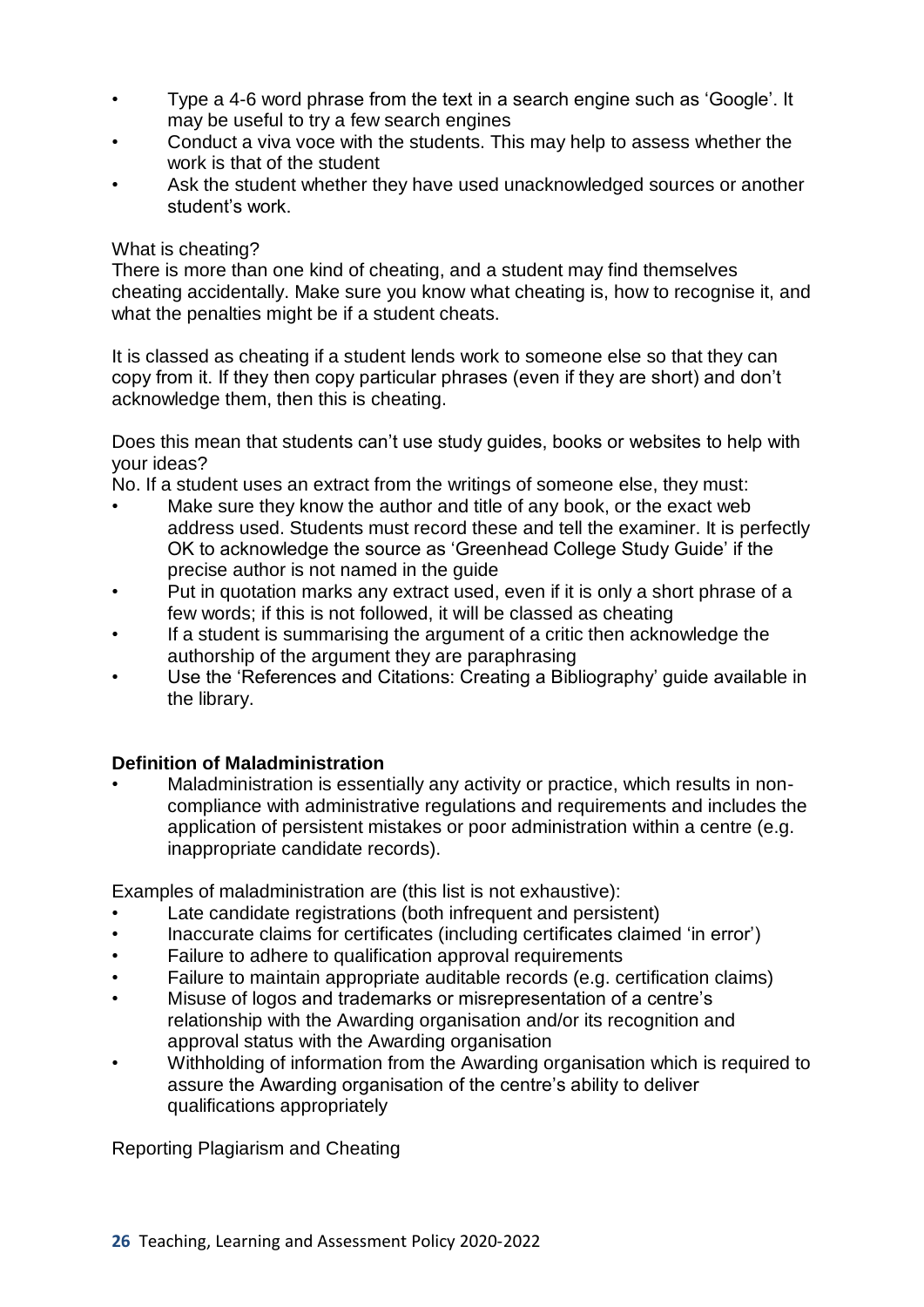If you suspect that a student has submitted work which involves unacknowledged sources or may be the work of another:

- Inform your Head of Department immediately. Provide evidence to support your assessment.
- Head of Department will inform the Assistant Principal that you suspect that a case of plagiarism has taken place

#### Dealing with Plagiarism

If suspicions are confirmed and the student has not signed the declaration of authentication, the case will be dealt with as an internal college matter. Depending on the severity the following outcomes are to be used:

- The student will be informed that any marks given for their piece of work will be removed. There will be no opportunity for the resubmission of work. If the Head of Department and Director Curriculum and Quality agree that it would be difficult for the student to successfully pass the qualification, the student will be withdrawn from the qualification.
- The student will be given a formal warning which will be recorded on their file and communicated to the parents by letter.
- If the student involved lent work to a student which was then used and submitted as a student's own, the student will receive a formal warning which will be recorded in the student's file and communicated to parents by letter. No further action will take place unless the student is involved in a second case of plagiarism.
- If suspicions are confirmed and student has signed the declaration of authentication, the case must be reported to the awarding organisation. This procedure is detailed in Guidance for Dealing with Instances of Suspected Malpractice in Examinations, published by the JCQ. The awarding body will consider any sanctions.

#### **Dealing with Cheating**

If found, during the course of the year, that a student is cheating in one of the ways above, then the Head of Department must be informed in writing. The Head of Department must inform the Director Curriculum and Quality. The student is to receive a formal warning and parents will need to be informed. The College will notify the examination board according to the relevant Awarding Organisation guidelines. This may result in the student being withdrawn from the unit and effectively the whole course. Serious offences can lead to disqualification from all public examinations.

When students hand coursework in, they must be asked to sign a declaration to say that they have not cheated. At that point, if someone finds that the student has lied, it is the examination board who will investigate the situation. Depending on the seriousness of the offence, the student may be removed from the whole of the exam, or in the worst cases from all of their exams.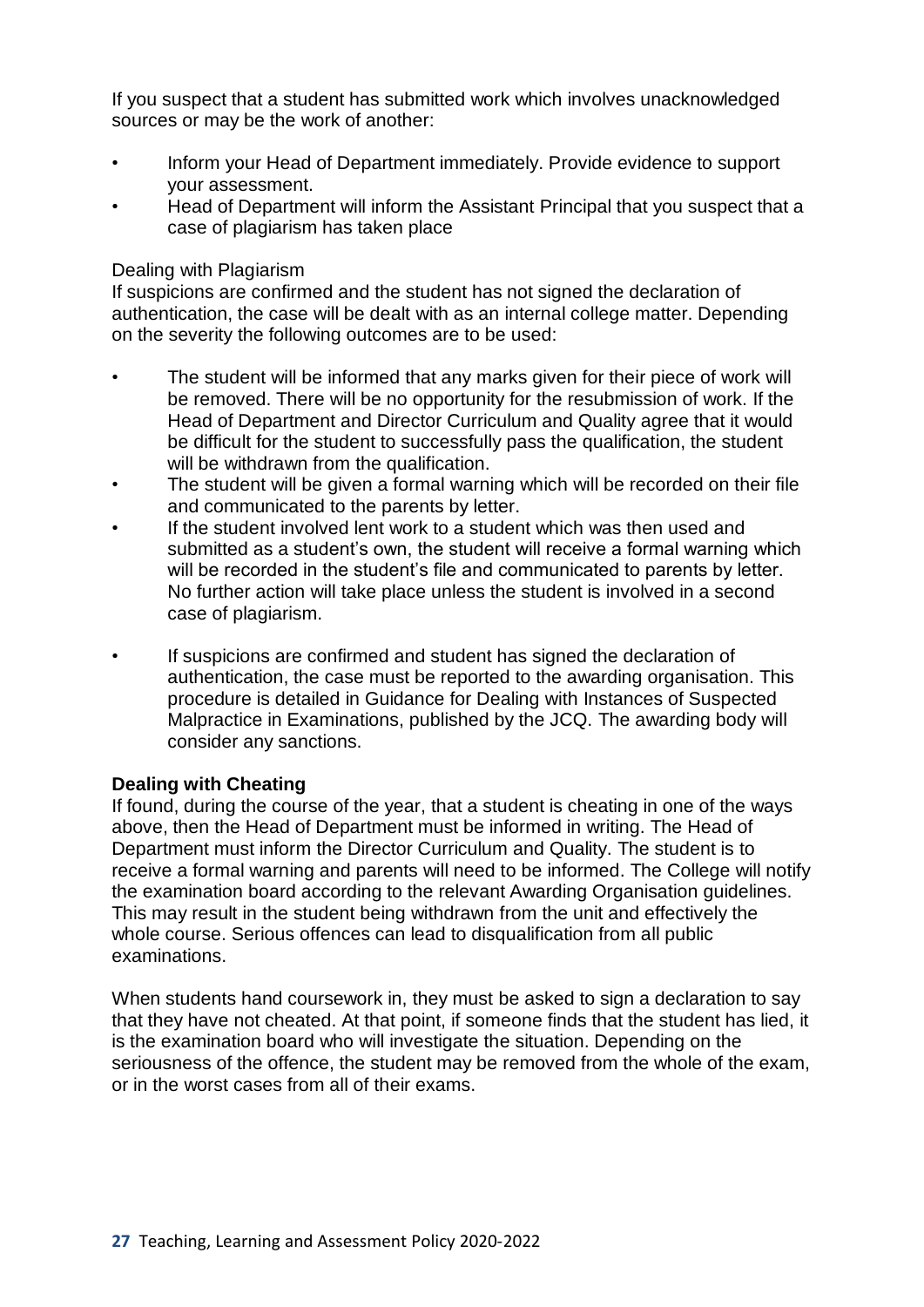## **Reporting**

Anybody who identifies or is made aware of suspected or actual cases of malpractice or maladministration at any time must notify the Quality Department of MidKent College immediately.

In doing so, details should be provided in writing, with the appropriate supporting evidence.

All allegations must include (where possible):

- the nature of the suspected or actual malpractice/maladministration and associated dates
- details of the qualification, unit or exam
- centre's name, address and number
- candidate's name and registration or enrolment number
- details of centre personnel (e.g. name, job role) if they are involved in the case
- details and outcome of any initial investigation carried out by MidKent College or anybody else involved in the case, including any mitigating circumstances

## **Confidentiality**

Sometimes a person making an allegation of malpractice or maladministration may wish to remain anonymous, although it is always preferable if they reveal their identity and provide us with their contact details. However, if a whistle-blower is concerned about possible adverse consequences that may occur should their identity be revealed to another party, they should inform us that they do not want their identity divulged.

MidKent College will always aim to keep the identity of the person making the allegations confidential where asked to do so, although we cannot guarantee this. We may need to disclose their identity should the allegation lead to issues that need to be taken forward by other parties such as:

- The Police (to investigate or prevent crime)
- The Courts (in connection with any court proceedings)
- Other third parties such as regulatory authorities (in connection with certification)

Once a concern has been raised we have a duty to pursue the matter.

## **Responsibility for the Investigation**

The Quality Department of MidKent College must ensure that the staff involved in any internal investigation are competent and have no personal interest in the outcome of the investigation. The Director of Quality should be involved in all such investigations unless the allegations relate to the Director of Quality or the management of the centre. In which case, such investigations should be carried out by an additional Management person of the centre or his/her nominee.

The nominated person will be responsible for ensuring that the investigation is carried out in a prompt and effective manner and in accordance with the procedures in this policy. They will allocate a relevant member of staff to lead the investigation and establish whether or not the malpractice or maladministration has occurred, and review any supporting evidence received or gathered by the process.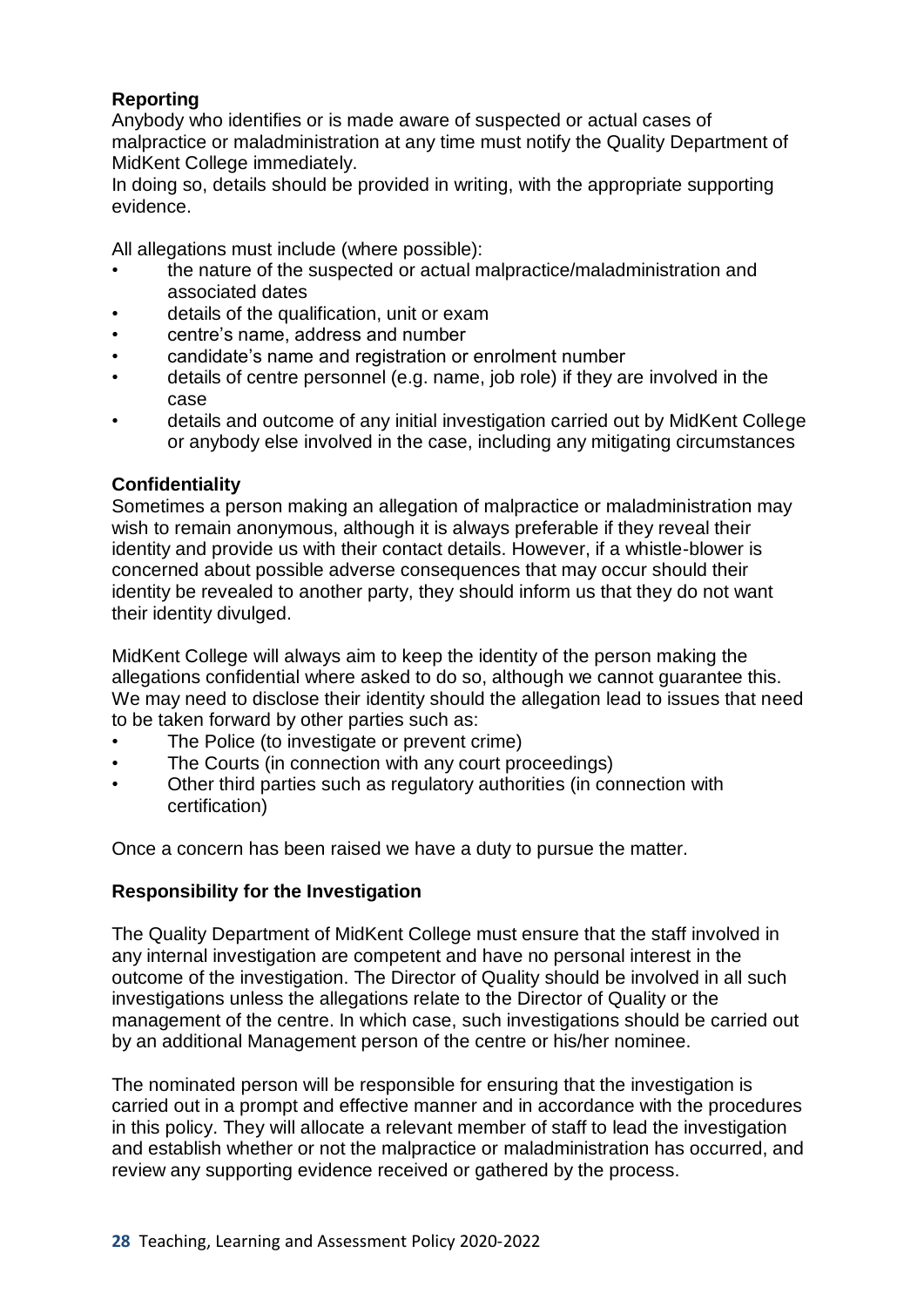At all times we will ensure that MidKent College personnel assigned to the investigation have the appropriate level of training and competence and they have had no previous involvement or personal interest in the matter.

#### Notification of Relevant Parties

Where malpractice or maladministration has taken place or is alleged, we will notify the most appropriate senior member of the MidKent College.

Where applicable, MidKent College will inform the Awarding Organisation if we believe there has been an incident of malpractice or maladministration, which could either invalidate the award of a qualification, accreditations or QAPs. In particular we will keep them informed of progress in the matter.

#### **Investigation Timelines and Process**

Where possible, MidKent College aim to complete the investigation within 10 working days of receipt of the allegation. However, in some cases the investigation may take longer. In such instances, we'll advise all parties concerned of any revised timescales.

The fundamental principle of all investigations is to conduct them in a fair, reasonable and legal manner, ensuring that all relevant evidence is considered without bias. In doing so, investigations will be underpinned by terms of reference and based around the following broad objectives:

- To establish the facts relating to allegations in order to determine whether any malpractice and/or maladministration has taken place
- To identify the cause of any malpractice and/or maladministration and those involved
- To establish the scale of any malpractice and/or maladministration and whether other qualifications, accreditations or QAPs are affected
- To determine whether remedial action is required to reduce the risk to current registered candidates and to preserve the integrity of the qualifications, accreditations or QAPs.
- To ascertain whether any action is required in respect of certificates already issued
- To identify any adverse patterns or trends.

In carrying out any investigation we will be sensitive to the effect on, and reputation of MidKent College, and/or those members of staff who may be the subject to investigation. We will strive to ensure that the investigation is carried out as confidentially as possible and the organisation/person who is the subject of the allegation will have the opportunity to raise any issues about the proposed approach and the conduct of the investigation.

The investigation may involve a request for further information from relevant parties and/or interviews with personnel involved in the investigation. Therefore, we will expect all parties, who are either directly or indirectly involved in the investigation, to co-operate fully with us.

In any interviews carried out with the person(s) accused of malpractice and/or maladministration, they can choose to be accompanied by a work colleague, trade union representative or other party.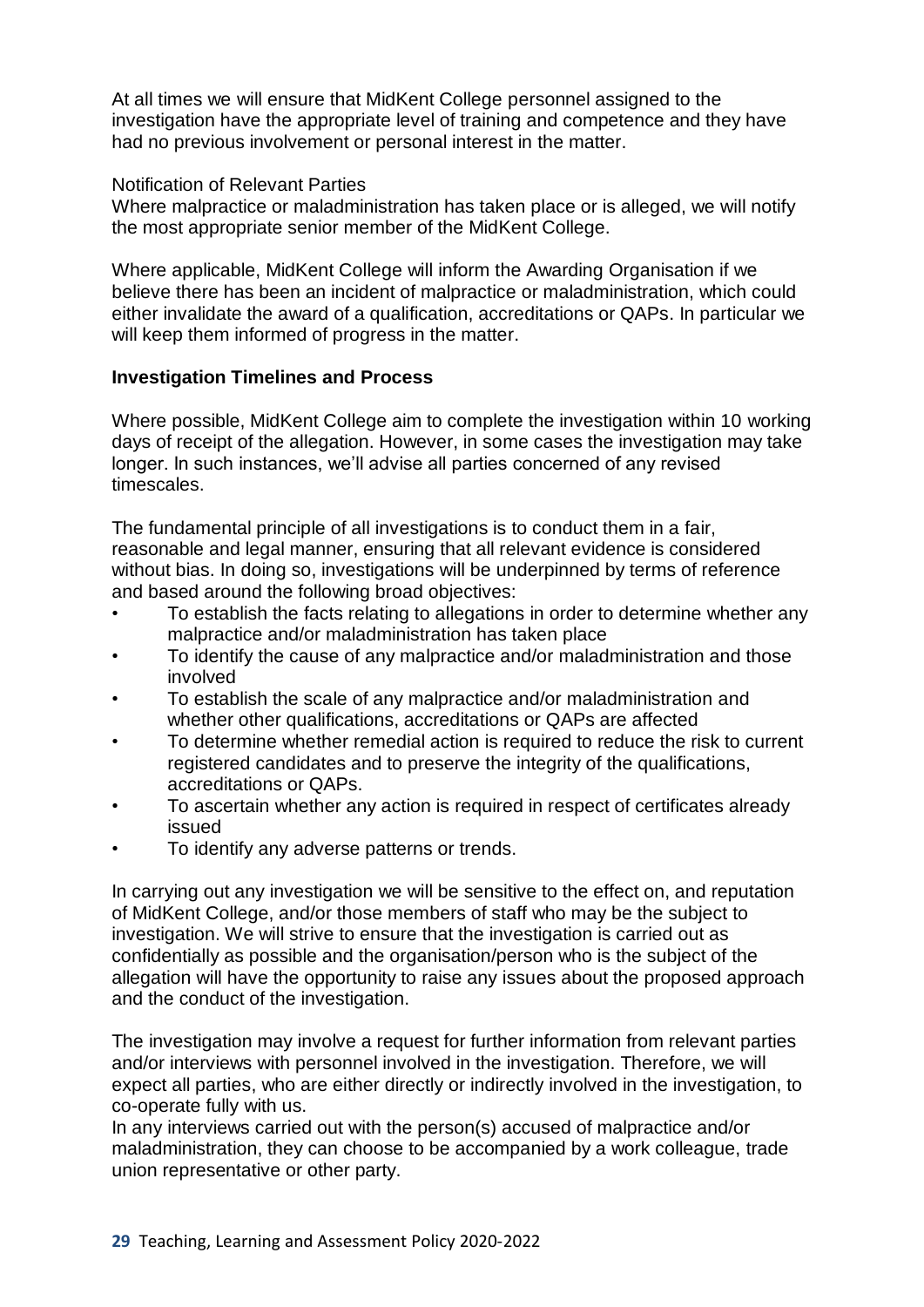We will ensure that all material collected as part of an investigation is kept secure. All records and original documentation concerning a completed investigation will be retained for a period of no less than 6 years.

If an investigation leads to invalidation of certificates, or criminal or civil prosecution, all records and original documentation relating to the case will be retained until the case and any appeals have been heard and for 6 years thereafter.

## **Investigation Report**

If MidKent College believes there is sufficient evidence to implicate an individual within our centre, in malpractice and /or maladministration we will:

- Inform them (preferably in writing) of the allegation
- Provide them with details of the evidence we found to support our judgment
- Inform them of the possible consequences
- Inform them that information in relation to the allegation and investigation may be, or has been, shared with the IMI and other relevant bodies (e.g. police)
- Provide them with an opportunity to consider and respond to the allegation and our findings

After an investigation, we will produce a report for the parties concerned to check the factual accuracy. Any subsequent amendments will be agreed between the parties concerned and ourselves. The report will endeavour to:

Identify where the malpractice/maladministration, if any, occurred

- Confirm the facts of the case (and any mitigating factors if relevant)
- Identify who was responsible for the malpractice/maladministration (if any)
- Contain supporting evidence where appropriate (e.g. written statements)
- Confirm an appropriate level of remedial action to be applied.

If it's an internal investigation against a member of our staff the Head of Human Resources will agree the report with the relevant internal managers and appropriate internal disciplinary procedures will be implemented.

#### **Investigation Outcome**

If the investigation confirms that malpractice or maladministration has taken place MidKent College will consider what action to take to:

- Minimise the risk to the integrity of certification now and in the future
- Maintain public confidence in the delivery of qualifications
- Discourage others from carrying out similar instances of malpractice or maladministration
- Ensure there has been no gain from compromising our standards.

In such cases where certificates are deemed to be invalid, we will inform the candidates that are affected and let them know the action being taken and that their original certificates are invalid. We will work with the relevant IMI and return the invalid certificates to them.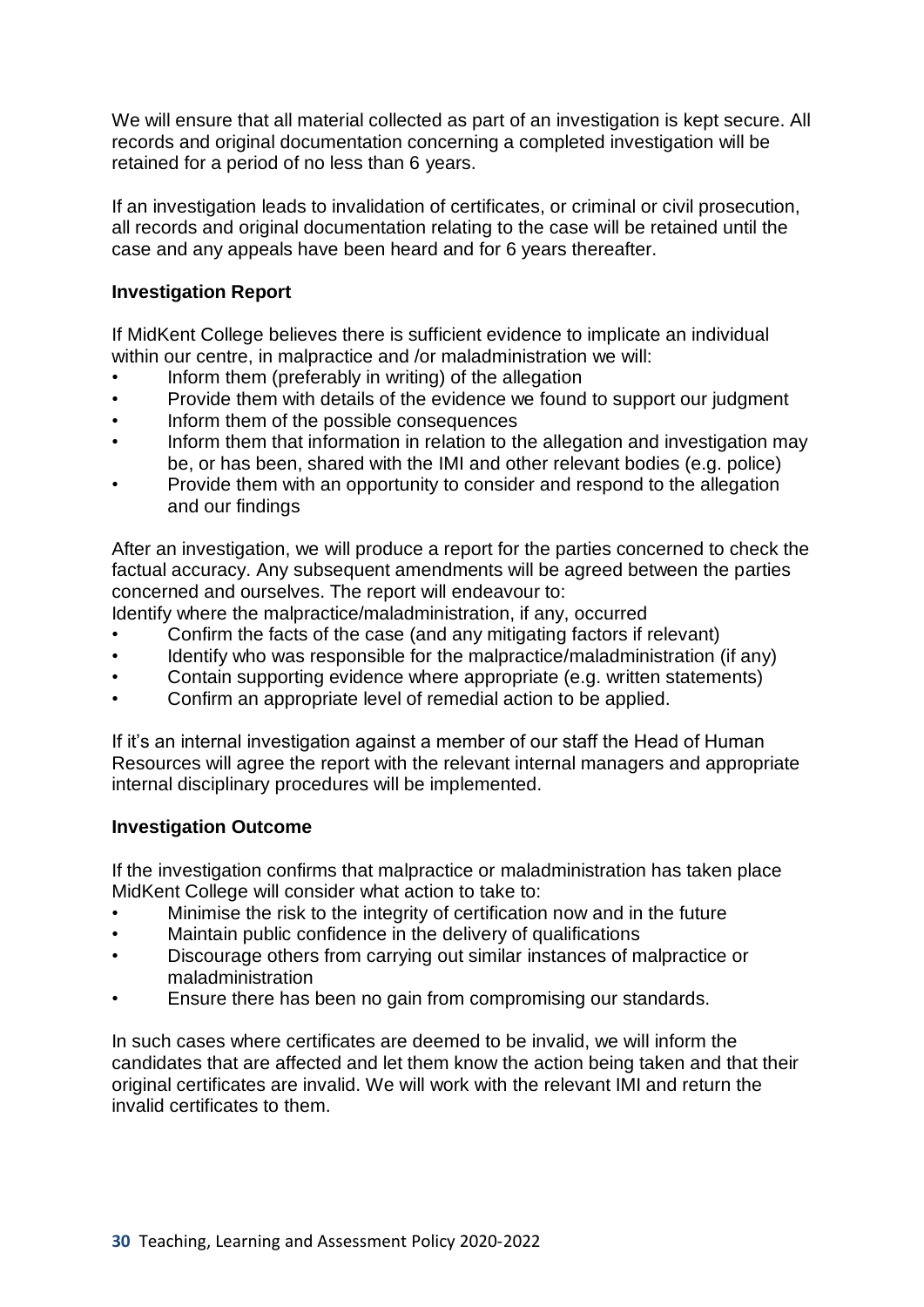## **6. Appeals Against College Assessment**

This appeals process is for use where there are no guidelines set out by the external awarding or validating organisation (e.g. the University of Kent). It is also to be used when the awarding or validating organisation states that you must have gone through the centres appeals procedure in the first instance prior to accessing the Awarding Organisation appeals procedure. Where an appeal is against an awarding or validating organisation assessment, it is the responsibility of the course team to ensure that students are aware of the rules that are set down by the Awarding Organisation and know how to use them when applicable.

In the absence of a formal procedure the following guidelines must be used. Students can appeal against the following;

The assessment plan – the student can appeal if they do not agree with the suggested methods, location, time and/or criteria.

The assessment – the student has the right to appeal if they feel that the assessment differed from what was agreed on the assessment plan/schedule or they feel that they did not receive a fair assessment.

The assessment decision – the student can appeal if they feel the assessor's judgment was unfair.

#### **Stage 1**

#### **Assessor/course tutor**

The student wishing to appeal against an assessment decision must discuss the reasons for the appeal with the assessor or tutor.

If the student remains dissatisfied with the decision reached, the student must give notice of the appeal to the course tutor within 5 days of receiving the assessment decision, using an Appeal Form (Appendix 1 attached).

#### **Stage 2**

#### **Internal Verifier/Internal Quality Assurer**

The course tutor will arrange for the Lead Internal Verifier/Internal Verifier/Internal Quality Assurer/Moderator or Independent Marker to reconsider the assessment decision.

The Internal Verifier/Internal Quality Assurer/Moderator or Independent Marker will notify the student of the decision within 5 working days of receiving the appeal, using the appeal form.

If the assessment has been by observation of a performance or presentation, there should be sufficient evidence to facilitate a re-assessment with an additional assessor e.g. the performance or presentation should be recorded and there should be supporting notes, and/or artefacts, handouts, photographs etc. If there is insufficient evidence to be able to make a second assessment decision, another assignment may need to be set.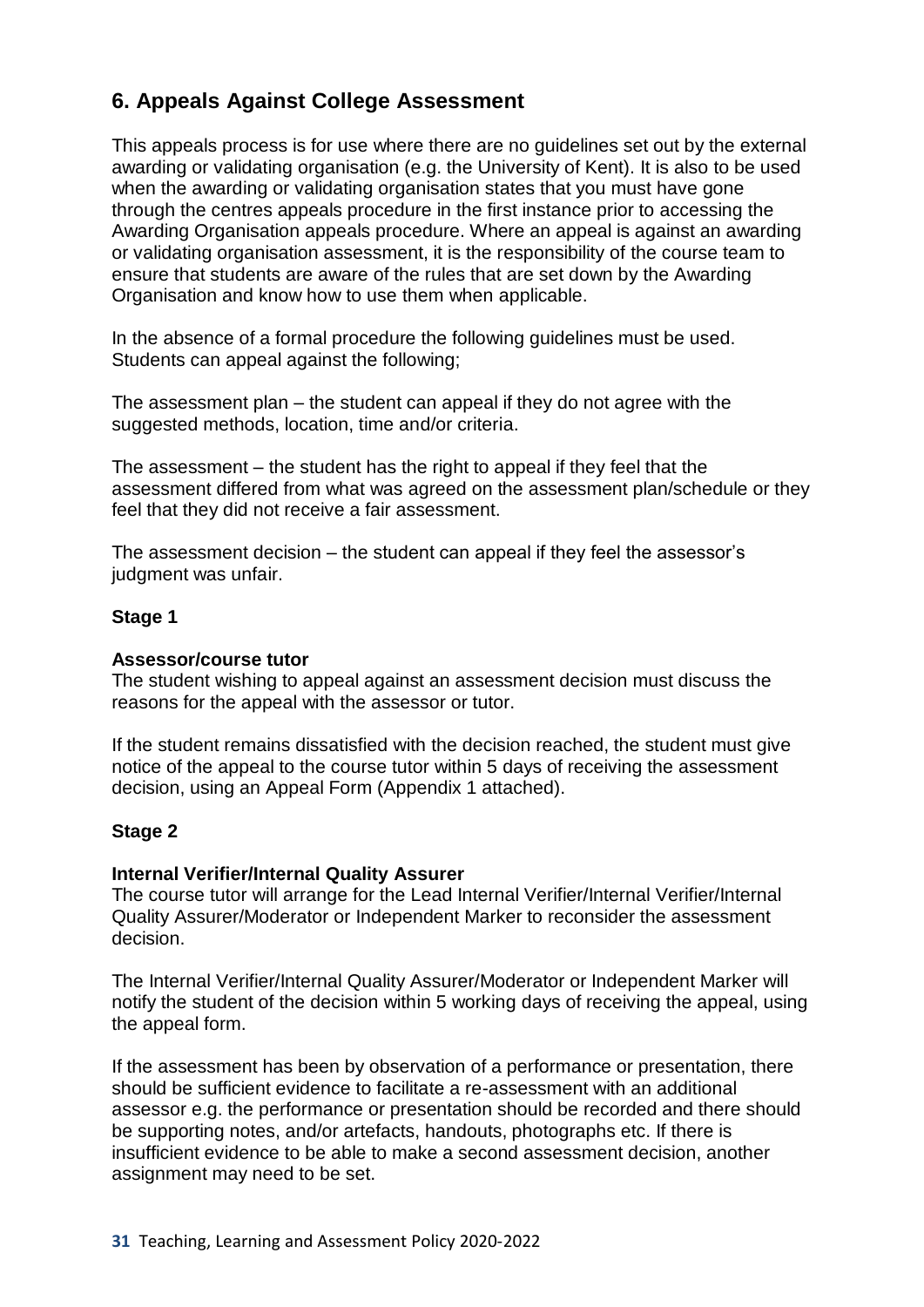## **Stage 3**

#### **Head of Department**

If the student is still unhappy with the reconsidered assessment decision, the Internal Verifier/Internal Quality Assurer/moderator or Independent Marker must forward the documentation to the Head of Department within 48 hours of the re-assessment decision being given to the student.

The Head of Department will set a date for a panel to consider the appeal within 10 days of the Internal Verifier/Internal Quality Assurer or Independent Marker's assessment/decision. The student may be accompanied by their student representative or a student colleague. Documentation will be submitted to members of the panel within 48 hours of the meeting being arranged.

Membership of the panel: **Director** Head of Department Quality Co-ordinator/Quality Nominee

The appeals panel will make a decision based on the evidence supplied by the Internal Verifier/Internal Quality Assurer/Head of Department and the student. The student must accept the decision of the panel as final. This does not affect the student's right to follow the awarding body's appeals procedure.

The Appeal Form is photocopied, with the master copy kept in the Lead IV/ Internal Verifier/Internal Quality Assurer /Moderators file and a copy given to the student.

The Appeals Form can be found under Appendix 1.

#### Awarding Organisation Appeal

If the student is still not satisfied with the decision at this stage and this procedure has been fully exhausted, they can appeal to the relevant Awarding Organisation for the qualification in question. The Awarding Organisation will investigate the appeal in accordance with their procedure, taking the appropriate action.

National Examination Board in Occupational Safety and Health (NEBOSH) The National Examination Board in Occupational Safety and Health (NEBOSH) contacts, processes and timescales are indicated below. The NEBOSH complaints procedure states that, if the enquirer remains dissatisfied they may escalate their complaint to NEBOSH.

All complaints received by NEBOSH are dealt with in accordance with their procedures. All complaints will be acknowledged in writing within 10 working days. Correspondence and discussions regarding the complaint will be logged. Complaints will be investigated promptly and fairly. All complaints will be resolved and a written response provided within 25 working days. In the event that resolution is not possible within this timescale NEBOSH will advise in writing of the reason for the delay and the expected date of resolution. Where NEBOSH find that any corrective and/or preventative action is required; this will be recorded and monitored to ensure improvements are made.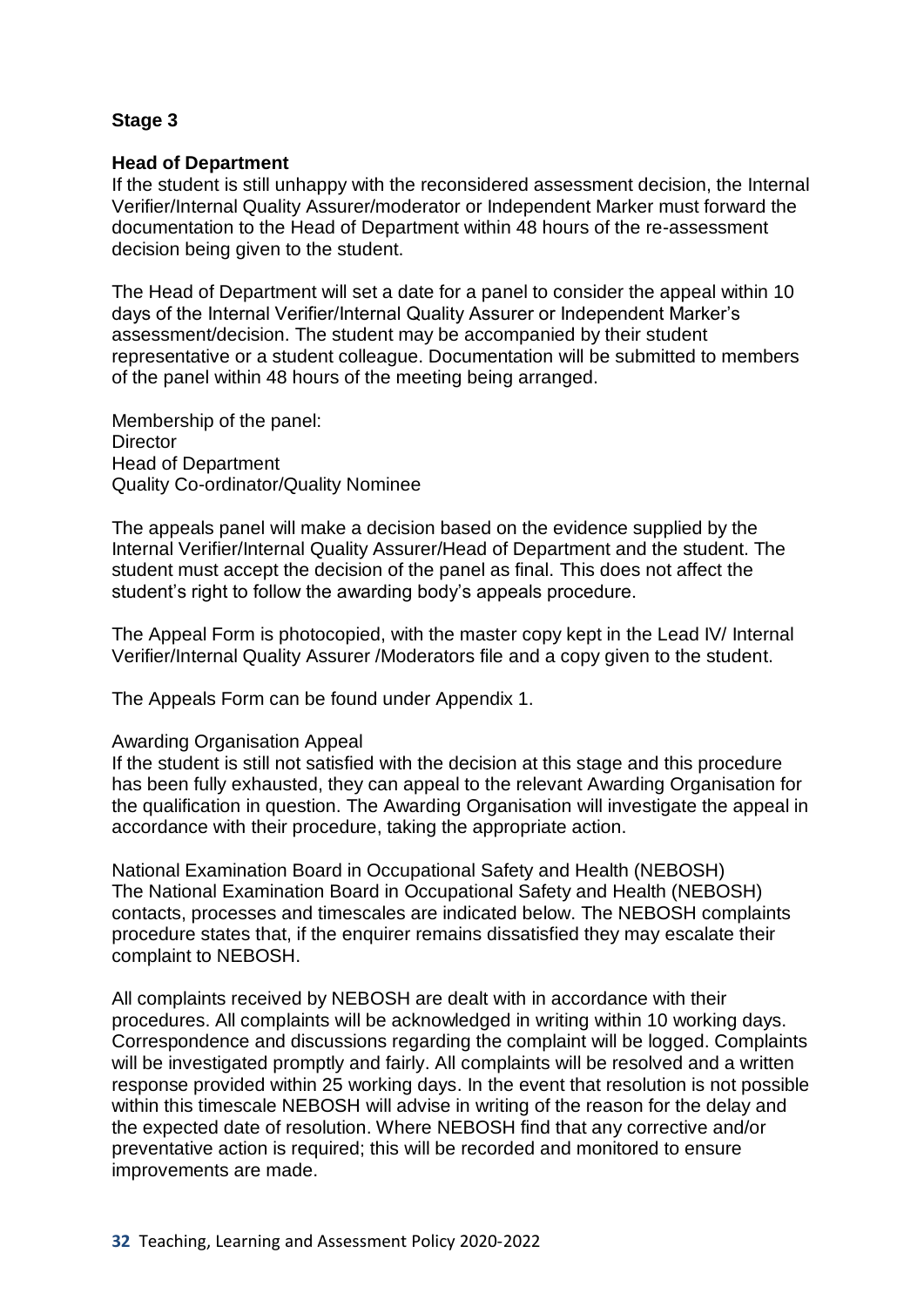If the concern relates to an examination result or malpractice in the conduct of an examination, the complaint will be dealt with under either the Enquiry about Result Procedure or Malpractice Policy.

The NEBOSH policy meets the requirements of the regulatory criteria for open and transparent procedures for complaints as set out in the SQA Accreditation regulatory principles (2014) document published by Scottish Qualifications Authority (SQA) Accreditation in Scotland.

To make a complaint please e-mail [info@nebosh.org.uk](mailto:info@nebosh.org.uk) or write to the following address:

Customer Service Manager NEBOSH Dominus Way Meridian Business Park Leicester LE19 1QW

If the NEBOSH qualification is accredited by Scottish Qualification Accreditation (SQA) and the assessment process took place within the United Kingdom (UK), the student may also seek regulatory advice from SQA Accreditation.

NEBOSH regulatory review of unresolved complaints for SQA-accredited qualifications

Following the exhaustion of the complaints procedure, the candidate or course provider remains dissatisfied and where the relevant NEBOSH qualification is accredited by SQA Accreditation and assessed within the UK, the student may seek regulatory advice from SQA Accreditation: http//accreditation.sqa.org.uk

#### Other Awarding Organisations

Guidelines can be found throughout these procedures in relation to other awarding organisations. These procedures have been updated following the Joint Council for Qualifications (JCQ) June 2015 and November 2015 which cover AQA, City and Guilds, CEA, OCR, Pearson and WJEC CBAC.

JCQ Post Results Service – Reviews of Results

#### Centre Responsibilities

All staff involved must be fully aware of the post-results process including the published deadlines.

Centres must make candidates aware of the arrangements for clerical re-checks, reviews of marking and reviews of moderation before they sit any examination(s).

For internal candidates awarding bodies will only accept applications for reviews of marking from centres and not from candidates or their parents.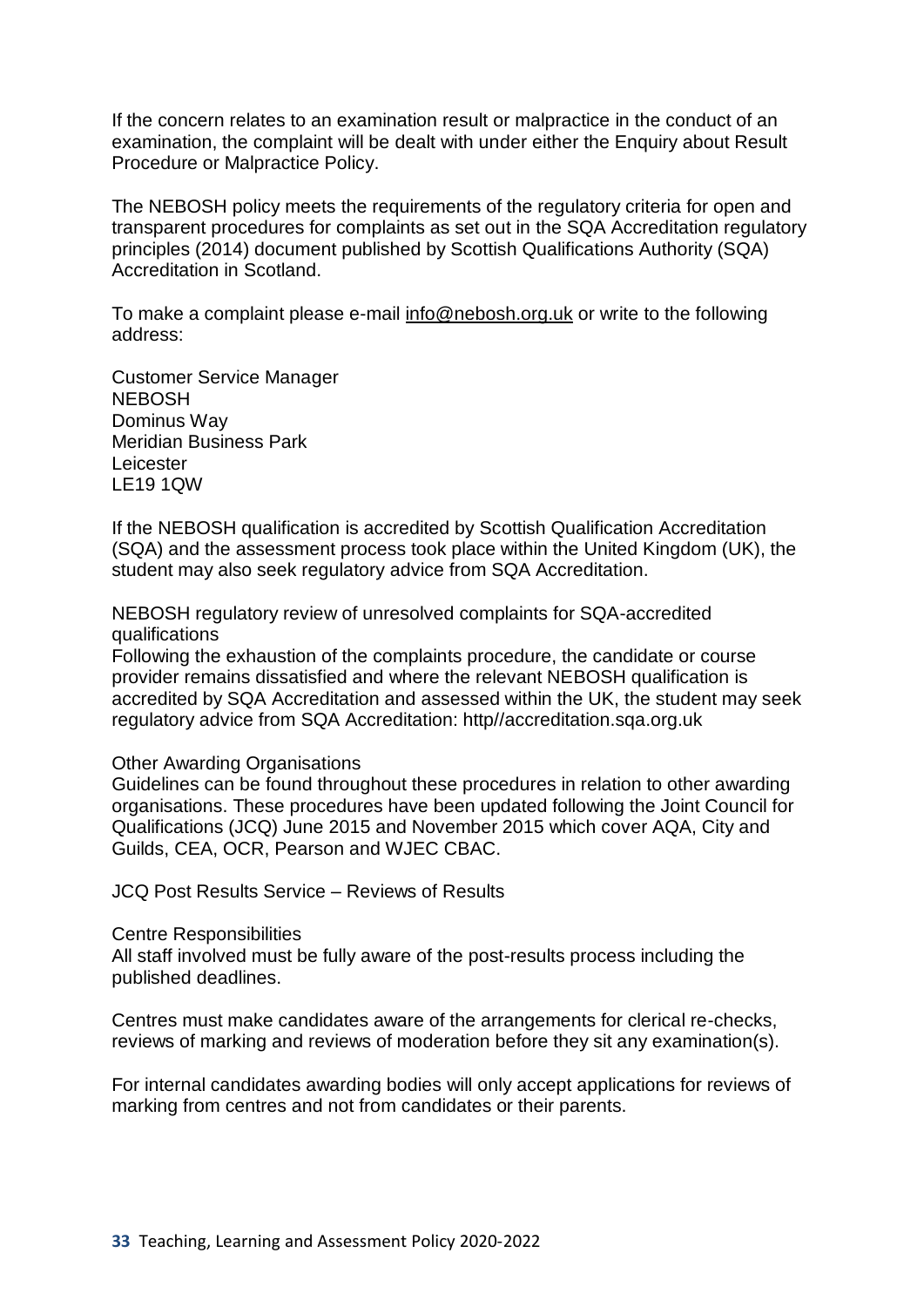### **Submissions of requests**

Centres must have in place a published formal appeals procedure for use in cases where centres and candidates, or their parents/carers, cannot agree as to whether an enquiry about results should be submitted. The formal appeals procedure must be widely available. Centres must therefore draw the appeals procedure to the attention of candidates and their parents/carers. In deciding whether to support an enquiry about results, centres should take account of all relevant factors and afford candidates or their parents/carers a reasonable opportunity to express their views.

Students can contact exams at the following email address or may lodge an Enquiry about Results through their tutor [exams@midkent.ac.uk](mailto:exams@midkent.ac.uk)

#### **Candidate consent**

Centres must obtain written candidate consent for clerical re-checks and post-results reviews of marking, as with these services candidates' marks and subject trades may be lowered. Failure to do so will be considered centre malpractice.

Candidates must be informed that their marks and subject grades may be lowered and must provide their written consent before an application is submitted. Written consent from the candidate is also acceptable by e-mail.

Consent forms or e-mails from candidates must be retained by the centre and kept for at least six months following the outcome of the enquiry about results or any subsequent appeal. The awarding bodies reserve the right to inspect such documentation.

An on-line application carries with it confirmation to the Awarding Organisation that the candidate's written consent has been obtained (the submission of a signed application does likewise).

Written candidate consent is not required for post-results review of moderation as candidates' marks may be lowered but their published subject grades will not be lowered in the series concerned. However, centres should be aware that a lowered mark may be carried forward to future certification. For example, if a coursework mark contributes to an AS award is lowered as a result of a review of moderation, the AS grade will be protected, but the lower mark will contribute to any subsequent A-Level award.

The Awarding Organisations offer the following Review of Results services

Service 1 (Clerical re-check) This is a re-check of all clerical procedures leading to the issue of a result. Submit the application on line Candidate consent is required The deadline for completion is within 10 calendar days of the awarding body receiving the request The service will include the following checks: That all parts of the script have been marked The totalling of marks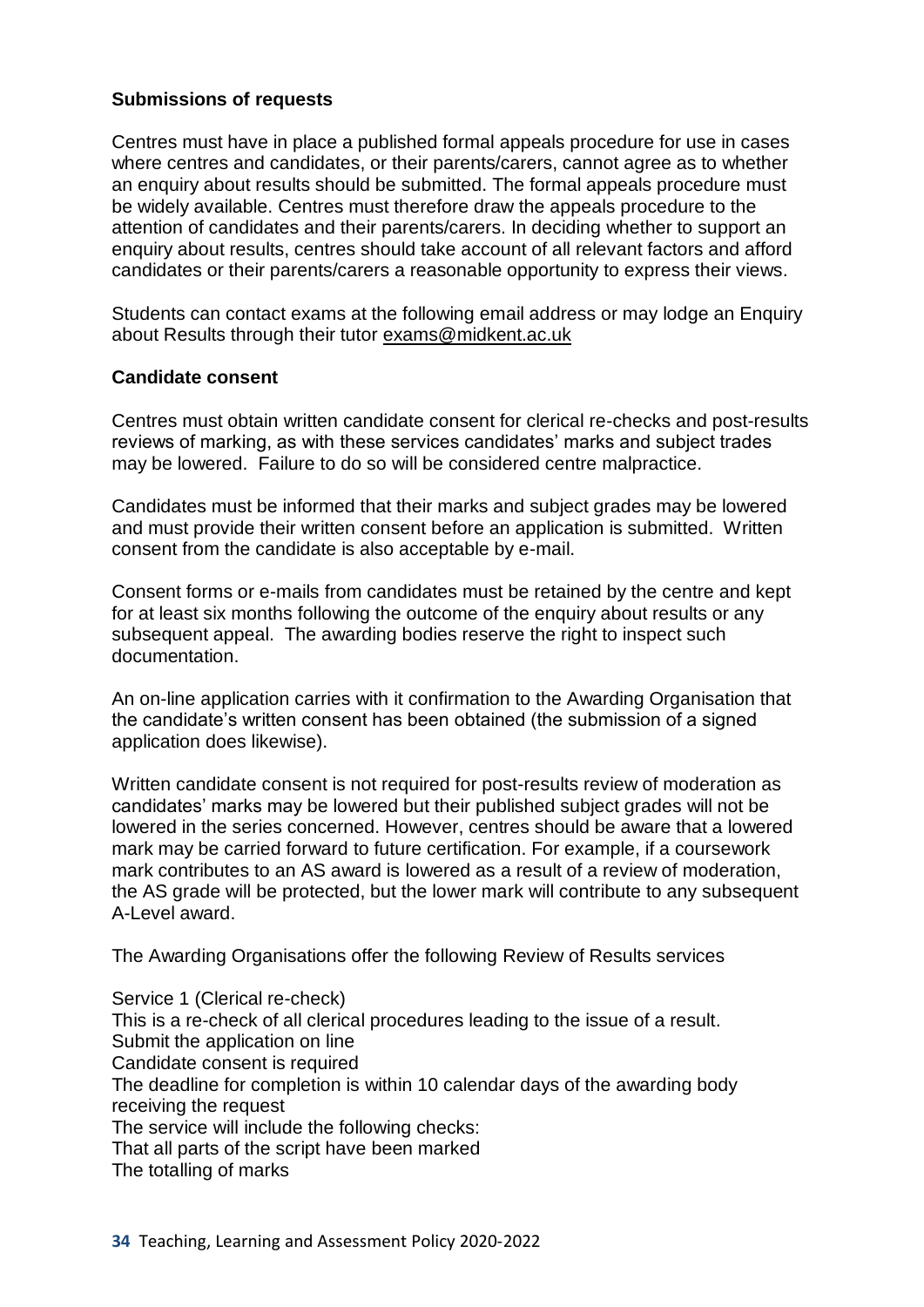#### The recording of marks

The outcome of the re-check will be reported along with a statement of the total marks awarded for each unit, or component, included in the enquiry. Only service 1 clerical re-checks can be requested for objective tests (multiple choice tests).

#### Service 2 (review of marking)

This is a post-results review of the original marking to ensure the agreed mark scheme has been applied correctly. It is not a remarking of the candidate's script.

Submit the application on-line

Candidate consent is required and must be held on file The deadline for completion is within 20 calendar days of the awarding body receiving the request This service will include:

The clerical re-checks detailed in service 1

A review of marking as described above

Priority Service 2 (review of marking)

This is a priority post-results review of the original marking to ensure that the agreed mark scheme has been applied correctly. It is not a remarking of the candidate's script. This service is only available for level 3 qualifications where a candidate's place in higher education is dependent on the outcome.

Submit the application on-line

Candidate consent is required

The deadline for completion is within 15 calendar days of the Awarding Organisation receiving the request

#### Service 3 (review of moderation)

This is a review of the original moderation to ensure that the assessment criteria have been fairly, reliably and consistently applied. It is not a re-moderation of candidates work. The awarding body will have trained it reviewers to conduct reviews of moderation accurately and consistently.

If the centre's internally assessed marks (controlled assessment or non-examination assessment) have been accepted without change by an awarding body, this service will not be available.

Submit the application online

The deadline for completion is within 15 calendar days of the Awarding Organisation receiving the request

The review of moderation will be undertaken on the original sample of candidates' work.

A review of moderation cannot be undertaken upon the work of an individual candidate or the work of the candidates not in the original sample.

Work submitted for a review of moderation must;

Be despatched to the moderato within three working days.

Be the original work submitted for moderation.

Have been kept under secure conditions and not returned to the candidates.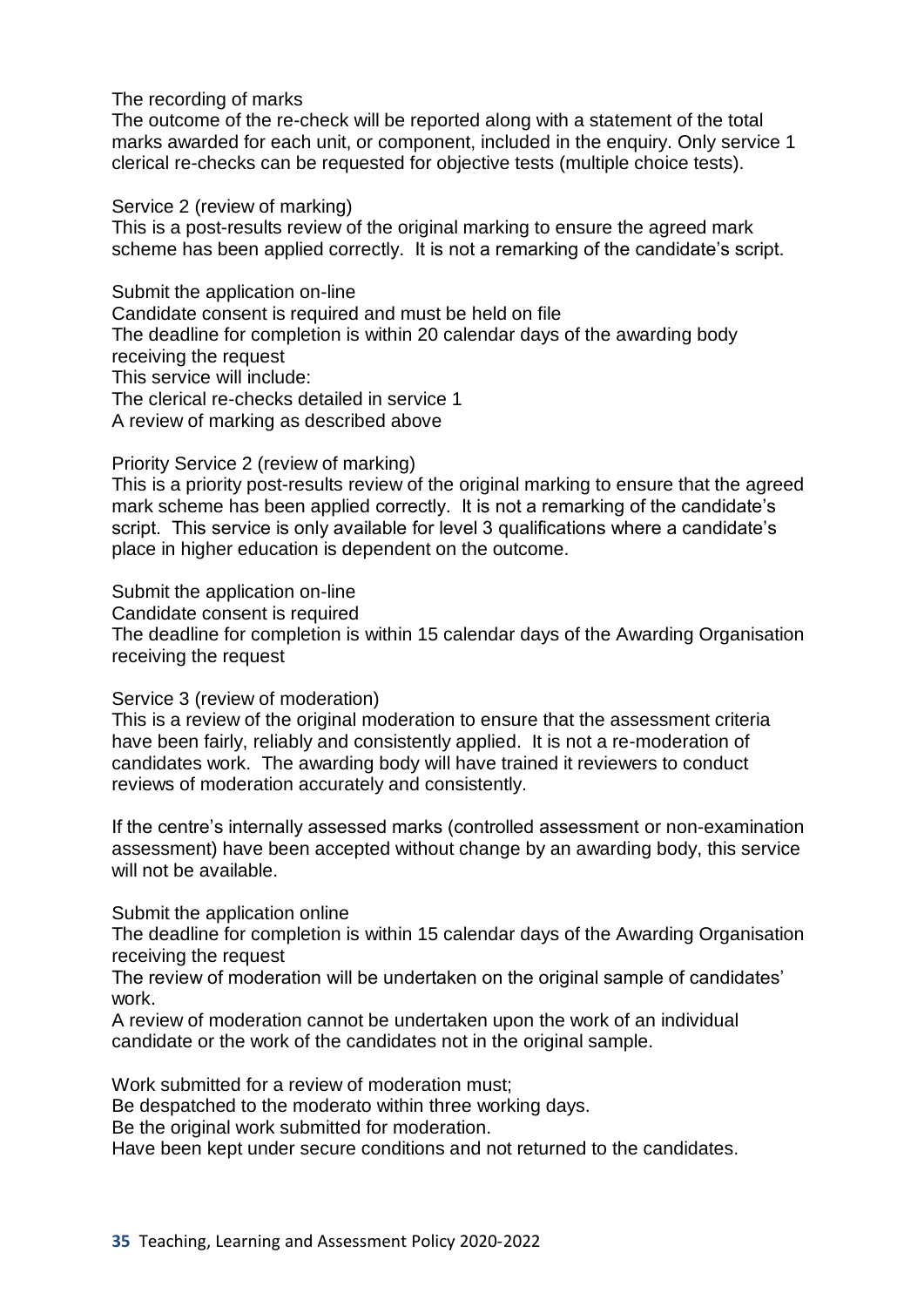If a centre is concerned about the marking of a centre cohort

If a centre has concerns about one of its component/subject cohorts, then it should submit requests for reviews of marking for all candidates they believe to be affected. Centres must obtain written candidate consent for reviews of marking after the publication of results, as with these services, candidates' marks and subject grades may be lowered

A copy of the Candidate Consent Form can be found at Appendix 2 Written consent from the candidate is also acceptable by e-mail

Consent forms or e-mails from candidates must be retained by the centre and kept for at least six months following the outcome of the enquiry about results or any subsequent appeal. The awarding body reserve the right to inspect such documentation.

An on-line application carries with it confirmation to the Awarding Organisation that the candidate's written consent has been obtained (the submission of a signed application form does likewise)

Centres need to be aware that an awarding body is obliged to take further investigative action if there is evidence to support this.

Where an awarding body initiates investigative action candidates' marks and subject grades are not automatically protected. Candidates' marks and subject grades may therefore be lowered, confirmed or raised.

Uniform Mark Scale (UMS) Marks

An explanation of how uniform marks are calculated may be found on awarding bodies websites. However, the following points may be helpful.

Raw marks are the marks that are recorded on scripts by examiners- the maximum raw mark differs according to the unit/component

Candidate's results in unitised subjects are reported as uniform marks- these are fixed for all units/components with equal weighting

Uniform marks are calculated from raw marks

There will not be an obvious direct relationship between raw and uniform marks Small variations in raw marks may lead to larger UMS differences

Awarding Organisations will monitor the outcome of enquiries about results in terms of raw marks and not uniform marks.

Candidate malpractice

If candidate malpractice is discovered during a post-results review of marking or a post-results review of moderation, the script/controlled assessment/coursework will be processed in accordance with the JCQ document Suspected malpractice in Examinations and Assessments- Policies and Procedures. Candidates may lose some or all of their marks, consequently affecting grades awarded.

Access to Scripts (ATS)

Centres may request;

Copies of scripts to support reviews of marking which will be provided to centres no later than 6th September (not available for all awarding organisations).

Copies of scripts to support teaching and learning.

Centres must submit requests online via the awarding bodies extranet sites.

Centre staff must be fully aware of the guidelines controlling these arrangements. Centres must make candidates aware of the arrangements for access to scripts before candidates site any examination(s) to which these arrangements apply.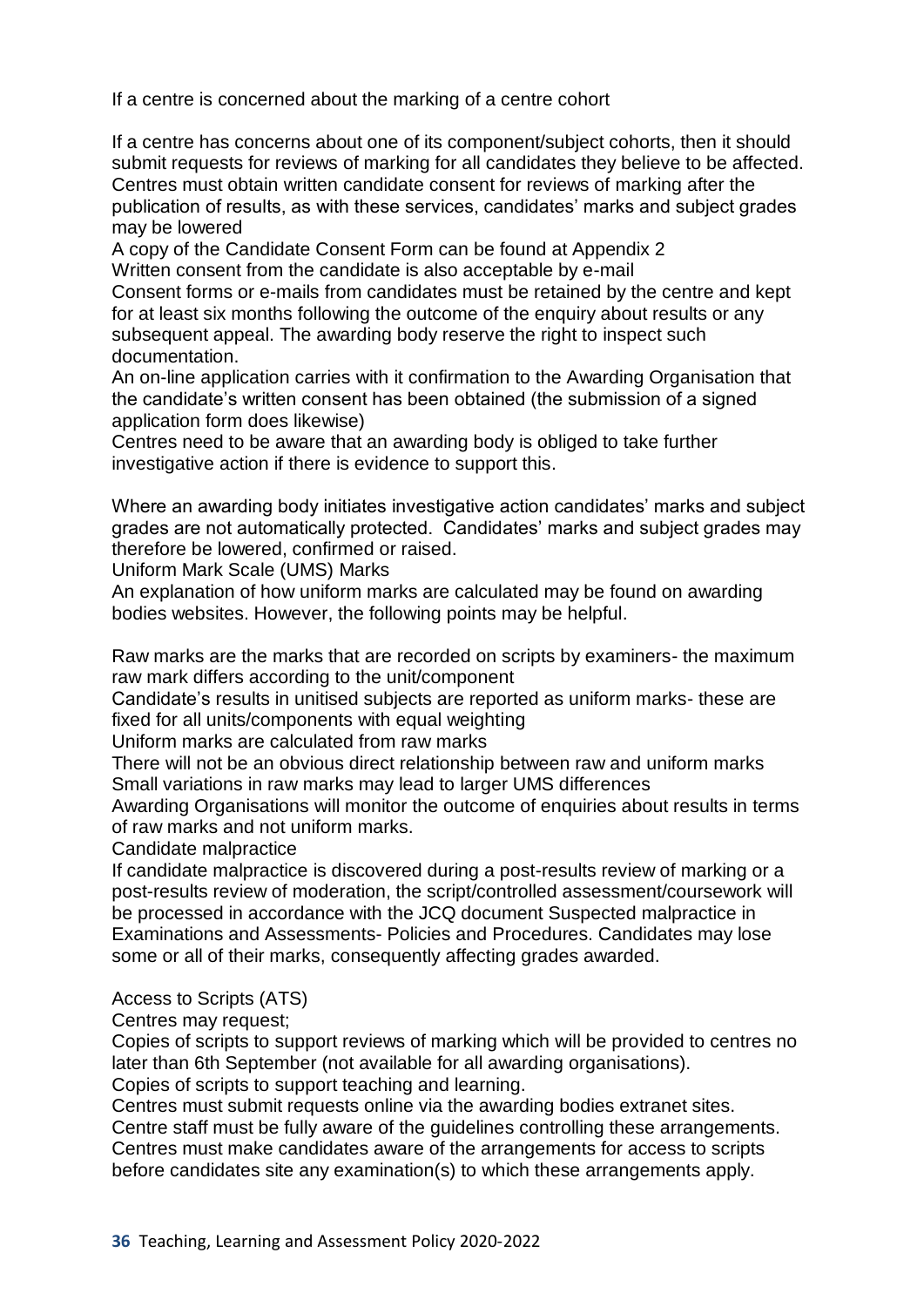Centres must submit a request on behalf of a private candidate when asked to do so.

## **Conditions of Access to Scripts (ATS) service**

Awarding Organisations will only release scripts to centres under the following conditions:

A candidate has the right to instruct their centre not to request their script(s). Prior written permission must therefore be obtained from any candidate where the centre intends to request his/her script(s).

This permission must be sought only after the candidates have received their results for the respective examination series. Candidates who grant their permission have the right to anonymity of their scripts before use.

Scripts must only be seen by teachers who are members of staff at that centre or within a consortium of centres, or returned directly to candidates.

#### **Appeals**

The appeals process is available to centres or private candidates who remain dissatisfied after receiving the outcome of a review of results. Reference should be made to the JCQ publication A Guide to the awarding bodies' appeals processes which is available on the JCQ website<http://www.jcq.org.uk/exams-office/appeals>

The above mentioned booklet provides full details of the awarding bodies' appeals processes and the associated timescales.

Appeals can only be submitted after the outcome of a review of results has been reported to the centre or private candidate.

An appeal against a moderation decision cannot be made on behalf of an individual candidate.

In respect of internal candidates, only the head of centre can submit an appeal to the relevant awarding body.

Appeals must be made in writing and clearly state the grounds for appeal.

Awarding Organisations may charge a fee for appeals. This fee will be refunded if the appeal is upheld.

Appendix D Candidate Appeal Form

Appendix E Enquiries about Results and Appeals Form

Appendix F Access to Scripts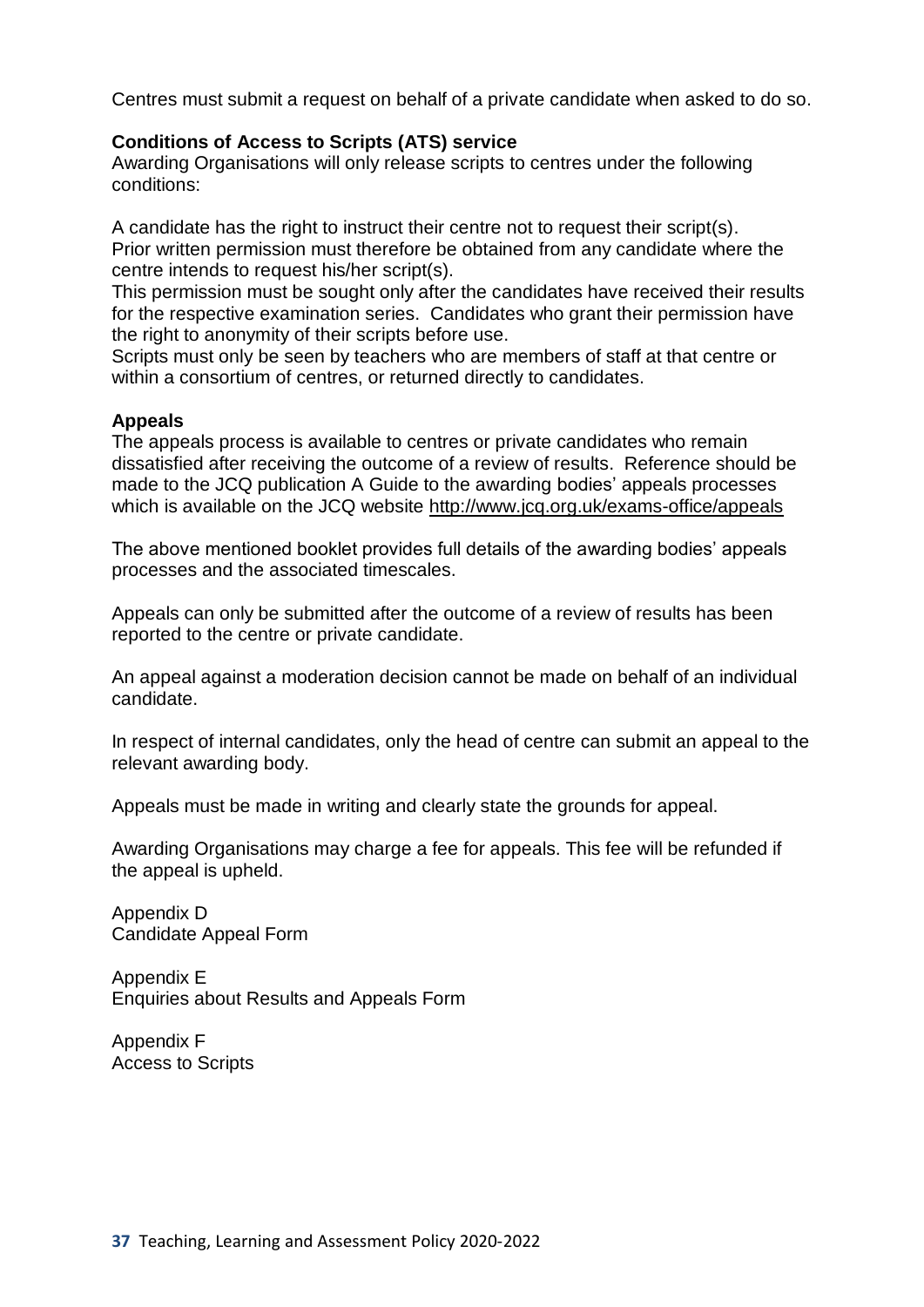## **7. The Recognition of Prior Learning**

This section examines the different methods where Awarding Organisations can use prior learning on regulated qualification frameworks and other recognised frameworks.

This applies to all Awarding Organisations where qualifications accept the use of Recognised Prior Learning, including those on the Regulated Qualifications Framework, Self-Regulated Framework (SRF) and other national frameworks in Wales, Scotland and Northern Ireland. However, not all qualifications allow the use of Recognition of Prior Learning (RPL). Where the use of RPL is permitted, this will be stated within the qualification specification.

This section seeks to enable students to avoid duplication of learning and assessment for the purposes of awarding credit. There are three ways that this can be managed:

- Exemption
- Equivalency
- Recognition of prior learning.

## **Procedures**

#### **The RPL Process**

#### **Stage 1 – Awareness, Information and Guidance**

Ahead of enrolling a potential learner, the possibility that they may be able to claim credit for some of their previous learning should be raised with them by the assessor and raised with the Lead IQA or Lead IV. If the learner is interested in this, they will need to know the:

- 1. Process of claiming achievement by using RPL
- 2. Sources of support and guidance available to them
- 3. Timelines, appeals processes and any fees involved

**Stage 2 – Pre –assessment, gathering evidence and giving information** At this stage the learner will carry out the process of collecting evidence against the requirements of the relevant unit(s) as agreed with the assessor and Lead IQA or Lead IV. In some cases the development of an assessment plan and tracking document or similar may be required, to support the learner through the process. The evidence gathered will need to meet the standards of the unit, or part of a unit, that the evidence is being used for.

#### **Stage 3 – Assessment/documentation of evidence**

Assessment as part of RPL is a structured process for gathering and reviewing evidence and making judgments about a learner's prior learning and experience in relation to unit standards. The assessor may be looking at work experience records, validated by managers; previous portfolios of evidence put together by the learner or essays and reports validated as being the learner's own unaided work. Assessment must be valid, current and reliable to ensure the integrity of the award of credit and, as above, the evidence gathered needs to meet the standards of the unit, or part of a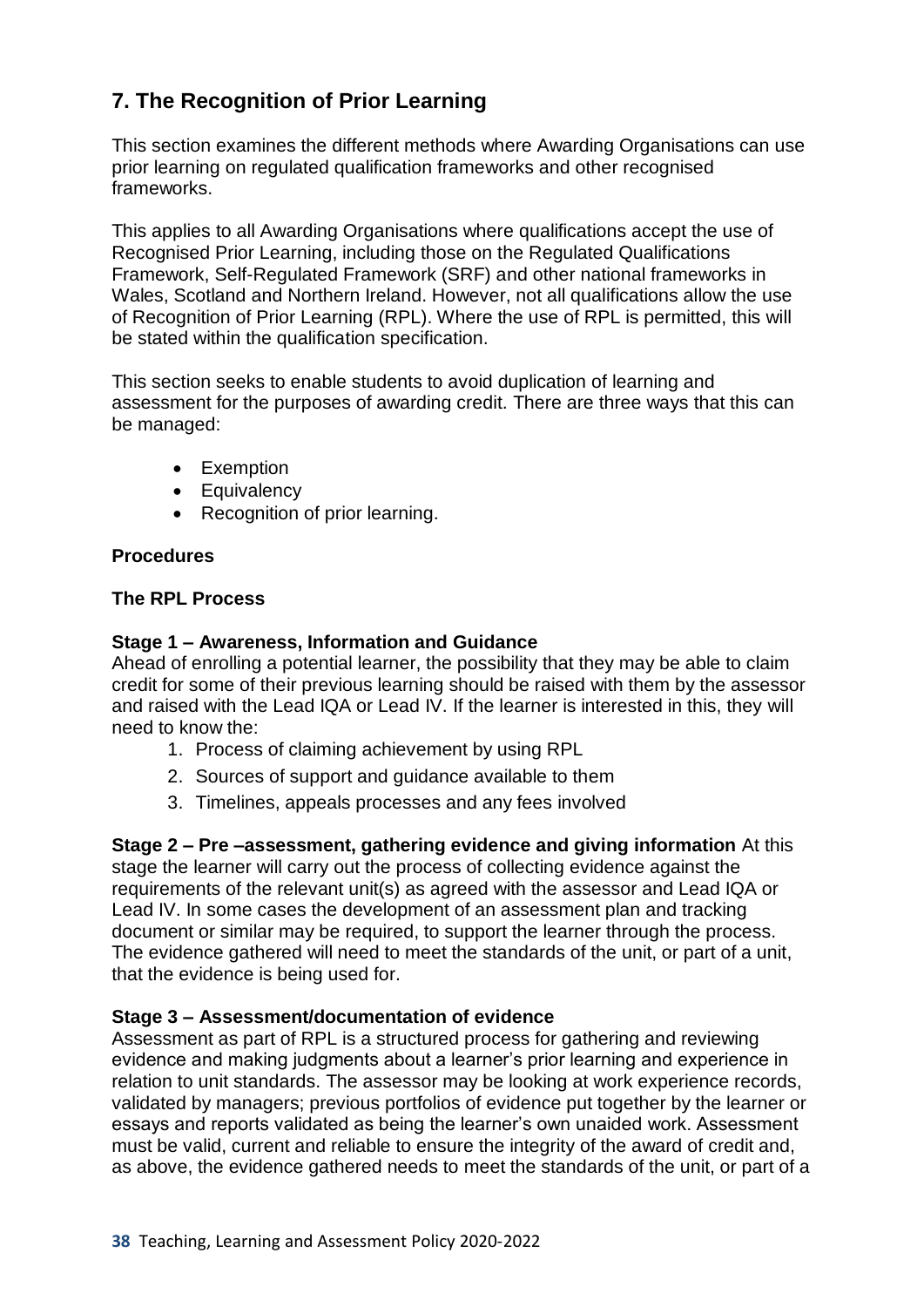unit, that the evidence is being used for. The assessment process will be subject to the College's quality assurance procedures, for example internal standardisation and internal verification as well as the awarding organisation's quality assurance procedures. Evidenced gathered through RPL should be clearly referenced and signposted to aid internal assessment and internal and external verification.

## **Stage 4 – Claiming Certification**

Once the internal and external quality assurance procedures have been successfully completed, certification claims can be made. Assessment and internal verification records, along with any additional RPL records completed, should be retained for the standard three year period following certification.

The assessor must ensure that all learning outcomes and assessment criteria being claimed for each unit are achieved and that the records of assessment are maintained in the usual way.

#### **Stage 5 – Appeal**

As with any assessment decision on procedural grounds, if a learner wishes to appeal against a decision made about their assessment they need to follow the College's policy and procedures and then the awarding organisation's Enquiries and Appeals procedures.

#### **Application of RPL**

Exemption is the recognition of certificated, non-QCF achievement; for example, certificated NQF achievement. Exemptions are not recognised by the award of credit and appear on certificates without a credit value.

Equivalency is the transfer of credit from a unit, or units, from within the QCF. To be counted as an equivalency, a unit must have the same credit value or greater and be at the same level or higher than the unit, or units to be claimed. Equivalencies are not recognised by the award of credit and appear on certificates without a credit value.

Acceptable exemptions and equivalencies will be included in the rules of combination of a qualification.

Recognition of Prior Learning (RPL) is the recognition of non-certificated learning towards a full not partial unit or qualification. The RPL process must be negotiated with the centre and must be claimed as part of the course. The centre is responsible for assessment and claiming credit. There is no difference between achievement of the required standards by RPL and achievement through a formal programme of study; therefore, RPL appears on certificates as credit-bearing.

There are three ways of recognising prior learning which may be open to the student:

• Route 1 – Submit a portfolio of evidence based on previous relevant knowledge, skills and competencies which must be assessed against the assessment criteria of the unit/s for which RPL is being sought to ensure that all learning outcomes have been achieved.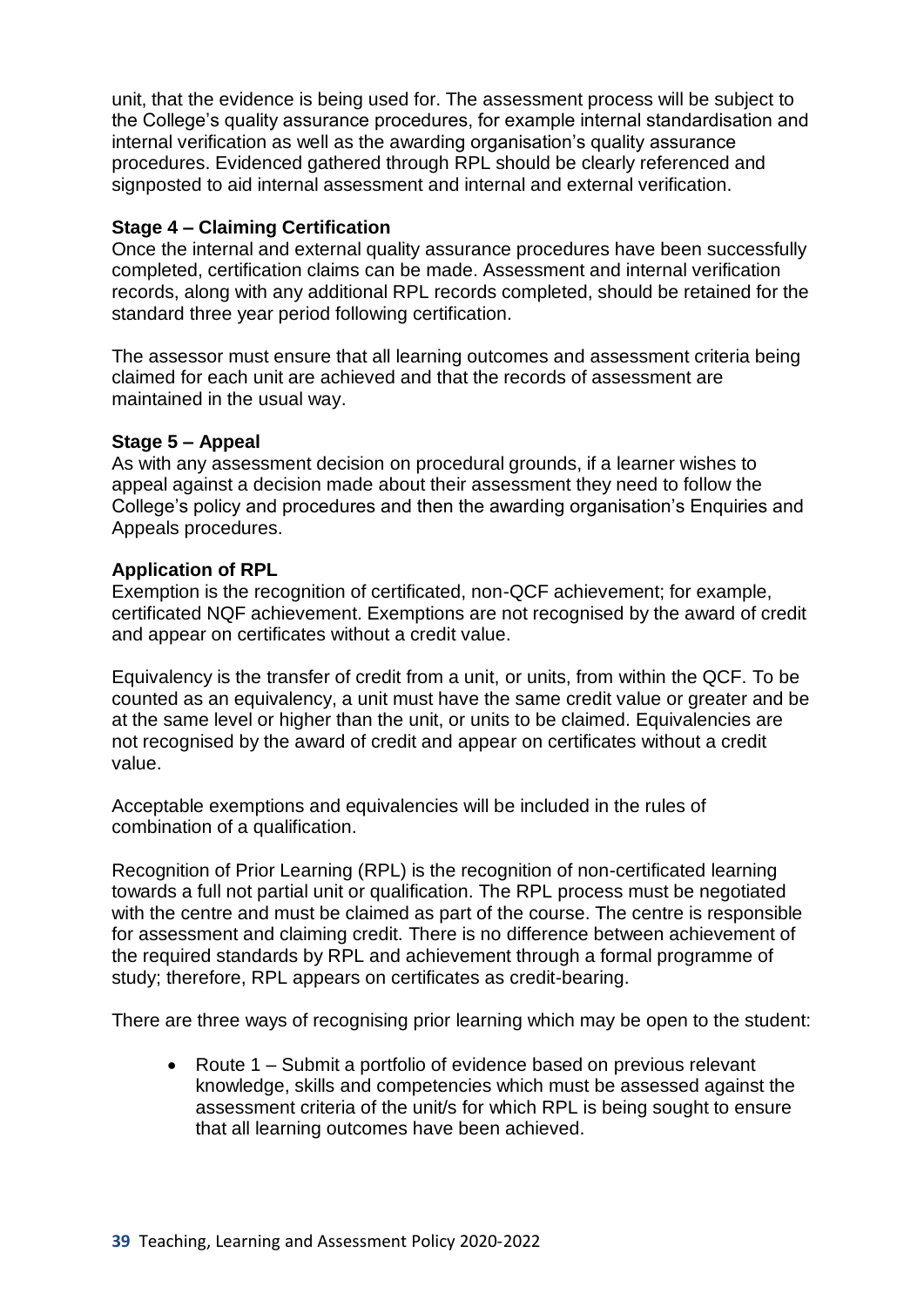- Route 2 Undertake the same assessments as students following a formal course of learning and assessment that lead to award of the unit or qualification. The assessment may be undertaken without attending teaching sessions.
- Route 3 Assessment through a summative assessment against a unit or full qualification.

It is important to note that RPL is an alternative route to achievement and is not an easy option or shortcut. However, career breaks will be considered and students will be supported to return to college. Evidence must be produced for RPL which is subject to the same assessment and quality assurance requirements as applied to evidence produced as part of a course.

#### **Currency**

Prior learning and achievement must be current to be used by the student, which will normally be within the last three years. For exemptions and equivalencies, this means three years start from the date of the original award to the point at which the student registers with the centre on the course for which the claim will be made. Credit awarded as part of exemption, equivalency or RPL cannot be carried forward beyond three years from the original award.

#### **Restrictions on Recognition**

Restrictions will vary according to the Awarding Organisation RPL policy and processes. The awarding organisations aim to ensure that certificates are meaningful and valuable for students and other stakeholders. To support this aim, the following guidelines will be applied to the rules of combination for a qualification to restrict recognition of prior learning and achievement.

#### **Exemption and equivalency**

A maximum of 70% of a qualification can normally be achieved through exemption or equivalency. At least 30% should be gained through new learning. 60% of credit within a qualification will normally be achieved at the level of the qualification.

RPL can be used to claim full units and qualifications. However, awarding organisations can reserve the right to exclude the use of RPL in cases such as:

- Licence to practice
- Health and safety requirements
- Regulated professions and work placements.

Additionally, RPL cannot be used where units and qualifications are subject to external assessment.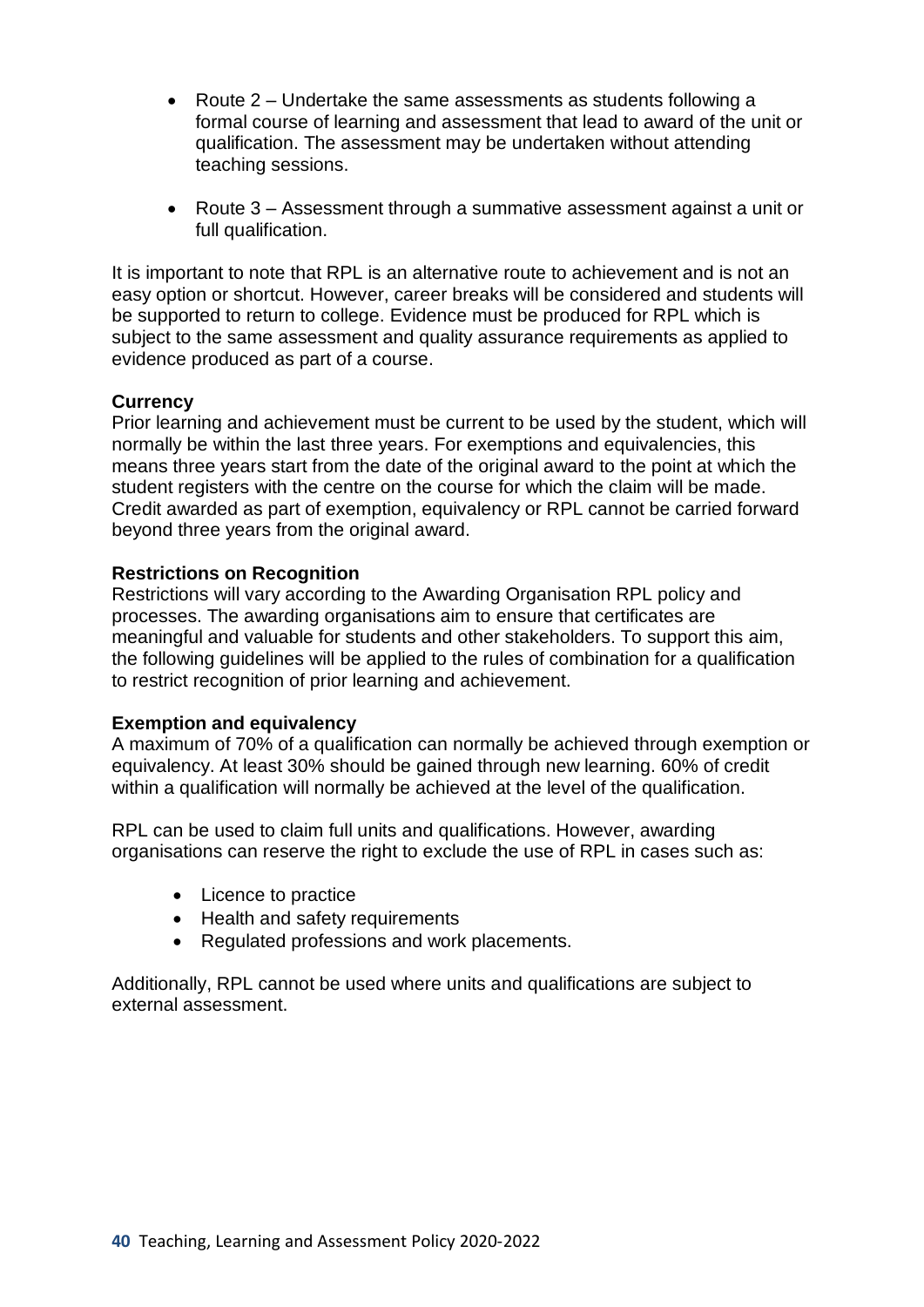## **8. Student Attendance and Punctuality**

High levels of attainment and progression can only be realised with excellent attendance and punctuality. MidKent College expects all students to demonstrate the highest standards commensurate with the expectations of future employers.

The aims of the following section in the management of attendance and punctuality are integral to the College's Strategic Plan and ambition to create an Outstanding College and high quality learning experience.

Attendance is a key factor in student achievement, retention, progression, and employability. Regular attendance and achievement are very closely linked. High expectations and consistency in encouraging good attendance and punctuality lies at the heart of effective teaching, learning and assessment, supported by a high quality teaching and learning environment.

It is the College's responsibility to engage, enthuse and to promote the progression of students. The attendance at more engaging lessons is higher than at those where learning is less effective. In addition teachers, managers and support staff must set very high expectations of attendance and punctuality, commensurate with those that an employer or university would rightfully expect. The pastoral system must work closely with the curriculum to assure that these high standards are a focus of individual discussions with students and that a consistent approach to attendance management is adopted across the College.

The spirit of these procedures apply equally to all curriculum and pastoral provision and to all age groups, although involvement of parents with most students outside the 16-19 age range may not necessarily apply.

The procedures describe the responsibility for recording and following up absences and dealing with poor punctuality, which are to be adopted across the whole College.

- To make clear the College's expectations for attendance and punctuality
- To outline the sanctions and/or support, which will be applied as a result of unacceptable attendance and/or punctuality
- To recognise and reward outstanding attendance and punctuality
- To define the process and expectation in the accurate completion of registers
- To assert the responsibilities of staff and students in the effective implementation and assurance of the policy
- To aspire to achieve 100% attendance with relevant action taken for those areas that fall below the Minimum Level of Performance target of 95%
- To promote a culture of what prepares young people for the world of work

#### **Procedures**

Personal Tutors will explain these procedures to all students as part of the induction process.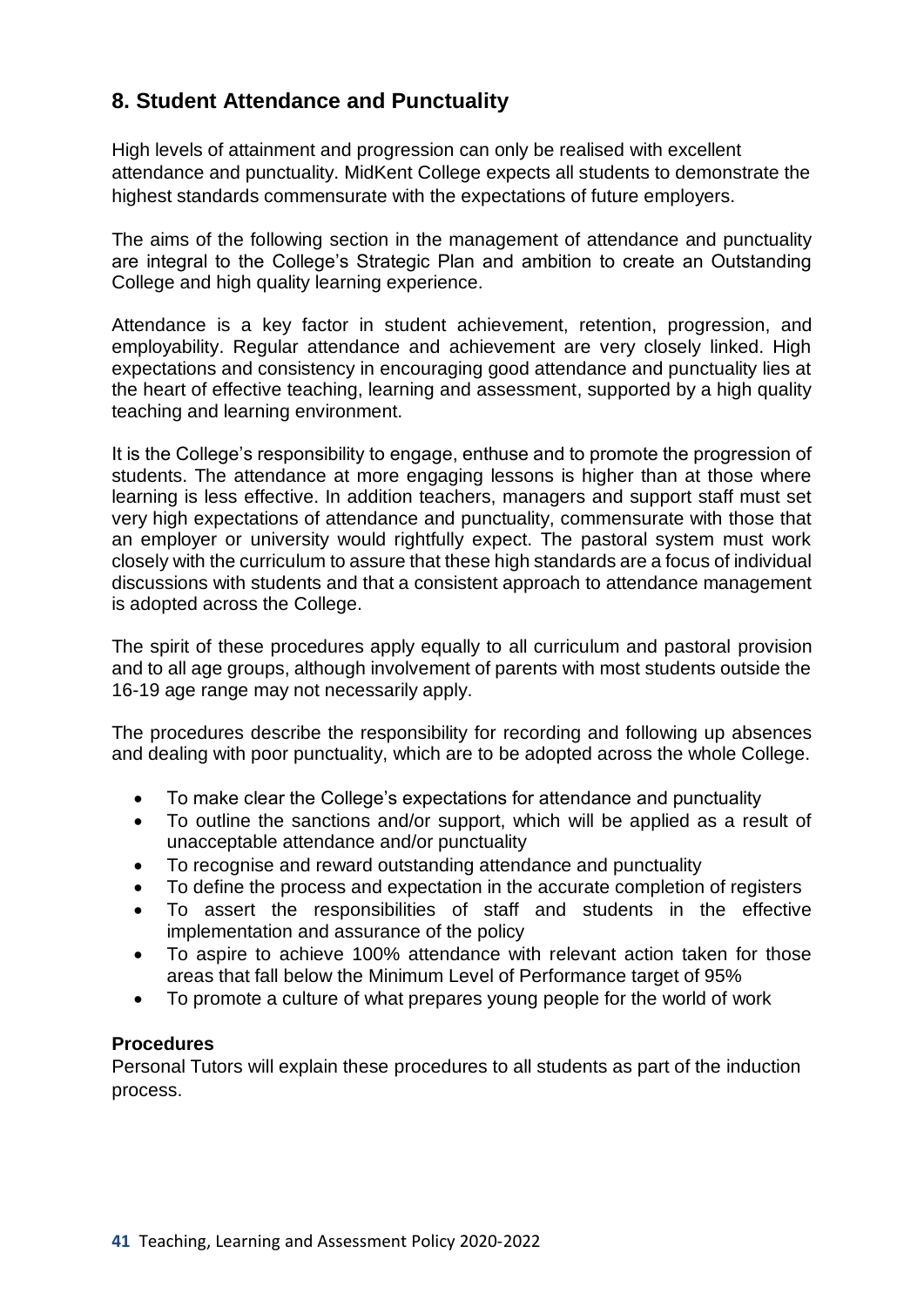## **Students**

• Students are expected to attend all classes, workshops, one to one sessions, appointments and any identified learning elements of their programme as agreed and advised by their teachers and support staff.

### **Holidays in Term Time**

- To support our students, holidays during term time are absolutely not permitted or authorised.
- The College respects the right of individuals to observe their religious holidays and will allow up to 2 college days per year as authorised absence for this reason, provided that a written request is made to the Director of Curriculum at least 3 weeks in advance of the event.

#### **Sickness**

- Students or Parents / Guardians must report absences in advance by 8.30am on the day of absence via the departmental secretary (telephone number will be given to all students during induction sessions). Failure to report an absence without a valid reason will lead to the student receiving disciplinary action
- For "long-term" absences proof in the form of doctor/consultant/hospital letters are to be provided to the Teaching and Learning Manager as soon as possible. As noted in appendix A 'How to mark a register', medical appointments must be notified in advance and evidence provided for each appointment.

#### **Work Placement / Work Based Learning**

• Students must report any absence from work placement to the relevant Department Secretary (DSA) by direct phone line. It is also the students' responsibility to contact their work placement provider to let them know that they will be absent (all students are provided with the contact details for their work placement provider by their Work Placement Co-ordinator or teacher).

#### **School children**

• Students under 16 on release from school or home schooled will be told that if they are late to sessions, a phone call will be made to their school, parent or guardian and may be followed up by a letter as appropriate.

#### **Staff**

- Registers should be completed accurately in line with appendix A 'How to mark a register' and appendix B 'Register Mark Guide' by the end of each lesson (or where the lesson is off site, by the end of the day).
- This is a basic professional expectation. Registers are also legal documents and underpin funding mechanisms. Failure to comply with the Policy in this regard may lead to a referral to the College's Disciplinary Policy.
- Any student who has not joined the class at the planned start of the lesson must adhere to the 'Knock and Wait' procedure and be challenged and marked as late by the teacher.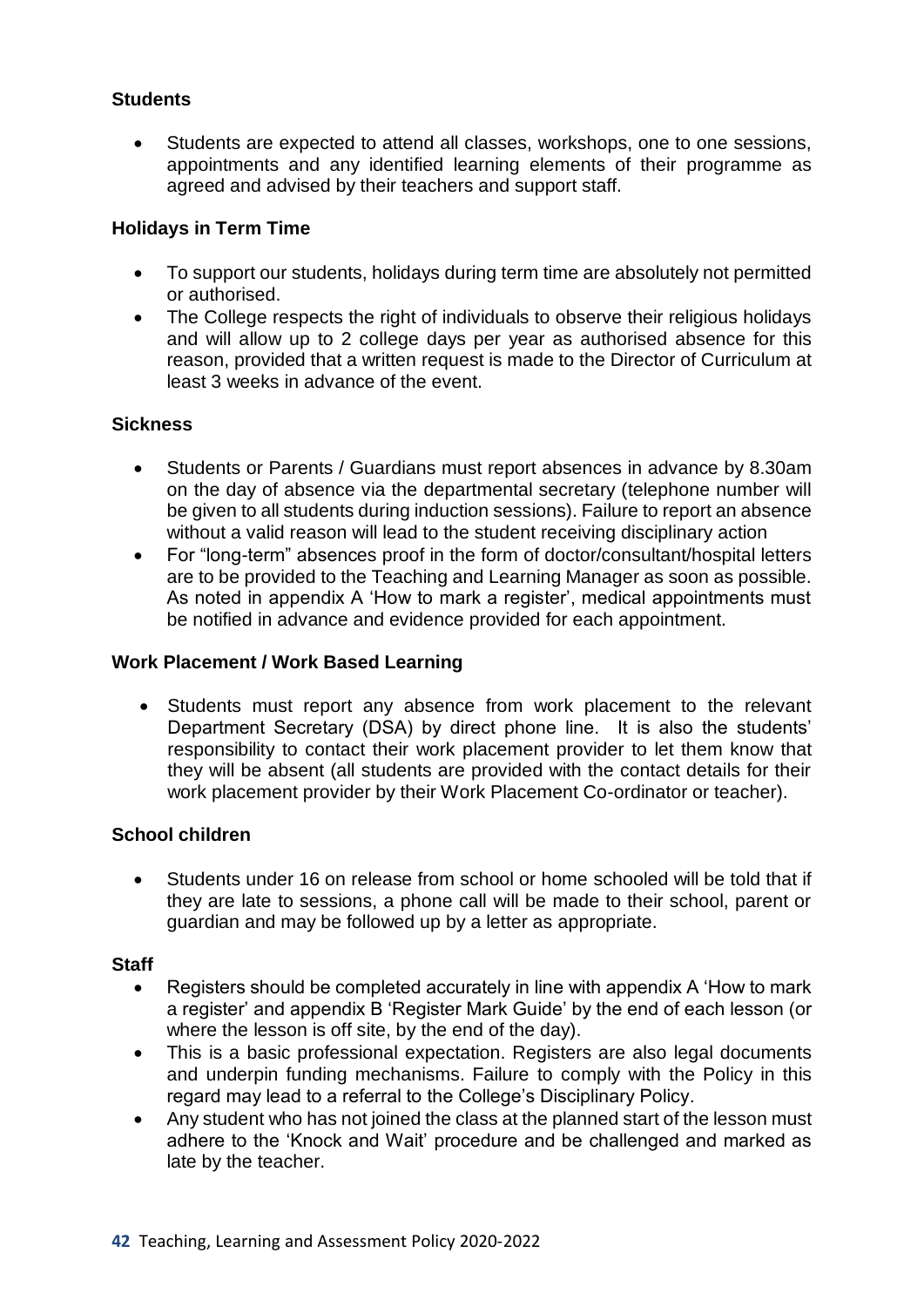- Attendance will be monitored and non-attendance will be followed up to determine the reason and ensure students do not fall behind in their work or confidence.
- Department secretaries (DSA) will communicate reported absences to teachers and Personal Tutors as per their current systems (direct email).
- For students who are in receipt of bursary payments, attendance is a key factor as to the award of the payment and therefore, during induction, all students must be made aware that payment could be withheld due to poor attendance (below 95%).
- No student should be disadvantaged by inaccurate recording of attendance and has the right for errors in attendance marking to be corrected where there is evidence to substantiate this.
- Students with 100% attendance and punctuality will be recognised and rewarded
- Students must be made aware at induction that poor attendance or punctuality and failure to report an absence, may raise a 'Cause for Concern' on the Personal Learning Plan (PLP) and subsequently make that student 'at risk'. Disciplinary action may be invoked due to continual poor attendance and punctuality. It may also affect further progression at College, e.g. into second year / next level of study.
- The principles of the procedures will be applied equitably to all students, adhering to the College's Equality and Diversity Policy.
- Students should be made aware during their induction that in order to prepare them for employment, the College expects all students to strive for 100% attendance and punctuality.
- Teachers, Teaching and Learning Managers and Directors of Curriculum are expected to undertake their own review of student attendance and take the appropriate actions where under performance (below targets identified within this policy) is clearly evident.
- Directors of Curriculum and Teaching and Learning Managers are responsible for ensuring appropriate cover where a member of staff is absent and that registers for any covered classes are recorded in line with this Policy.

## **Holidays in Term Time**

• Holidays taken during term time will result in the student becoming a Cause for Concern and subject to disciplinary procedures. The College reserves the right to cancel an enrolment or prevent progression to the second year or to next level of study where a holiday has been taken.

## **Sickness**

- Students should be marked as absent on their associated registers, the absence is not to be recorded as an 'Authorised Absence' as clearly stated in the appendix B 'Register Mark Guide'.
- Department secretaries (DSA) must be informed by first aiders if students are being sent home because they are unfit for College – this will be sufficient proof for registers.
- For any long term absence (sickness, illness, injury etc), a distance learning model will be implemented for individuals to support continuous learning and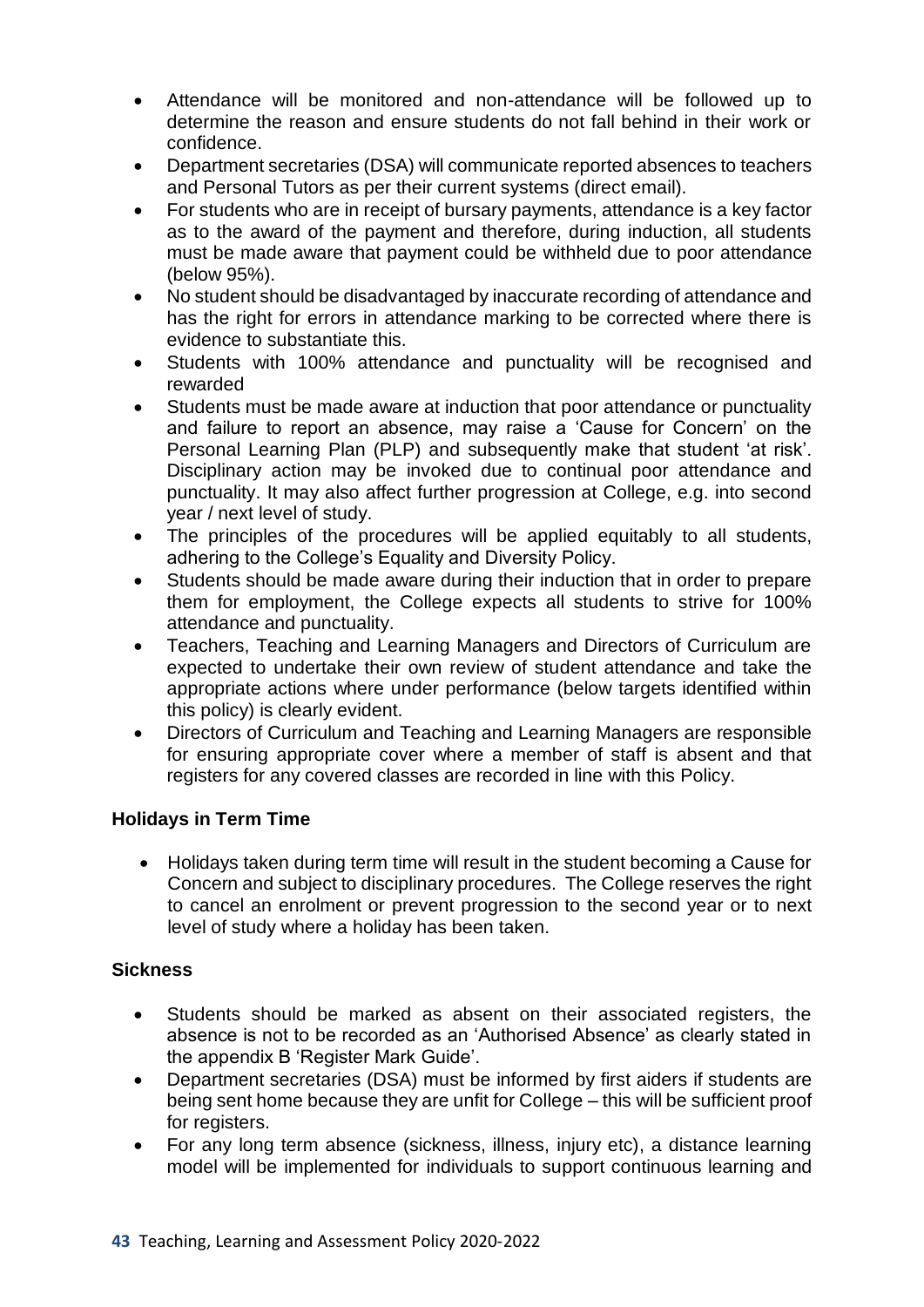assessment. This will be recorded through contact logs completed by the teacher, Study Programme Coordinator or Personal Tutor, VLE activity, and monitoring of submitted work and assessment activity.

If students contact teaching staff directly regarding absences, the staff must immediately pass this information on to the relevant Department Secretary (DSA).

### **Work Placement / Work Based Learning**

- Absences and failure to report absences from work placement, may make the student a Cause for Concern and subject to disciplinary procedures. It may also affect further progression at College, e.g. into second year / next level of study.
- In respect of Apprentices or day release students who fail to attend without notifying the College through the identified channels, the employer will be contacted directly by the relevant teacher and / or the Work Based Learning Team.

## **School children**

• The College must recognise that any under 16 student is in loco parentis whilst in the College's care. Consequently, in order to safeguard such learners the school contact (or parent/guardian for home schooled students) must be made aware of the absence within 30 minutes of the start time of the lesson.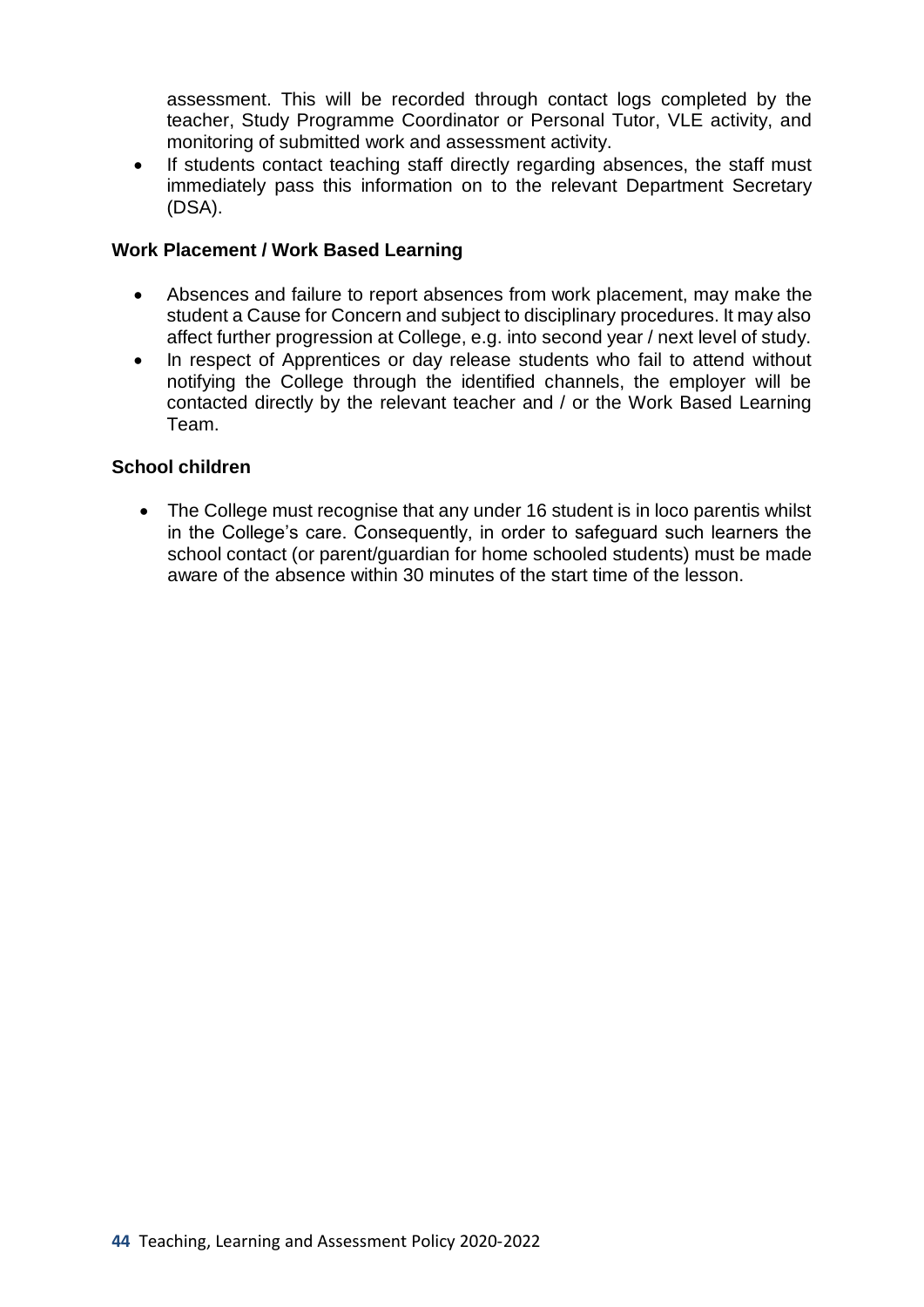## **Policy Validity**

This policy is valid for the period between September 2020 and August 2022. The policy is due for review in August 2022.

## **Policy Owner and Reviewer**

The senior manager responsible for this policy is the Executive Director for Curriculum and Quality.

## **Policy Monitoring, Review and Evaluation**

A review of this policy will form part of the process of self-assessment for the College, and will involve input from a range of stakeholders including staff, students and other stakeholders.

## **Policy Impact Assessment**

This policy has been Impact Assessed and generates no concerns about differential impact.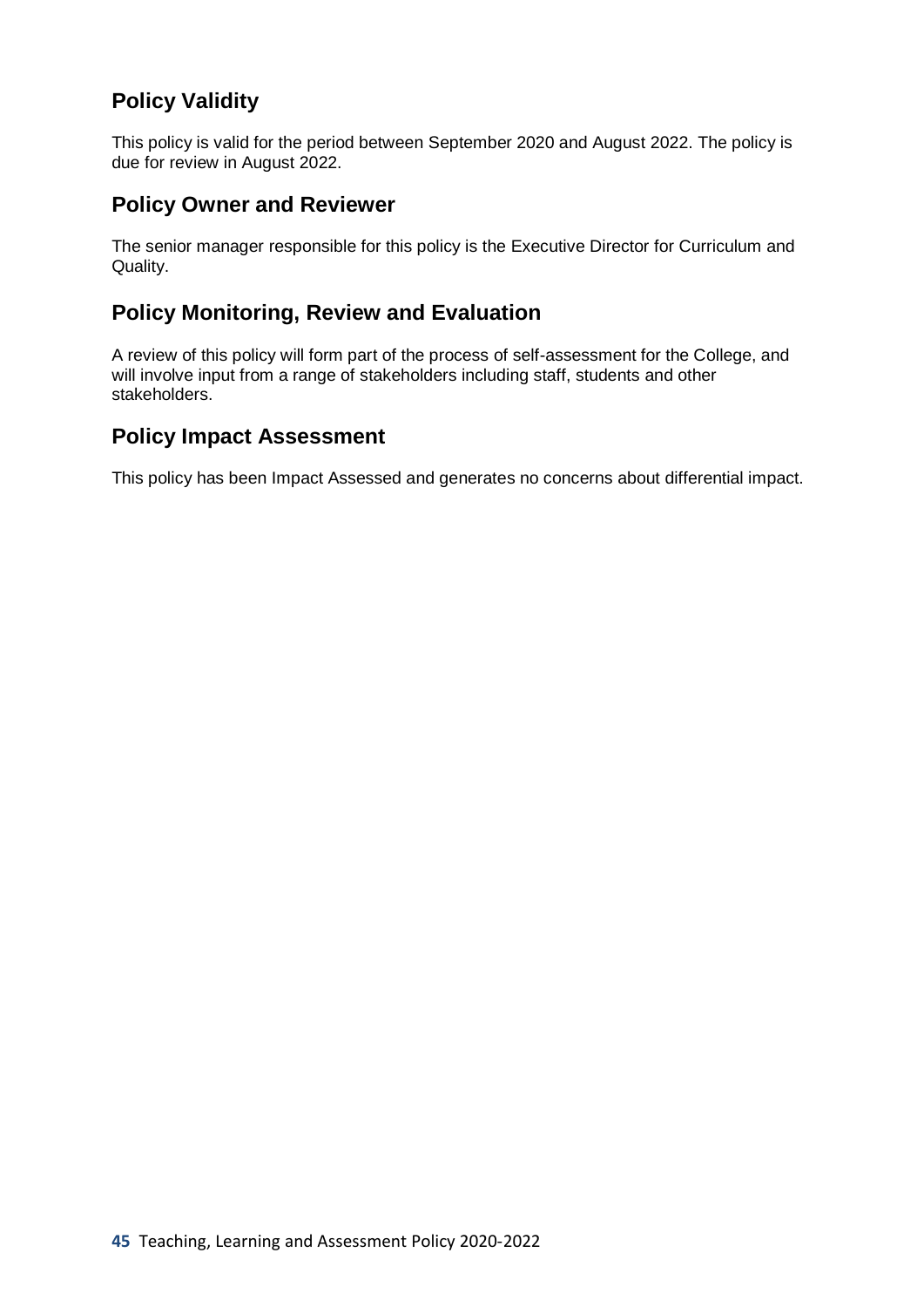## **Appendix A**

## **A- Ensuring opportunities for learning**

- 1- The classroom is resourced and adequate for the lesson being taught
- 2- The students has access to the virtual learning environment and that its contents are up to date and interactive to promote student self learning
- 3- The appropriate use of the appropriate technology
- 4- Students can access resources on or off college premises to ensure flexibility of learning.
- 5- Active learning should be encouraged for students to improve their learning opportunities.
- 6- Teaching staff should ensure that learning is relevant to industry.
- 7- Teaching staff should ensure that students are equipped for progression into employment or further education and training.
- 8- A structured induction to the college and the course being studied, including initial screening and diagnostic assessment for full time and substantial part time students.
- 9- A commitment to English and mathematics, Equality and Diversity and equal access for all
- 10- To provide pro-active support for students with learning support needs.
- 11- Collaboration with other agencies to promote access to learning for underrepresented individuals and groups in the local community.
- 12- To include industry related experiences e.g. visits, guest speakers or placements etc

## **B- Clear expectations**

- 1- What students should expect from staff to ensure the best learning experience
- 2- What staff should expect from students to ensure students can progress and learn effectively
- 3- How students should behave towards each other both within and outside of lessons
- 4- Staff should treat each student as an individual
- 5- Staff should know individual student requirements, strengths, weaknesses, needs, ambitions, aspirations, interests and hobbies
- 6- Both staff and students should be punctual to all lessons and tutorials
- 7- Students should have 100% attendance to all classes
- 8- Both staff and students must be prepared for each lesson in terms of behaviour and resources.
- 9- Students should have self-regulatory strategies in place to improve behaviour and performance.
- 10- The planning and structure of lessons, modules, whole programmes and modes of assessment to offer students the best opportunities to learn and achieve.
- 11- The provision of schemes of work and assessment schedules at induction to enable students to plan their work.

## **C- Support**

- 1- Where it is highlighted by the admissions and enrolment procedures, students should expect timely support in lessons.
- 2- Students should be enabled to actively identify, plan and manage their support where possible.
- 3- Students should receive extra support sessions in order to catch up outstanding workload
- 4- Support should be available for students trying to achieve high grade targets
- 5- Support should be tailored to individual needs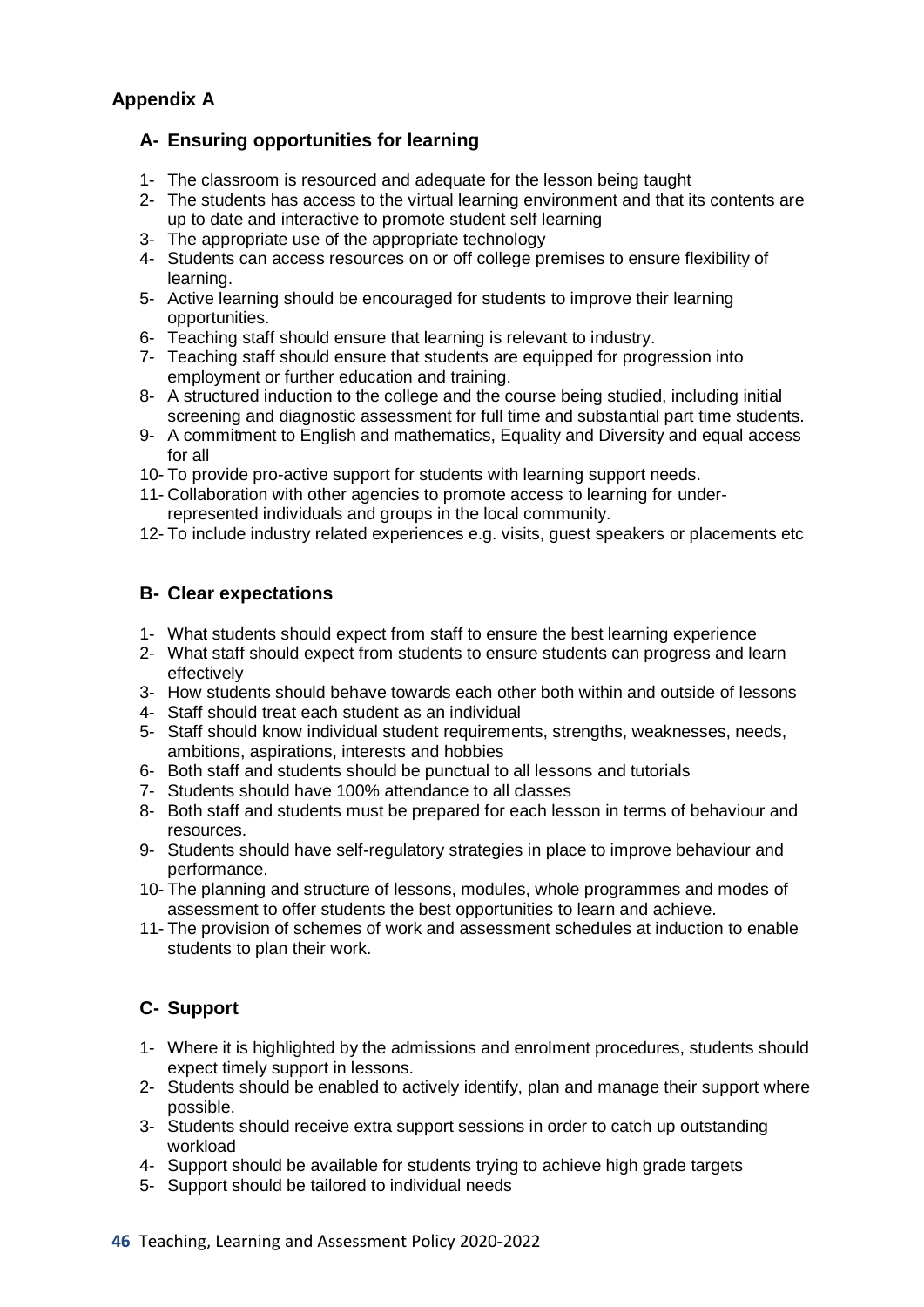- 6- A tutorial programme for all full time and substantial part time learners to develop and monitor individual learning plans, promote skills for independent learning and develop students' knowledge, understanding and skills that will facilitate progress towards their goals.
- 7- Opportunities for enrichment through contact with a range of external agencies, visits to relevant exhibitions, invited speakers, workshops and other events.

## **D- Assessment of learning**

- 1- The curriculum delivery should be planned with appropriate timescales for students to complete workload.
- 2- Students should have completed one marked piece of work before the end of teaching week 6.
- 3- Students should be involved in setting their own targets.
- 4- All student work should be marked and fed back within 10 working days of receipt by the teacher.
- 5- Teaching staff should have early positive intervention strategies in place to ensure support is available to students.
- 6- Students should be able to evaluate each lesson to identify strengths and areas of weakness to improve the learning from the next lesson.
- 7- There must be a clear internal assessment and verification plan in place at the start of the academic year for each course.

#### **E- Continual Professional Development**

- 1- Teaching staff should complete at least one peer observation each academic year.
- 2- All teaching staff should complete two weeks industrial updating every two years to ensure that their industry knowledge is up to date.
- 3- All teaching staff should participate in reflective practice to ensure sharing of best practice in teaching and learning methods.
- 4- All teaching staff receiving a medium or high risk learning walk grade will receive support from either an Advanced Practitioner or Learning Innovation Mentor until a re-observation takes place and improvement is recorded.

#### **F- Evaluation of Learning, Teaching and Assessment**.

- 1- Regular Learning Walks to ensure that the quality is low risk and that targets for improvements are set and monitored by action plans.
- 2- The learning walk process is linked to the Performance Development Review system of all teaching staff.
- 3- Regular monitoring of pass rates, attendance, retention, progress and achievement of learners.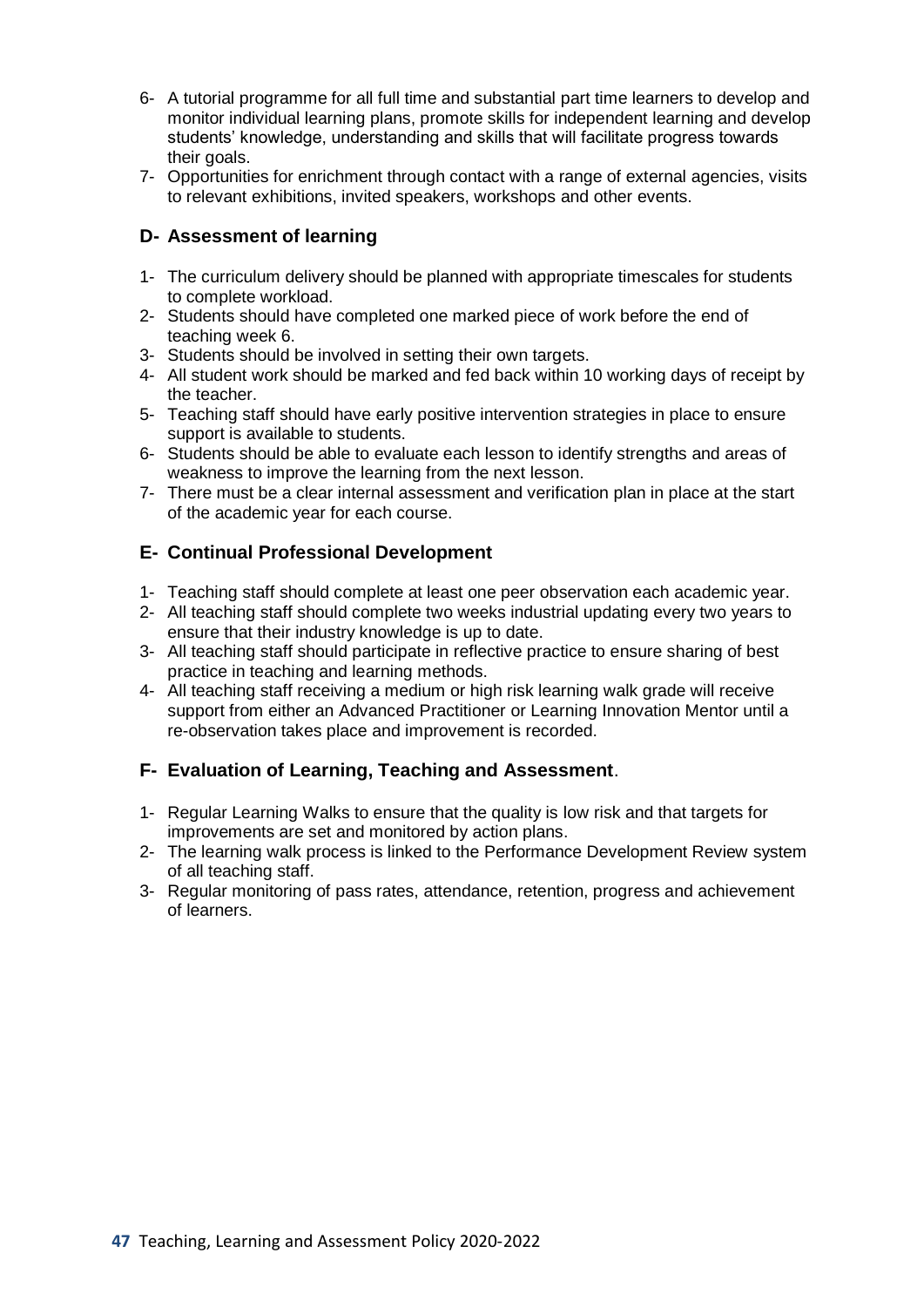## **Appendix B**

| <b>Person Supported</b>                                     |             |                  |              |              |
|-------------------------------------------------------------|-------------|------------------|--------------|--------------|
| <b>Author</b>                                               |             | Date of Activity |              | <b>Times</b> |
|                                                             |             |                  | <b>Start</b> | Finish       |
| Details:                                                    |             |                  |              |              |
|                                                             |             |                  |              |              |
|                                                             |             |                  |              |              |
|                                                             |             |                  |              |              |
|                                                             |             |                  |              |              |
| <b>Evidence:</b>                                            |             |                  |              |              |
|                                                             |             |                  |              |              |
|                                                             |             |                  |              |              |
|                                                             |             |                  |              |              |
|                                                             |             |                  |              |              |
| Summary:                                                    |             |                  |              |              |
|                                                             |             |                  |              |              |
|                                                             |             |                  |              |              |
|                                                             |             |                  |              |              |
|                                                             |             |                  |              |              |
| <b>Signatures</b>                                           |             |                  |              |              |
| <b>Person Supported</b>                                     |             |                  |              |              |
| <b>Author</b>                                               |             |                  |              |              |
| Copy Sent to HoD                                            | <b>Name</b> |                  | <b>Date</b>  |              |
| Copy sent to Quality Coordinator Andrew.hills@midkent.ac.uk |             |                  | <b>Date</b>  |              |

**Record of: Support/Meeting/Developmental Observation** Delete as appropriate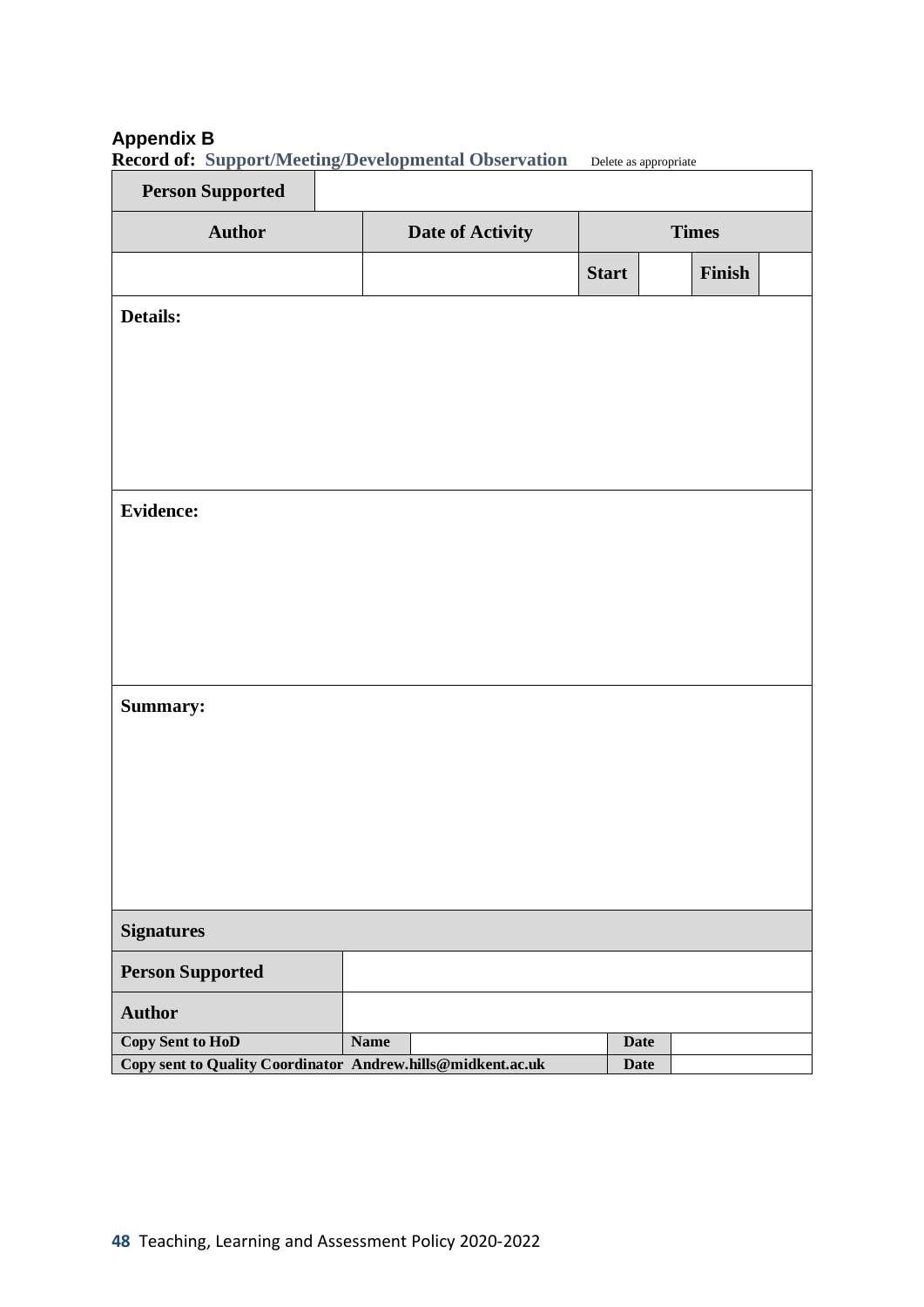## **Appendix C**

**MidKent College** 

Assignment Extension Request

This form must be completed by the student and signed by the tutor who has set the assignment no later than 24 hours prior to hand in date.

Maximum length of extension permissible is five working days.

Title of Assignment:

Unit:

Name of Tutor:

Original Deadline Set:

Reason for Extension (to include extenuating circumstances for consideration to be given for requests greater than 5 days extension) ……………………………………………………………………………………………… ……………………………………………………………………………………………… ……………………………………………………………………………………………… ……………………………………………………………………………………………… ……………………………………………………………………………………………… ……………………………………………………………………………………………… ……………………………………………………………………………………………… ……………………………………………………………………………………………… ……………………………………………………………………………………………… …………………………………………………………………… ……………………………………………………………………………………………… ……………………………………………………………………………………………… ……………………………………………………………………………………………… ……………………………………………………………………………………………… ……………………………………………………………………………………………… ……………………………………………………

Signed (student):

Date:

Number of extensions requested to date:

Staff Use Only

| Please tick for reason | Accepted | Not Accepted |  |
|------------------------|----------|--------------|--|
|                        |          |              |  |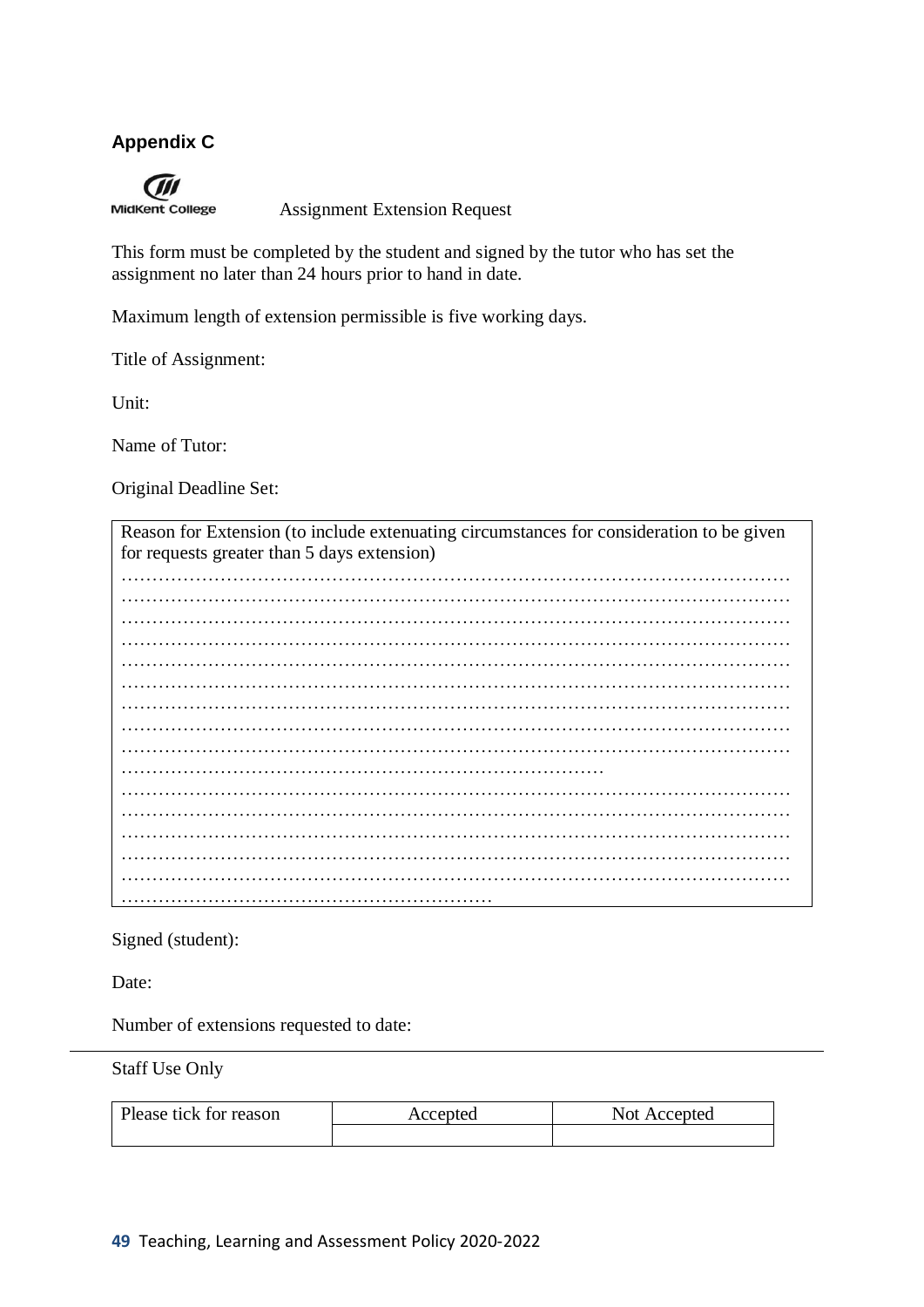| New submission     | Confirmed number |
|--------------------|------------------|
| date:              | of extensions to |
|                    | date:            |
| Signed course      | Date:            |
| tutor:             |                  |
| Outcome of appeal  | Signed Head of   |
| (including any new | Department (for  |
| submission date):  | appeal only):    |
| Date:              |                  |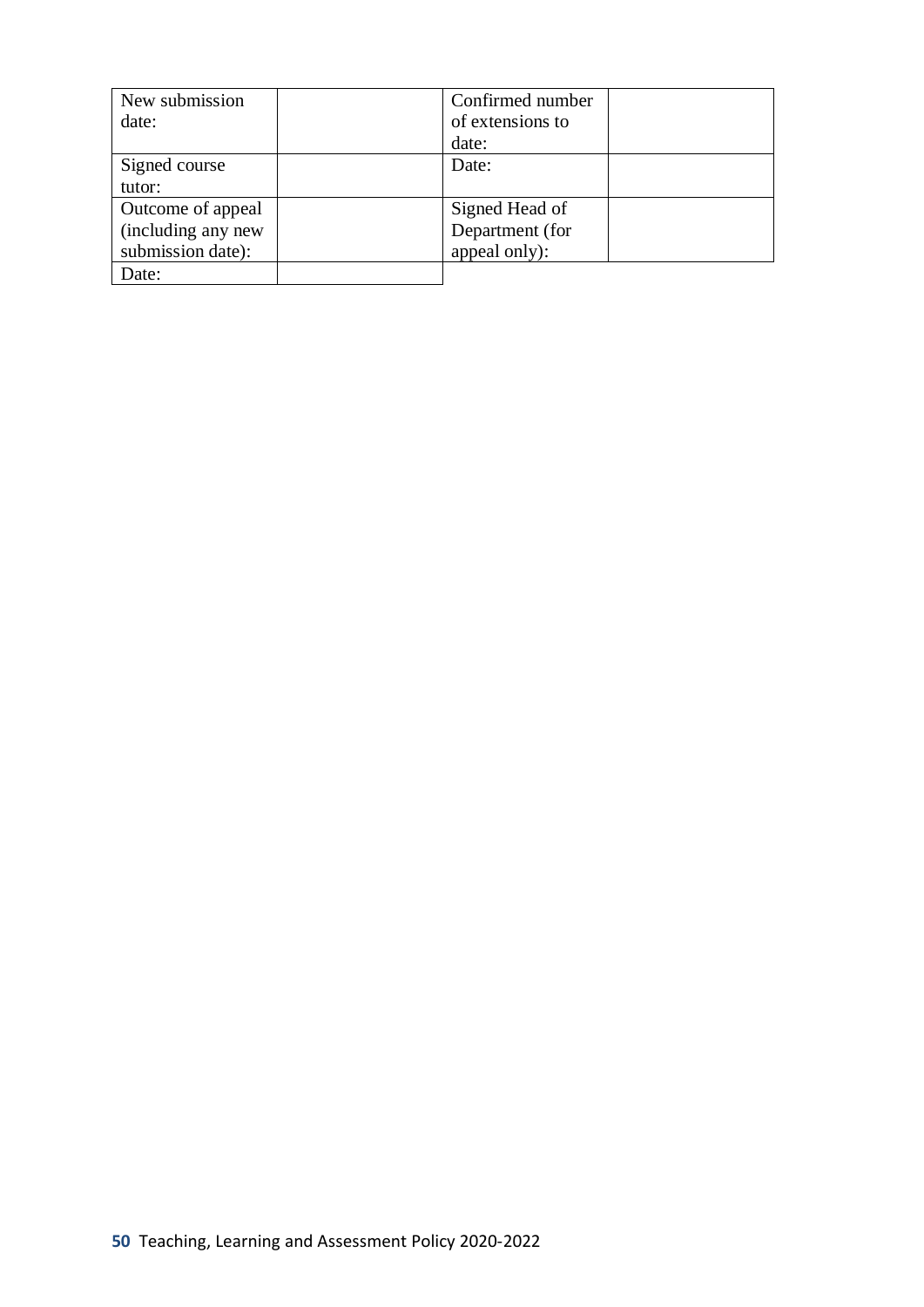Appendix D



| Qualification: | Init. |
|----------------|-------|
|                |       |

#### Stage 1 –Reason for appeal

| Candidate:                  | Date: |
|-----------------------------|-------|
| Comments:                   |       |
|                             |       |
|                             |       |
|                             |       |
|                             |       |
| Decision given by assessor: |       |
| Signature:                  |       |
| Date:                       |       |

| Assessor:  | Date: |
|------------|-------|
| Comments:  |       |
|            |       |
| Decision:  |       |
| Signature: |       |

## Stage 2 – (Lead) Internal Verifier/IV/IQA//Moderator

| Lead IV/IV/IQA/ I.M Name: | Date: |
|---------------------------|-------|
| Comments:                 |       |
|                           |       |
|                           |       |
| Decision:                 |       |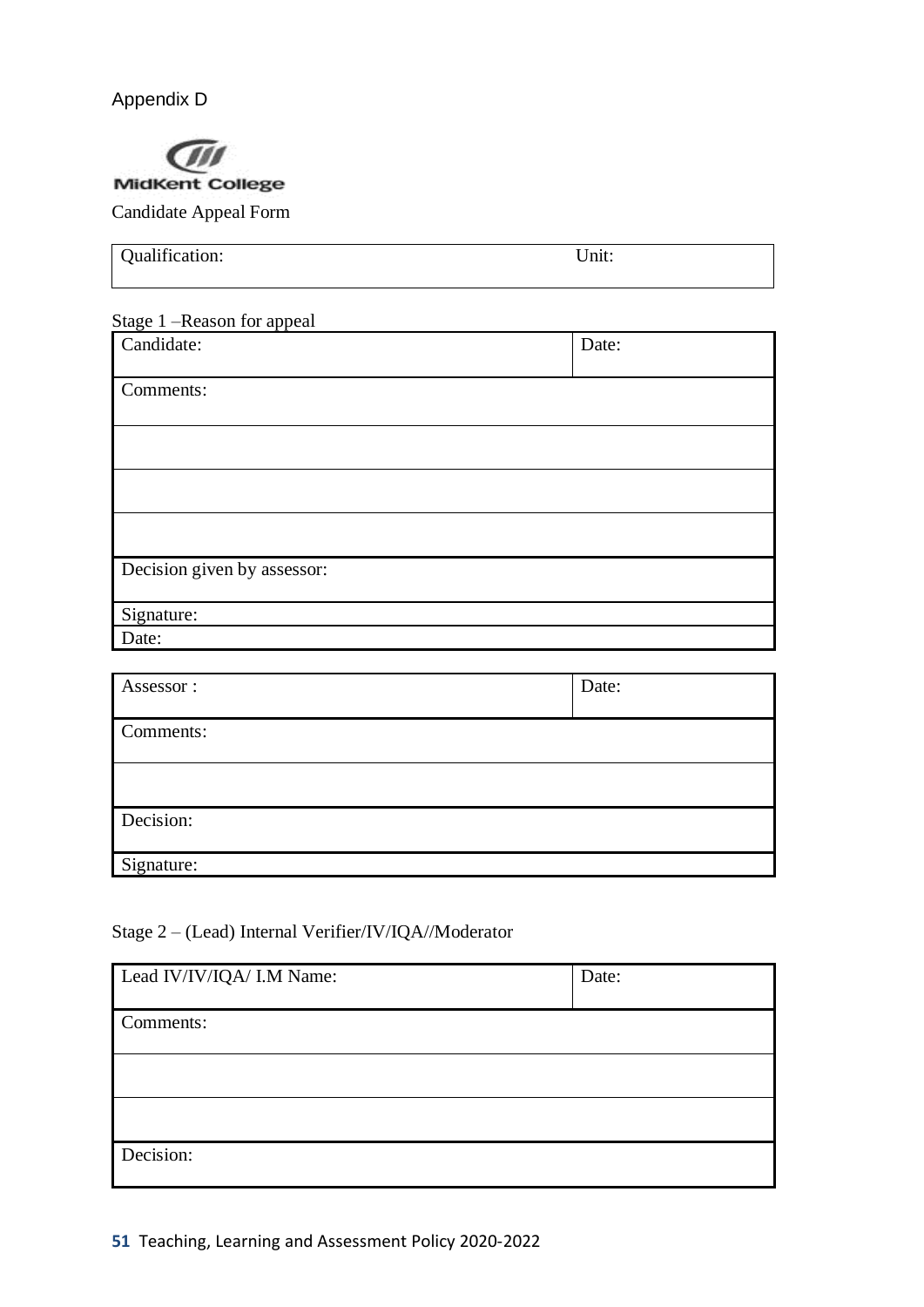Signature:

Date:

## Stage 3 PANEL ASSESSMENT

| Chair:            | Date: |
|-------------------|-------|
|                   |       |
| Comments:         |       |
|                   |       |
|                   |       |
|                   |       |
|                   |       |
|                   |       |
| Final Grade/Mark: |       |
|                   |       |

N.B. This form is only to be used where the external awarding body does not have its own appeals procedure form.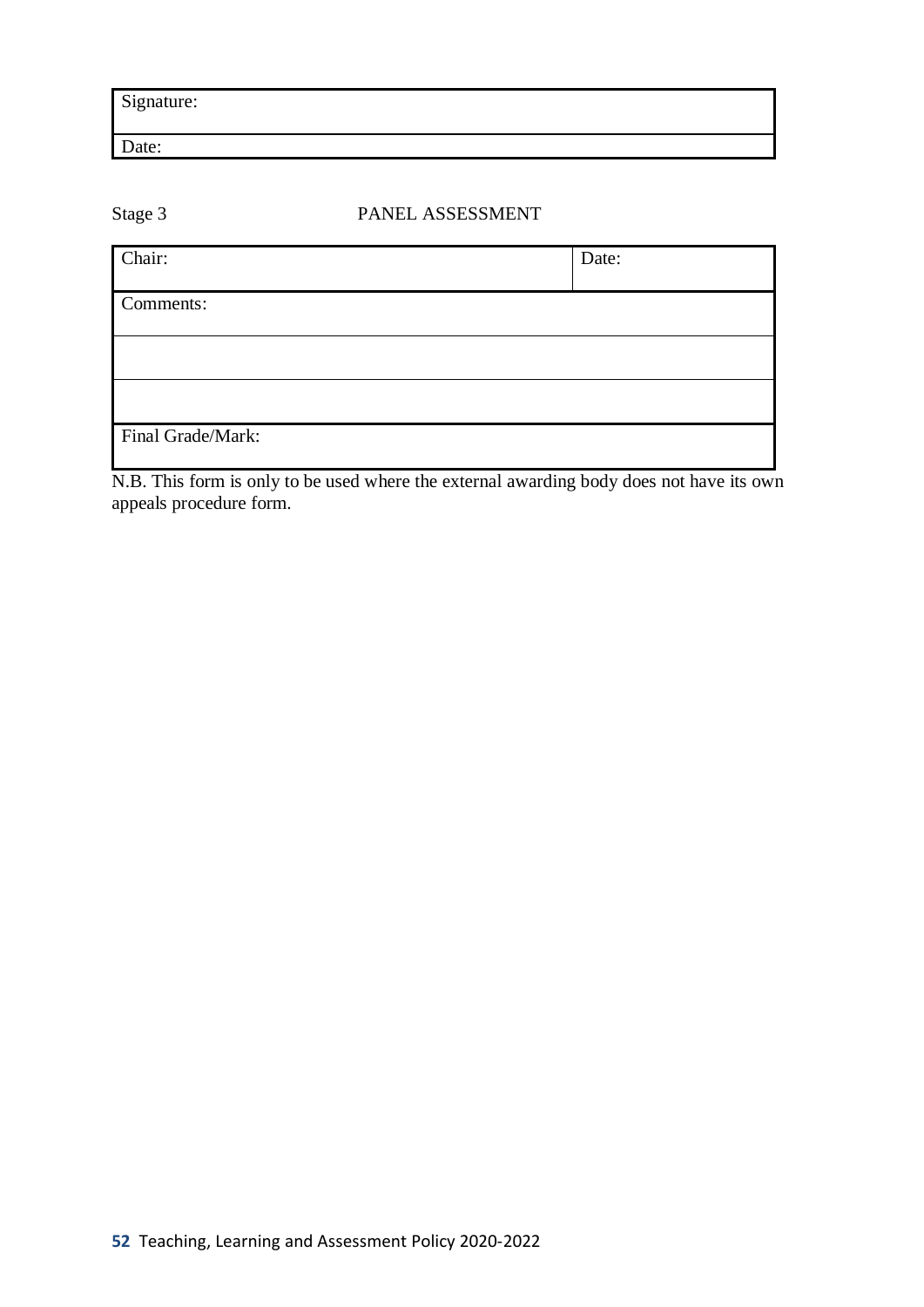Appendix E



Enquiries about Results and Appeals Form

Candidate consent form

Information for candidates

The following information explains what may happen following an enquiry about a result and any subsequent appeal.

If the College makes an enquiry about a result and a subsequent appeal of one of your examinations after your subject grade has been issued, there are three possible outcomes:

Your original mark is lowered, so your final grade may be lower than the original grade you received

Your original mark is confirmed as correct, so there is no change to your grade Your original mark is raised, so your final grade may be higher than the original grade you received

In order to proceed with the enquiry about results, you must sign the form below. This tells the Principal that you have understood what the outcome might be and that you give your consent to the enquiry about you results being made.

| <b>Centre Number:</b>    | <b>Centre Name:</b> |
|--------------------------|---------------------|
|                          |                     |
|                          |                     |
|                          |                     |
| <b>Candidate Number:</b> | Candidate Name:     |
|                          |                     |
|                          |                     |
|                          |                     |

Details of enquiry (Awarding Organisation, Qualification level, Subject title, paper/unit)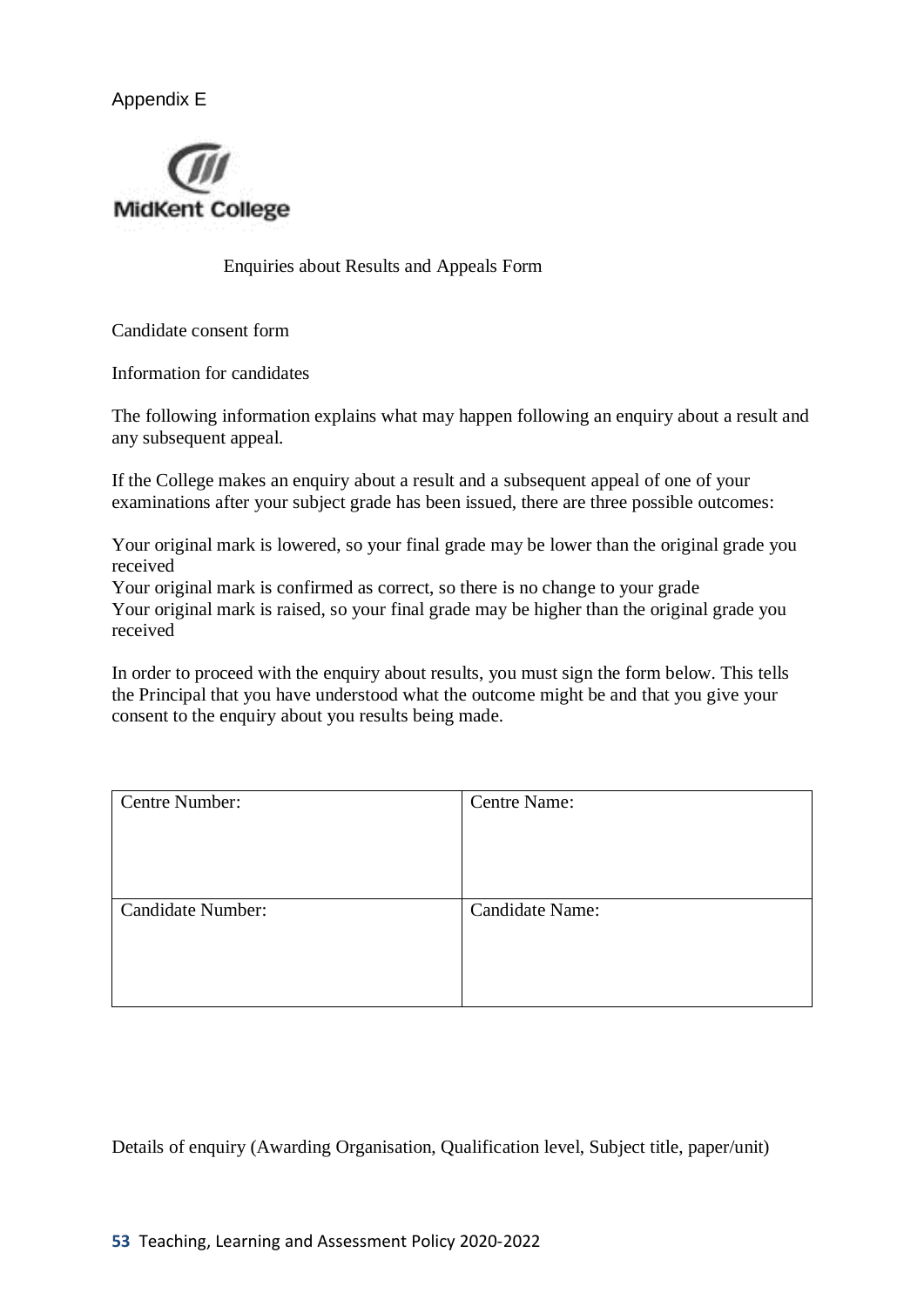I give my consent to the head of my examination centre to make an enquiry about the result of the examination/s listed above. In giving consent I understand that the final subject grade awarded to me following an enquiry about the result and any subsequent appeal may be lower than, higher than, or the same as the grade which was originally awarded for this subject.

| Signed: |  |  |
|---------|--|--|
|         |  |  |
|         |  |  |
|         |  |  |
| Date:   |  |  |
|         |  |  |
|         |  |  |

This form should be retained on the centre's files for at least six months following the outcome of the enquiry about results or any subsequent appeal. MidKent College will retain these records for 18 months.